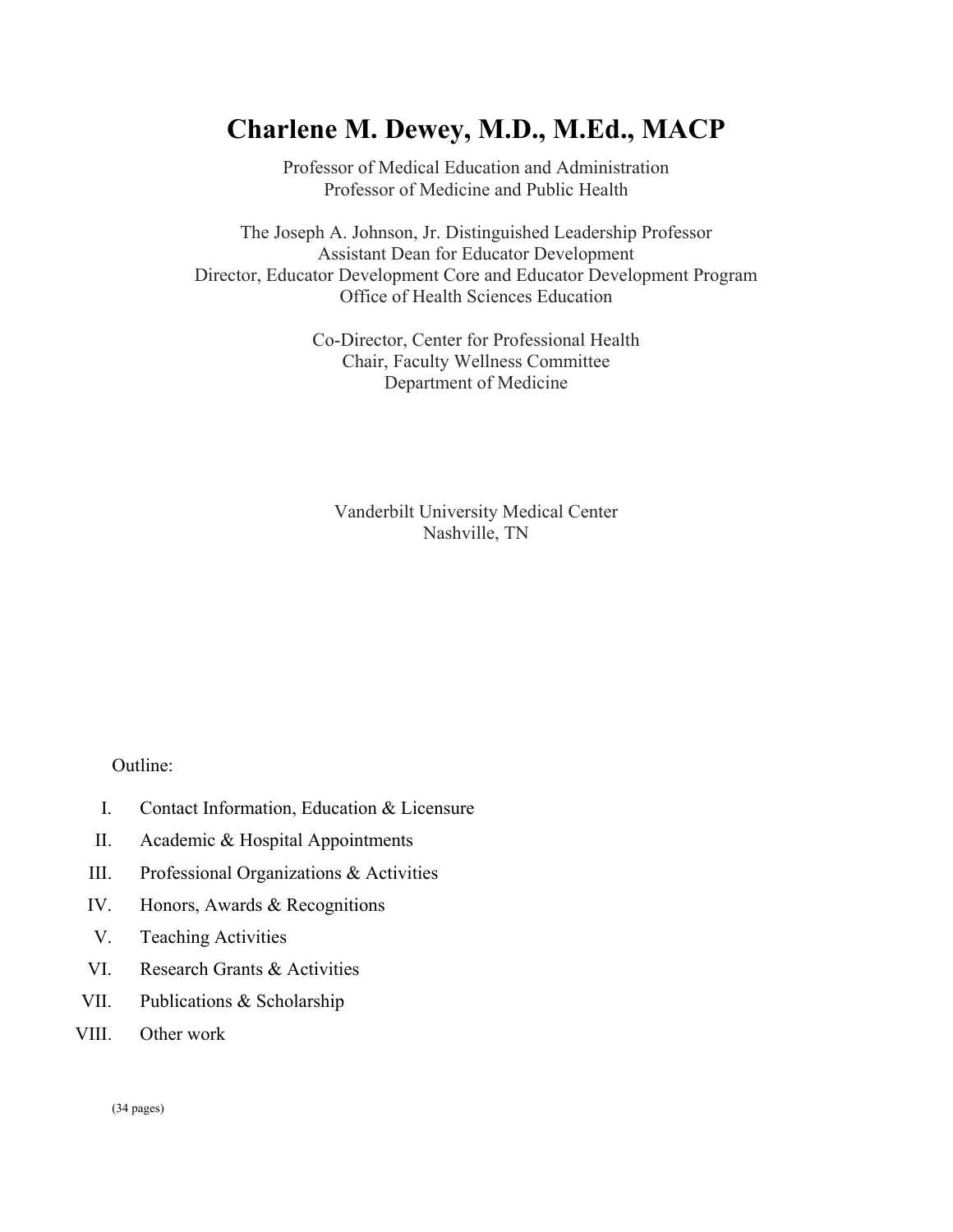# I. **Contact Information, Education & Licensure**

## **Personal:**

Name: Charlene M. Dewey, M.D., M.Ed., MACP Citizenship: U.S.A.

## **Contact Information:**

| Office Address:         | 1107 Oxford House                         |
|-------------------------|-------------------------------------------|
|                         | 1313 21st Avenue South                    |
|                         | Nashville, TN 37232-4300                  |
| Office Phone Number:    | $(615)$ 936-0678                          |
| Office Fax Number:      | $(615)$ 936-0676                          |
| Email:                  | charlene.dewey@vumc.org                   |
| Administrative Contact: | Diana Phillips at diana.phillips@vumc.org |

## **Education:**

| 2003-04 | Graduate Education:<br>Master of Education (M.Ed.)<br>University of Houston<br>Houston, TX<br>Concentration: Curriculum design & Instruction                                       |
|---------|------------------------------------------------------------------------------------------------------------------------------------------------------------------------------------|
| 1992-93 | Postgraduate Training:<br><b>Chief Residency</b><br>Residency Program in Social Internal Medicine<br>Montefiore Medical Center<br>Albert Einstein College of Medicine<br>Bronx, NY |
| 1990-93 | Residency Program in Social Internal Medicine<br>Montefiore Medical Center<br>Albert Einstein College of Medicine<br>Bronx, NY                                                     |
| 1986-90 | Medical Education<br>Morehouse School of Medicine (M.D.)<br>Atlanta, GA                                                                                                            |
| 1986-86 | Graduate Education:<br><b>Bradley University</b><br>Peoria, IL<br>Graduate Studies: Biology, one semester (no degree*)                                                             |
| 1981-85 | Undergraduate Education:<br>Bradley University (B.S.)<br>Peoria, IL<br>Major: Biology/Pre-Professional<br>Minor: Psychology                                                        |

\*One semester of athletic eligibility due to injury. Participated in research under Dr. DePinto – Fern Spore Development in Various Concentrations of Acetylsalicylic Acid, Acetaminophen and Ibuprofen. Bradley University.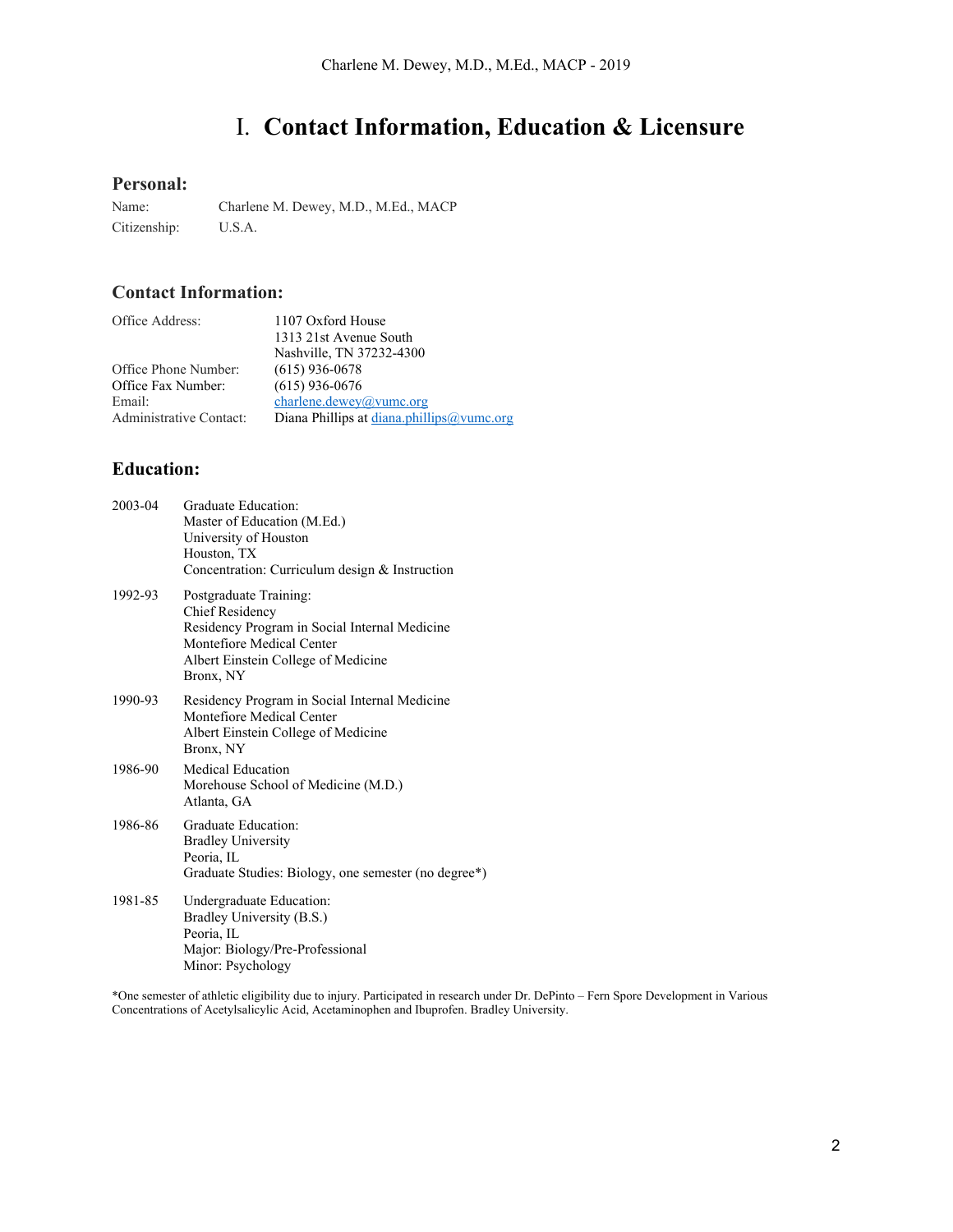### **Other Advanced Training/Professional Education and Leadership Training/Experience**

- 2019 Impact Coaching Solutions, Nashville, TN (national and international certification) 3-day training in March, May and June 2019.
- 2008 AAMC Women's Mid-Career Development Program. Scottsdale, AZ. (Participant 4-day program in December)
- 2002 The Harvard Macy Leaders in Education Program. Harvard School of Medicine/School of Business Boston, MA. (Participant – 1- week intensive program on campus at Harvard in June)
- 1996 Association of American Medical Colleges Junior Women Faculty Development Seminar. Santa Fe, NM. (Participant - 4-days, full-day/evening sessions in December)
- 1995-6 Primary Care Faculty Development Fellowship Program. Michigan State University, College of Human Medicine East Lansing, MI. (Participant - 5-weeks on campus/full year fellowship with project)
- 1995 American Heart Association, 21st Ten-Day Seminar on the Epidemiology and Prevention of Cardiovascular Diseases. Lake Tahoe, CA. (Participant - 2-weeks, full-day sessions in September)

## **Other Advanced Educational Training/Skills Development:** (attended as learner\*)

- 1) Technology in Teaching -Hazinski Lecture –2016
- 2) Introduction to Qualitative Data Collection Methods. AAMC MERC Workshop. November 7, 2012, San Francisco, CA.
- 3) MOOCs David Owen -Hazinski Lecture –2013
- 4) Conflict Management Hazinski Lecture 2011
- 5) National Symposium on Faculty Development in Medical Education Reform: A 2020 Vision of Faculty Development across the Medical Education Continuum. – Invited participant – Baylor College of Medicine, Feb 2010.
- 6) AAMC Women's Mid-Career Development Program Scottsdale, AZ, December 2008
- 7) Negotiation Skills Carroll Story-Johnson Hazinski Lecture January 2008
- 8) Coaching Skills VUMC 2007
- 9) Technology in Medicine Mini-fellowship 2 of 4 sessions attended (Computer Cases and Technology for Educational Resources), 2-hour sessions, BCM Faculty Development Workshop, May 2005.
- 10) Technology in Medicine Mini-Fellowship 2 of 4 sessions (BECON & Handheld Palms in Medicine) Faculty development workshops, Baylor College of Medicine, 2 X 2-hour sessions, November 2004.
- 11) Measuring Educational Outcomes: Competency Based Assessment Faculty Development workshop. Baylor College of Medicine/University of Houston, Houston, TX. 2 hour workshop, July 14, 2004
- 12) UTHSC Advances in Teaching and Learning Day, University of TX Health Science Center, Houston, TX, One-day seminar, 2004.
- 13) Teaching in the Ambulatory Setting Faculty Development Workshop, Baylor College of Medicine, Houston, TX, 2-hour workshop, Sept. 5, 2003.
- 14) Conducting Effective Focus Group Research GELB Consulting, Baylor College of Medicine, 3 hr workshop, March 2002.
- 15) UTHSC Advances in Teaching and Learning Day, University of TX Health Science Center, Houston, TX, One-day seminar, 2002.
- 16) "Genetics in Primary Care Workshop Blue Genes: Establishing a Comfortable Fit for Genetics in your Practice", Baylor College of Medicine, Houston, TX, 3-hour workshop, Sept. 21, 2001.
- 17) "Using Team Learning Principles to Enhance Interaction in Large, Enrollment Classes", Southern Group on Educational Affairs (SGEA), AAMC Charleston, South Carolina, 2-hr workshop, Mar 14-17, 2002.
- 18) "Funding. Being Careful of What You Ask for You Just Might Get It.", Southern Group on Educational Affairs (SGEA), AAMC Charleston, South Carolina, 2-hr workshop, Mar 14-17, 2002.
- 19) "What You Can Do To Create An Excellent Learning Environment", Southern Group on Educational Affairs (SGEA), AAMC Charleston, South Carolina, 2-hr workshop, Mar 14-17, 2002.
- 20) "Nuts and Bolt of Using the Audience Response System" Faculty Development Workshop, Baylor College of Medicine, Houston, TX, 2-hour workshop, 2000.
- 21) "Demystifying Power Point", Faculty Development Workshop, Baylor College of Medicine, Houston, TX, 2-hour workshop, 1999.

(\*multiple other medical education grand rounds and faculty development workshops in/outside of VUAM)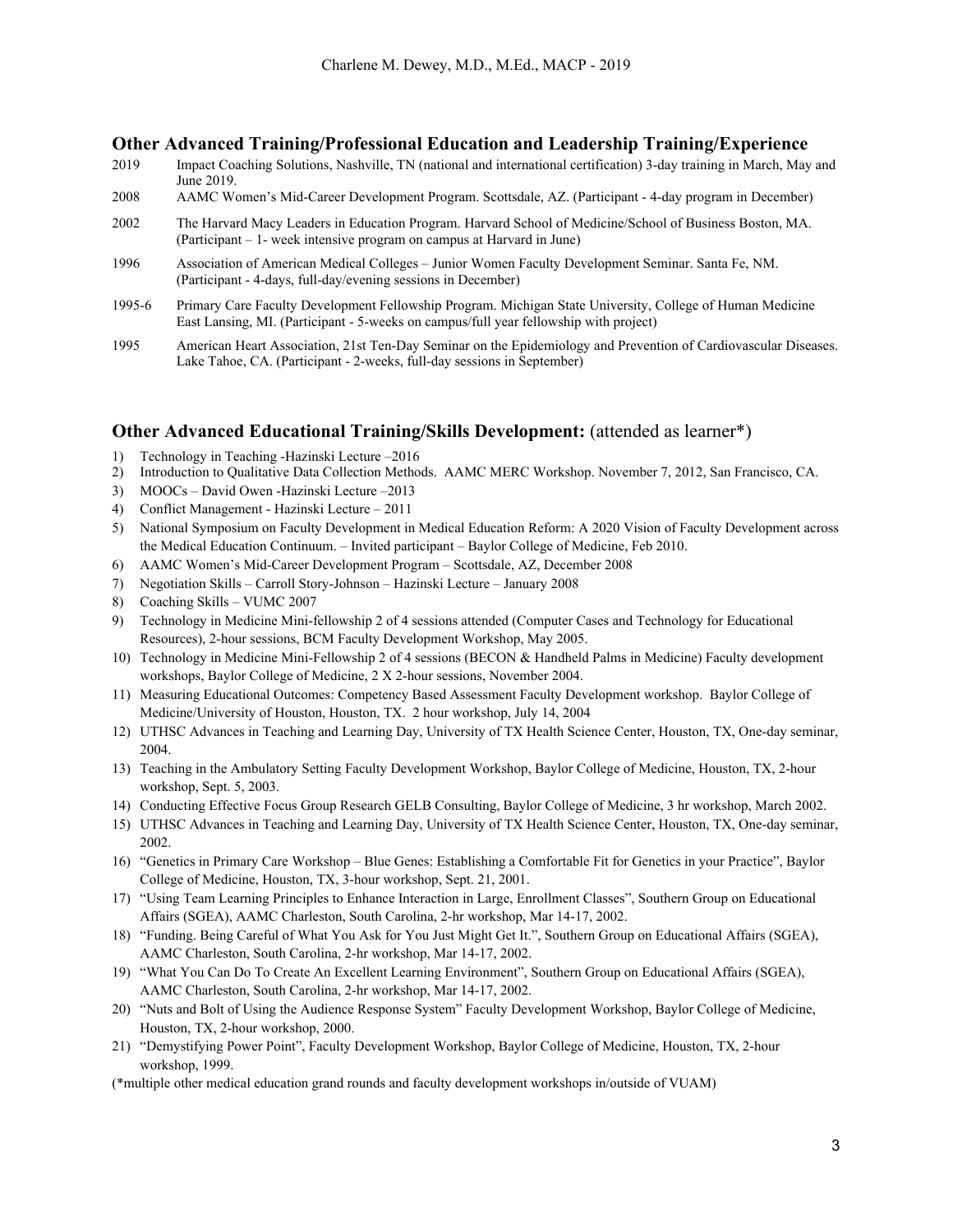## **Licensure and Certification:**

- 2007 TN State Board of Medical Licensure MD0000042723
- 2006 Recertification, Diplomate, American Board of Internal Medicine (ABIM)
- 1996 Diplomate, American Board of Internal Medicine (ABIM)
- 1993 TX State Board of Medical Examiners J4773
- 1991 Diplomate, National Board of Medical Examiners (NBME)
- 1991 The State University of New York Education Department-NYS Medical License

## II. **Academic and Hospital Appointments**

## **Academic**

#### **Vanderbilt University School of Medicine: 2007-current**

| $2016$ -current | Professor of Medical Education and Administration - (Primary appointment)                        |
|-----------------|--------------------------------------------------------------------------------------------------|
|                 | Professor of Medicine, Department of Medicine - Division of General Internal Medicine and Public |
|                 | Health (Secondary appointment)                                                                   |
|                 | Co-Director, Center for Professional Health and Chair, Faculty Wellness Committee (70% 2008-     |
|                 | 2014; 60% 2015-current)                                                                          |
|                 | Director, Educator Development Core and Educator Development Program                             |
|                 | Office of Health Sciences Education (20% 2007-2014; 30% 2015-current)                            |
|                 | Vanderbilt University Internal Medicine Clinical Practice (20% 2008-10; 10% 2010-current)        |
|                 | Vanderbilt University School of Medicine                                                         |
|                 | Nashville, TN                                                                                    |
|                 | Full-time: December 1, 2007 - current                                                            |
| 2007-2016       | Associate Professor of Medical Education and Administration - (Primary appointment)              |
|                 | Associate Professor of Medicine, Department of Medicine - Division of General Internal Medicine  |
|                 | and Public Health (Secondary appointment)                                                        |
|                 | Co-Director, Center for Professional Health and Chair, Faculty Physician Wellness Committee      |
|                 | (70% 2008-2014; 60% 2015-current)                                                                |
|                 | Office of Health Sciences Education (20% 2007-2014; 30% 2015-current)                            |
|                 | Vanderbilt University Internal Medicine Clinical Practice (20% 2008-10; 10% 2010-current)        |
|                 | Vanderbilt University School of Medicine                                                         |
|                 | Nashville, TN                                                                                    |
|                 | Full-time: December 1, 2007 - current                                                            |
|                 |                                                                                                  |

2007 Part-time: September 1, 2007-November 30, 2007 (50% FTE)

#### **Baylor College of Medicine: 1993-2007**

2004 - 2007 Associate Professor of Medicine with Tenure Department of Medicine Section of General Internal Medicine Baylor College of Medicine Houston, TX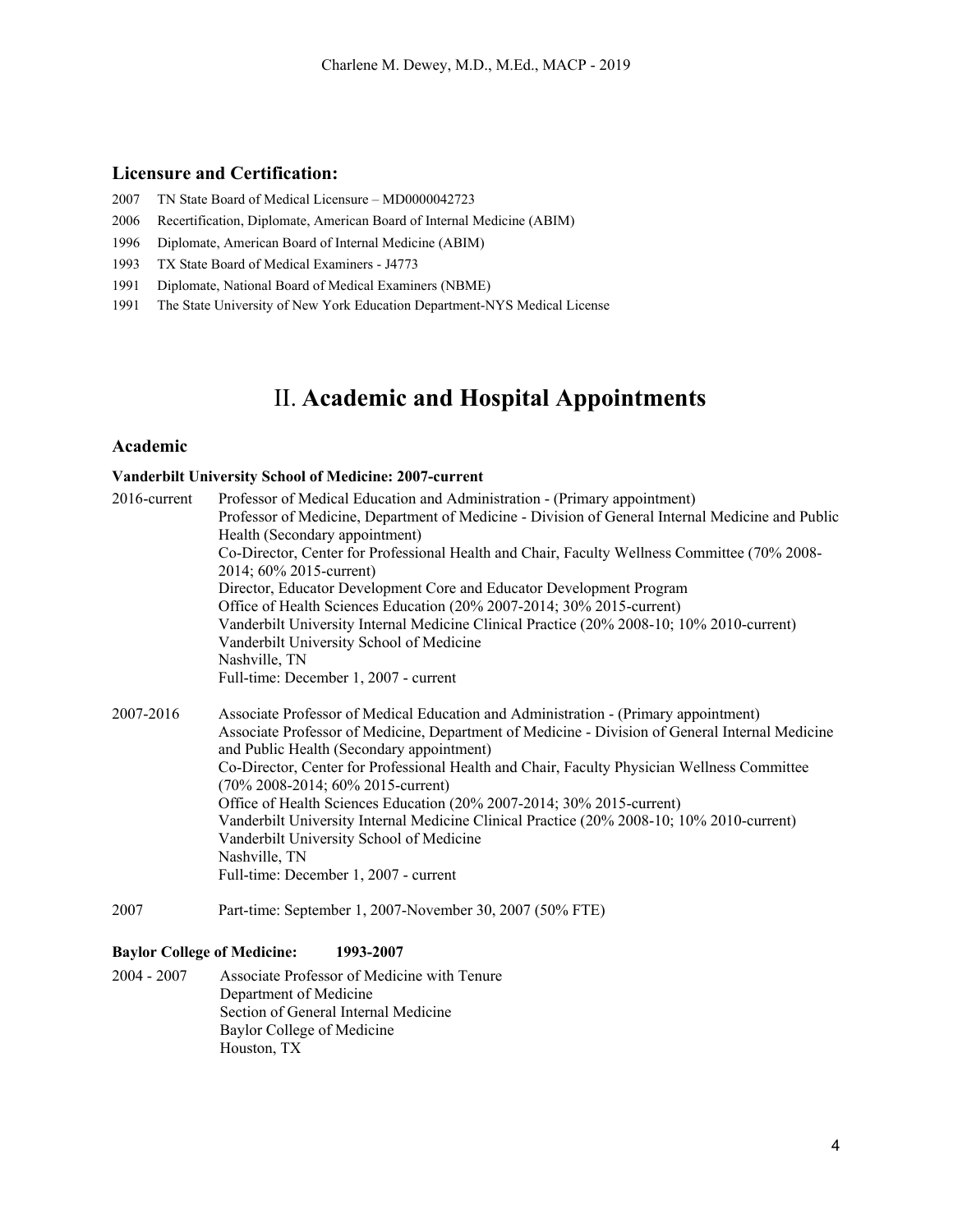| 1994-2004 | Assistant Professor of Medicine - Tenure Track                                                                                      |
|-----------|-------------------------------------------------------------------------------------------------------------------------------------|
|           | Department of Medicine                                                                                                              |
|           | Section of General Internal Medicine                                                                                                |
|           | Baylor College of Medicine                                                                                                          |
|           | Houston, TX                                                                                                                         |
| 1993-1994 | Instructor                                                                                                                          |
|           | Department of Medicine                                                                                                              |
|           | Section of General Internal Medicine                                                                                                |
|           | Baylor College of Medicine                                                                                                          |
|           | Houston, TX                                                                                                                         |
| 1995-2007 | Assistant Professor of Family & Community Medicine; Non-Tenure (Secondary Appointment)<br>Department of Family & Community Medicine |
|           | Baylor College of Medicine                                                                                                          |
|           | Houston, TX                                                                                                                         |

## **Hospital Appointments**

2007-current Fully Credentialed Attending Physician, Vanderbilt University Hospital, Nashville, TN. 1993-2007 Fully Credentialed Attending Physician, Ben Taub General Hospital/Harris County Hospital District, Houston, TX.

## **Patient Care Responsibilities:**

| 2007-current | Vanderbilt University School of Medicine:                      |                                  |
|--------------|----------------------------------------------------------------|----------------------------------|
|              | $\frac{1}{2}$ day acute medicine practice – VUIM Suite 1       | July 2010-current                |
|              | $\frac{1}{2}$ day of private/ambulatory care – VUIM Suite 1    | December 2007- June 2010         |
|              | $\frac{1}{2}$ day resident clinic – VUIM Suite 1               | January $2008 -$ December $2010$ |
|              | In-Patient Morgan Attending                                    | 2008-2010                        |
|              | Department-wide: none                                          |                                  |
| 1993-2007    | Baylor College of Medicine:                                    |                                  |
|              | Section/Specialty: Section of General Internal Medicine (SGIM) |                                  |
|              | SGIM Clinic: One half day/week continuity IM clinic            | 1999-2007                        |
|              | Specialty Clinic: 1 hour/week - smoking cessation clinic       | 1993-2007                        |
|              | 5-8, $1/2$ days of resident clinic – general internal medicine | 1993-2007                        |
|              | 1-3 mo/year of In-Patient Service                              | 1993-2007                        |

## III. **Professional Organizations & Activities**

### **National Education/Voluntary Health Organization Participation:**

| $\mathbf{1}$ . | Association of American Medical Colleges Taskforce on Opioids                   | May 2019         |
|----------------|---------------------------------------------------------------------------------|------------------|
| 2.             | National Academies of Medicine – Opioid Education and Training Working Group    | 2018-current     |
| 3.             | NTN Kern – faculty development representative                                   | 2018-current     |
| 4.             | American College of Physicians – Physician Wellness Taskforce                   | 2017-current     |
| 5.             | National Board of Medical Examiners - Item Writing Committee USMLE Step 2       | 2006-2009        |
| 6.             | Association of American Medical Colleges-Section on Graduate Education          | 1998-current     |
| 7.             | American College of Physicians (ACP) Associate, Member (1990) & Fellow (1996) & | 1990; 1996, 2019 |
|                | Master $(2019)$                                                                 |                  |
| 8.             | Multiple Sclerosis Association of America: Health Education Advisory Committee  | $2010 - 2012$    |
| 9.             | Society of General Internal Medicine: Member                                    | 2004-07          |
|                | 10. Susan Mary Moore Society: Member                                            | 1993-2004        |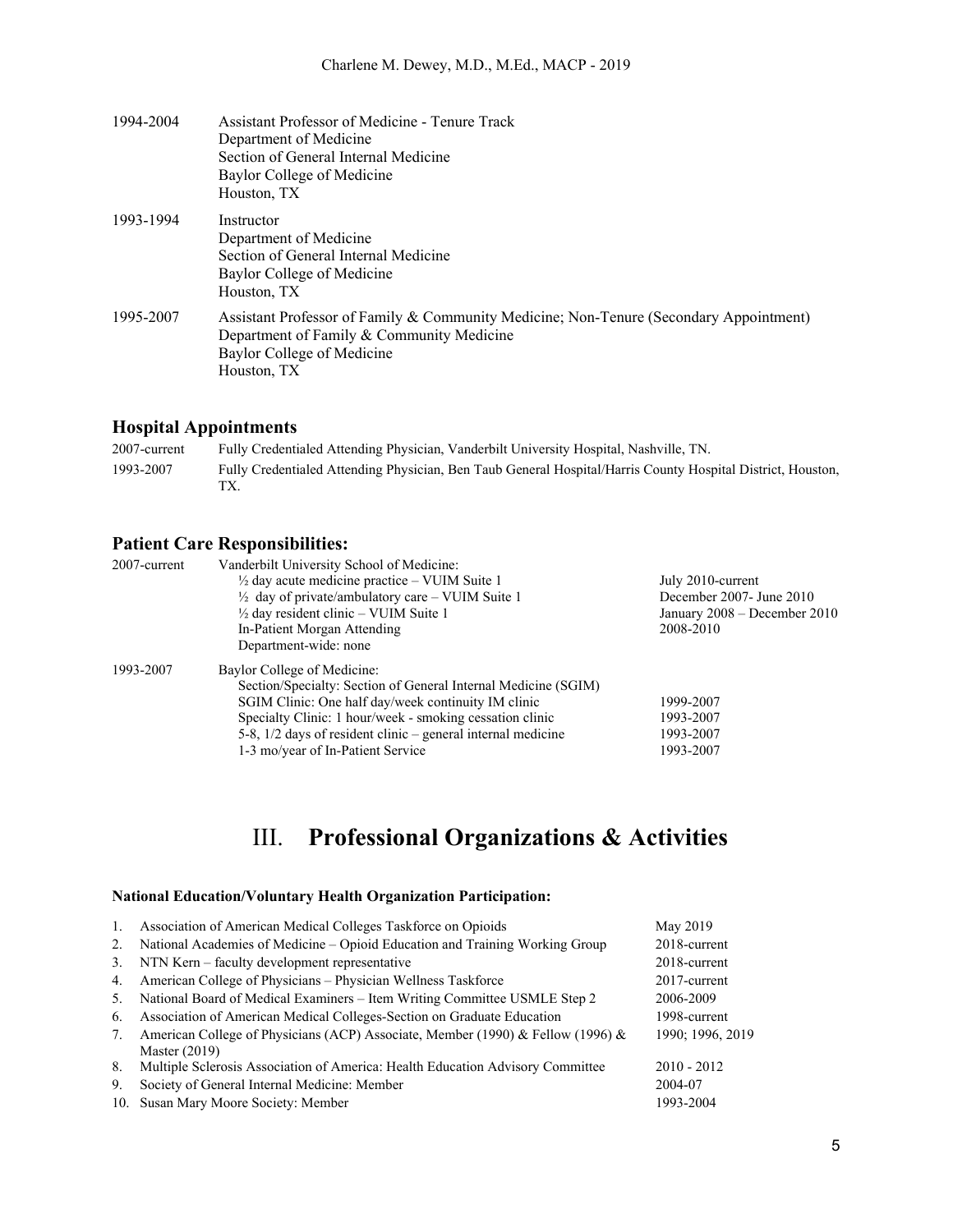- 11. Baylor Minority Faculty Association: Member 1996-2000
- 12. International Mentoring Program: Member 1997-1998
- 13. National Medical Association: member 1997-1998; 2007-8
- 14. American Diabetes Association TX Affiliate 1994-96

## **Professional Activities:**

#### **Vanderbilt University School of Medicine: 2007-current**

#### **Leadership Roles/Activities:**

1. Assistant Dean for Educator Development Feb 2013 – current 2. Course Director, ISC Program Director Training Program Feb 2015 - 2017 3. Director, Educator Development Core (EDC) July 2013 – current 4. Director, Educator Development Program (EDP) Educator Scholars Track July 2013 - current 5. Director, Peer Review, Educator Development Program Workshop Series June 2009 – current 6. Course Director, Educator Development Program Annual Workshop Series September 2008 – 2015 7. Chair, Faculty Physician Wellness Committee (FPWC) July 2008 - current 8. Co-Director, Center for Professional Health (CPH) July 2008 – current 9. Director, Educator Development Program (EDP) Dec 2007 - current 10. Program Director, SGEA Annual CME Conference Sept 2007 - Apr 2008

#### **VU Committee Service:**

- 1. Vanderbilt University Faculty Senate Task Force and Faculty Wellness (TFFW) Developer/member, 2017-2019
- 2. Vanderbilt Faculty Senate Task Force on University Athletics (TFUA) Member 2016 2019
- 3. Vanderbilt Recreation and Wellness Advisory Committee Member 2015 2017
- 4. Vanderbilt University School of Medicine Executive Admissions Committee Member 2015-current
- 5. Vanderbilt University Faculty Senate Chair Chair 2016 2017
- 6. Vanderbilt University Faculty Senate Vice Chair (elect, vice chair, past vice chair) Vice chair 2015-2016
- 7. Vanderbilt University Faculty Senate Member 2014-2017
- 8. Vanderbilt University Faculty Senate Faculty Life Committee Member 2015-2017
- 9. Vanderbilt University Faculty Senate Strategic Planning and Academic Freedom (SPAF) standing committee of the Faculty Senate
- 10.
- 11.
- 12.

13.

14.

#### **VUMC Committee Service:**

- 1. VUMC Physician Wellbeing Committee Member, 2017-2019 2. Affiliated Faculty in the Center for Biomedical Ethics and Society Member, 2012 - current 3. Faculty Wellness Committee (FPWC) Chair, July 1, 2008 – current 4. Faculty Physician Wellness Committee (FPWC) – Transitions Subcommittee Chair, 2009 - 2013 5. Faculty Physician Wellness Committee (FPWC) – Executive Education Committee Chair, 2009 - current 6. Faculty Physician Wellness Committee (FPWC) – MH&SA Subcommittee Chair, 2010 - 2012 7. Faculty Physician Wellness Committee (FPWC) – Prescribing Policy Team Chair, 2010 - 2012
- 8. VUMC-Psychiatric Hospital Smoking Cessation Order Set Development Team Member, July Sep 2008

Member 2014 – 2017

6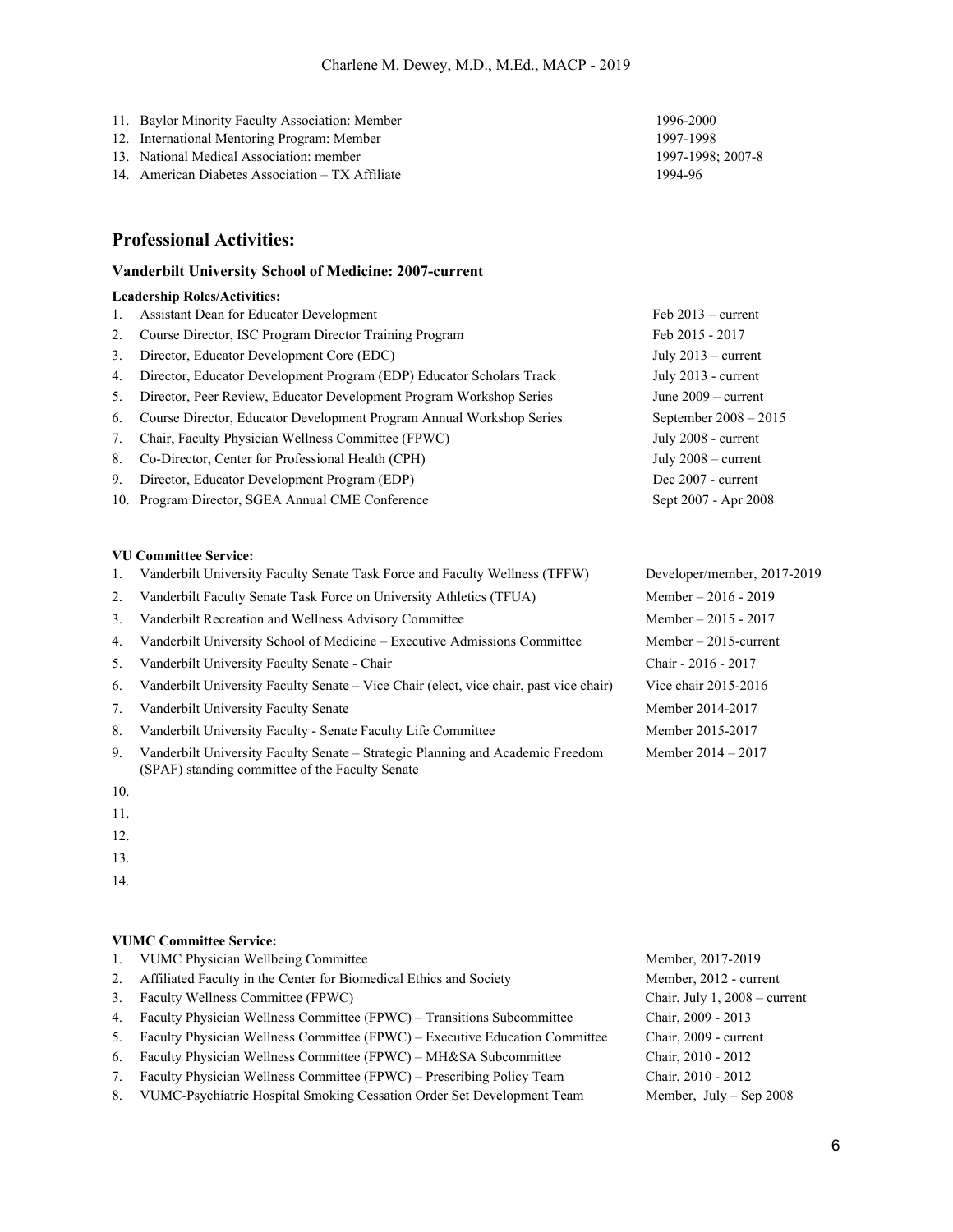## 9. UME Executive Steering Committee Member – Sept 2007 – 2009

## **VUSM Committee Service/Workgroup and Task Force Activities:**

| 1. | C <sub>2.0</sub> Retreats                                                  | Participant $-11$ , current             |
|----|----------------------------------------------------------------------------|-----------------------------------------|
| 2. | Internal Medicine/URM Residency Selection Interviews                       | Interviewer, 2008 - current             |
| 3. | LCME Medical Student Learning Environment Committee                        | Member, 2012                            |
| 4. | Curriculum $2.0$ – Workgroup                                               | Member, Sept $-$ Oct 2010               |
| 5. | <b>ICCC Case Development Team</b>                                          | Member, 2011                            |
| 6. | <b>MS</b> Evaluation Retreat                                               | Participant, June 21, 2011              |
| 7. | Curriculum 2.0-Biomedical Ethics & Professionalism Thread                  | Team Leader, Nov 2010-Jan 2011          |
| 8. | Workplace Health Design Session                                            | Member, 2009                            |
| 9. | <b>GIVME Grant Reviews</b>                                                 | Reviewer, 2008-2012                     |
|    | 10. Educator Development Vision Statement Committee                        | Member, 2007-2008                       |
|    | 15. Vanderbilt University School of Medicine Executive Admission Committee | 2015-16                                 |
|    | 16. VUSM Student Promotion Committee                                       | Chair, July 1, $2008 -$ June 30, $2012$ |
|    | 17. Educator Development Program Executive Committee                       | Chair, Dec 2007 - 2013                  |
|    | 18. Emphasis Mentor                                                        | Mentor, Jan 2007 - 2009                 |
|    | 19. Year One Committee                                                     | Member, Sept 2007-Sept 2008             |

### **Orientations for Trainees/Faculty at VUMC:**

| 1. New Faculty Orientation – Educator Development Program and Professional Wellness | $2009$ - current          |
|-------------------------------------------------------------------------------------|---------------------------|
| 2. New Intern Orientation – Teaching/EDP                                            | June 2009, 11, 12, 13, 14 |
| 3. EDP Peer Reviewer Training                                                       | 2009, 2014                |
| 4. EDP Workshop Facilitator Training Sessions                                       | 2009-11                   |

## **Baylor College of Medicine (BCM): 1993-2007**

### **Leadership Roles/Activities:**

| 1.  | Associate Chief, Section of General Internal Medicine, Ben Taub General Hospital            | 1997-2007 |
|-----|---------------------------------------------------------------------------------------------|-----------|
| 2.  | Associate Director, General Medicine Clinic, Ben Taub General Hospital                      | 1995-2006 |
| 3.  | Director, Intern Continuity Clinic, Ben Taub General Hospital, BCM                          | 1994-2006 |
| 4.  | Director, Podiatry Medicine Clerkship at BTGH                                               | 1994-2000 |
| 5.  | Co-director, Department of Medicine Ambulatory Care CME Course BCM                          | 1999-2001 |
| 6.  | Co-director, Department of Medicine Resident Teaching Program BCM                           | 1996-2007 |
| 7.  | Course Director, Instructional Skills Unit: The Pelvic and Breast Exam BCM                  | 1996-2007 |
| 8.  | Chair, Minority Mentoring Program, Baylor Minority Faculty Association                      | 1996-1999 |
| 9.  | Course Director, "Principles and Practices of Ambulatory Care Medicine." Student Elective   | 1994-2007 |
| 10. | Director, Patient Education Classes (PEC) Ben Taub General Hospital General Medicine Clinic | 1993-2006 |
|     | 11. Course Director: Introduction to Teaching                                               | 2002-2007 |
|     | 12. Course Director, Teaching on the Job Mini-fellowship                                    | 2004-2007 |
|     | 13. Chair (Peer-elected position for inaugural year), Academy of Distinguished Educators:   | 2001-2002 |
|     | 14. Chair, Fall I Oversight Committee: Working Group Convener on Connective Tissue -Bone-   | 1999      |
|     | Muscle-Skin                                                                                 |           |
|     | 15. Co-Course Director, An Orientation to Teaching Opportunities at Baylor                  | 1997-2007 |
|     | 16. Co-Course Director & Co-Facilitator, Curriculum Design: 101                             | 1997-2007 |
|     | 17. Co-Course Director & Co-Facilitator, Evaluation and Feedback                            | 1997-2007 |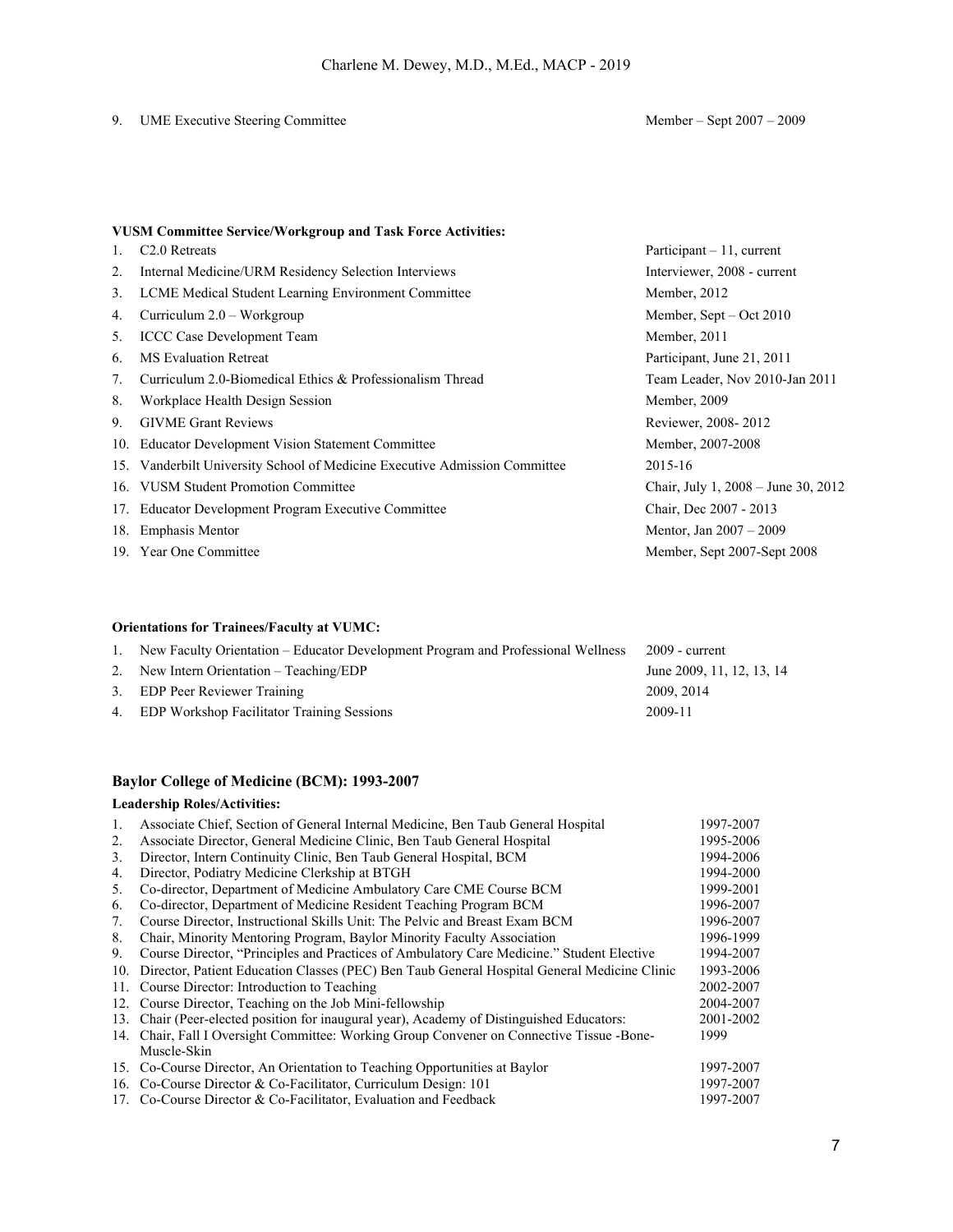## Charlene M. Dewey, M.D., M.Ed., MACP - 2019

|    | 18. Course Director & Co-Facilitator, Large Group Teaching Skills                                                                                             | 1997-2007                      |
|----|---------------------------------------------------------------------------------------------------------------------------------------------------------------|--------------------------------|
|    | 19. Co-Course Director, Teaching in Small Groups                                                                                                              | 1997                           |
|    | 20. Co-Course Director & Co-Facilitator, Curriculum Development Mini-Fellowship: From Scratch<br>Pad to Launch Pad                                            | 1998-2007                      |
|    | 21. Co-Director, Small Groups Teaching Session, Mechanisms and Management of Diseases                                                                         | 1996                           |
|    |                                                                                                                                                               |                                |
|    | <b>Committee Services at Baylor:</b>                                                                                                                          |                                |
| 1. | <b>LCME Faculty Committee</b>                                                                                                                                 | Co-Chair, 2004-2005            |
| 2. | Committee for Educator Development/Program Development                                                                                                        | Chair, 1997-2002               |
| 3. | Curriculum Committee: Resident & Intern Ambulatory Care Continuity Clinic Lecture Series,<br>General Internal Medicine Clinic, Ben Taub General Hospital, BCM | Director, 1994-2006            |
| 4. | Department of Medicine Task Force                                                                                                                             | Member, 2000                   |
| 5. | IP&S Committee                                                                                                                                                | Member, 1997                   |
| 6. | Medicine-Pediatrics Residency Program Committee                                                                                                               | Member, 1996-2004              |
| 7. | Resident Ambulatory Care Committee                                                                                                                            | Member, 1994-2007              |
| 8. | General Medicine Primary Care Residency Program Committee                                                                                                     | Member, 1994-2007              |
| 9. | <b>Intern Retreat Committee</b>                                                                                                                               | Member, 1994-6                 |
|    | 10. Intern Selection Committee                                                                                                                                | Member, 1993-2007              |
|    | 11. Baylor College of Medicine Curriculum Committee                                                                                                           | Member, 2006-2007              |
|    | 12. Margret and Ben Love Humanism Award Committee                                                                                                             | Member, 2004-2007              |
|    | 13. Student Leadership in Community Services (SliCS)                                                                                                          | Member, 2004-2007              |
|    | 14. GME Residency Review Committee                                                                                                                            | Reviewer, 2003-2007            |
|    | 15. Care of the Urban Underserved Track                                                                                                                       | Member, 2001-2007              |
|    | 16. Project Advisory Board for the Cross Cultural Health Care Initiatives. Physician's Assistant<br>Program Baylor College of Medicine                        | Member, 2000-2007              |
|    | 17. Student Affairs Committee                                                                                                                                 | Member, 1999-2007              |
|    | 18. Educational Research Committee                                                                                                                            | Member, 1998-1998              |
|    | 19. Sub-committee for the LCME Self-Study Committee for GME/CME                                                                                               | Member, 1996-1997              |
|    | 20. Committee for Educator Development                                                                                                                        | Member, 1997-2007              |
|    | 21. Committee for Educator Development - Program Development                                                                                                  | Chair, 1997-2002               |
|    | 22. IP&S Committee                                                                                                                                            | Member, 1997-1998              |
|    | 23. Physician, Patient & Society Course (P.P.S.)                                                                                                              | Member, 1996-1997              |
|    | 24. Integrative Clinical Experiences (I.C.E.)                                                                                                                 | Member, 1996-1997              |
|    | 25. Admissions Committee, Baylor College of Medicine                                                                                                          | Member, 1994-2000              |
|    | 26. Baylor Minority Faculty Association                                                                                                                       | Member, 1994-2000              |
|    | 27. Introduction to Patient Course Committee                                                                                                                  | Member, 1994-1996              |
|    | 28. Rice/Baylor Honors Premedical Academy                                                                                                                     | Mentor, 1994-2007              |
|    | 29. The University of TX Pan American/Baylor College of Medicine Honors Premedical Program                                                                    | Mentor/Lecturer, 1994-<br>2000 |
|    | 30. Susan Mary Moore Society                                                                                                                                  | Member, 1993-2004              |

## **Harris County Hospital District:**

## **Leadership Roles/Activities:**

| 1. Chair/Program Director, Annual Baylor-HCHD Spring into Health Family Wellness Day                | April 2005-2007 |  |  |
|-----------------------------------------------------------------------------------------------------|-----------------|--|--|
| Chair, Performance Improvement Team, (P.I.T.) Ben Taub General Hospital Internal Medicine<br>Clinic | 1996-2006       |  |  |
|                                                                                                     |                 |  |  |

## **Committee Services At Ben Taub/HCHD:**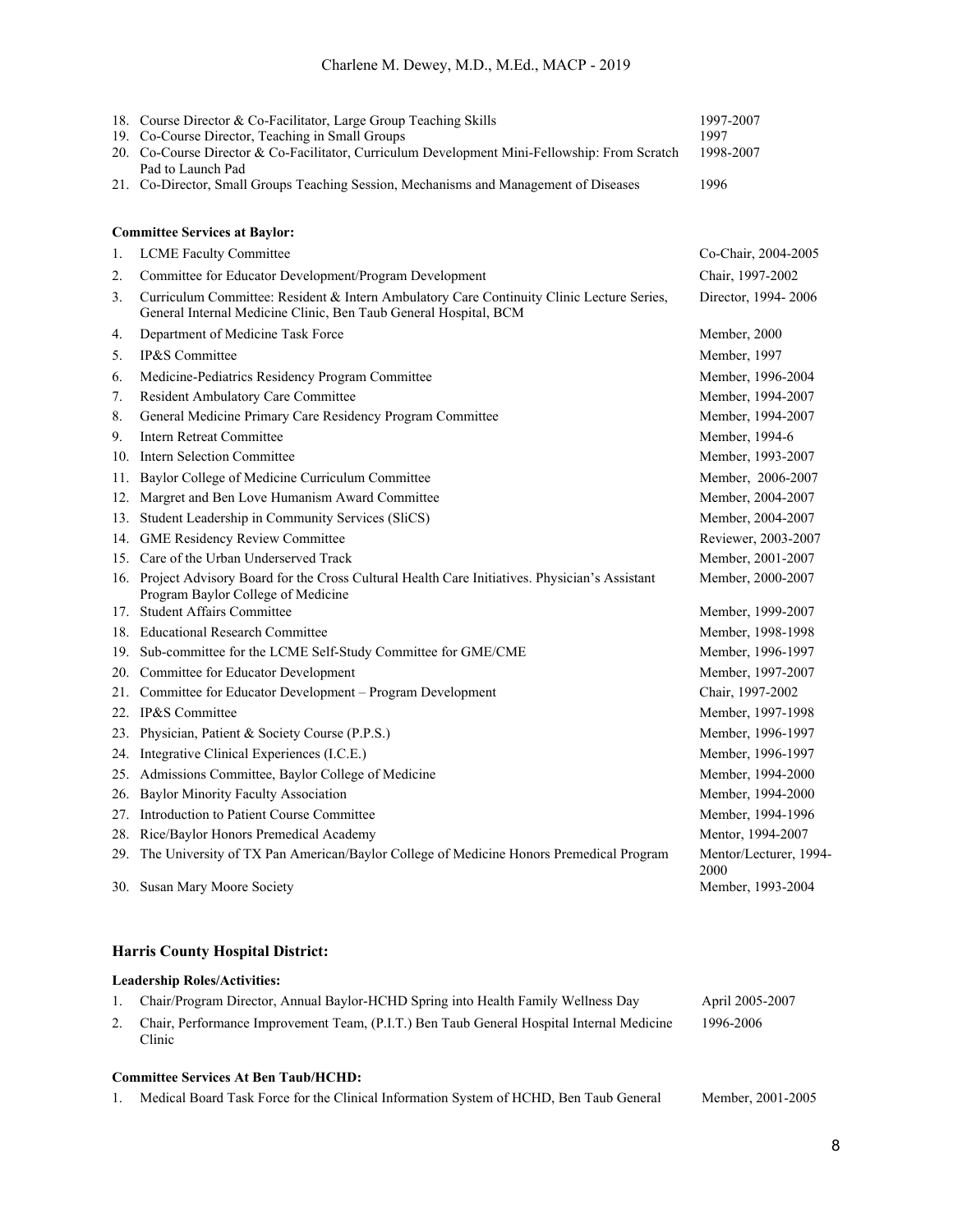Hospital

- 2. Patient/Family Education Committee, Harris County Hospital District, Ben Taub General Hospital
- 3. Drug-Food Interaction Committee, Harris County Hospital District, Ben Taub General Hospital
- 4. Utilization Review Committee, Harris County Hospital District, Ben Taub General Hospital Physician Reviewer,

Member, 1994-1997, 2004-2006<br>Member, 1994-1997 1994-2006

## **Extramural Professional Activities:**

| <b>Journal Editorial</b><br><b>Boards:</b>         | None                                                                                                                                                                                                                                                                                                                                                                                                                                                                                                                                                                                                                                                                                                                                                                                                                                                 |
|----------------------------------------------------|------------------------------------------------------------------------------------------------------------------------------------------------------------------------------------------------------------------------------------------------------------------------------------------------------------------------------------------------------------------------------------------------------------------------------------------------------------------------------------------------------------------------------------------------------------------------------------------------------------------------------------------------------------------------------------------------------------------------------------------------------------------------------------------------------------------------------------------------------|
| <b>Journal Reviewer:</b>                           | JAMA 2010-current, Annals 2008-current, Substance Abuse 2012, Medical Teacher 2013-current;<br>Academic Medicine 2011-current                                                                                                                                                                                                                                                                                                                                                                                                                                                                                                                                                                                                                                                                                                                        |
| <b>External Reviewer/</b><br><b>Review Panels:</b> | AAMC - Group on Women in Medicine and Science – external reviewer, 2013.<br>AAMC - Group on Educational Affairs 2008 GEA/GSA – external reviewer for the Small Group and<br>Mini-Workshop proposal submissions - 2008<br>SGEA Annual Conference – external reviewer – 2006, 2008<br>RIME Conference External Reviewer, Association of American Medical Colleges, Washington, D.C.,<br>February 2005<br>CWRU Scholarship in Teaching External Reviewer, Case Western Reserve University, OH, 2005                                                                                                                                                                                                                                                                                                                                                     |
| <b>Moderator:</b>                                  | Moderator/Discussant, RIME Session, AAMC Annual Meeting, 2012<br>Moderator/Discussant, CGEA Regional Meeting, 2012                                                                                                                                                                                                                                                                                                                                                                                                                                                                                                                                                                                                                                                                                                                                   |
| <b>Leadership Roles:</b>                           | Developer/Chair, Special Interest Group on Physician Wellness, SGEA SIG 2014-current<br>Co-Director, Directors of Medical Education Fellowship Program, AAMC Annual Meeting, 2012-13<br>Conference Director and Program Chair, SGEA Annual Conference in Nashville, TN. April 3-5, 2008                                                                                                                                                                                                                                                                                                                                                                                                                                                                                                                                                              |
| <b>Other External</b><br><b>Roles:</b>             | Participant, AAMC National Workshop to Advance Medical Education to Combat the Opioid Misuse<br>May 2019<br>Member, National Academies of Medicine Opioid Education Working group 2018-current<br>NTN Kern Faculty Development Workgroup 2018-current<br>Member, American College of Physicians Wellness Task Force, January 2017-current<br>Participant, AMA Multi-Stakeholder Conference on Joy in Medicine, April 2017<br>Member, SGEA Professionalism and Professional Health and Wellness Special Interest Group, 2016-<br>current<br>Member, SGEA Professional Wellness Project; (Leader: Elza Mylona) 2014-15<br>Member & Item Writer, United State Medical Licensing Examination (USMLE) Step 2 Material<br>Development Committee for Medicine, 2006-2009<br>Member, National Board of Medical Examiners, Medicine Test Committee, 2006-2009 |

## IV. **Honors, Awards & Recognitions**

|    | Academic:                                                                                                  |         |
|----|------------------------------------------------------------------------------------------------------------|---------|
| 1. | The Bishop Joseph A. Johnson, Jr. Distinguished Leadership Professorship 2019-2020 (Vanderbilt University) | 2019    |
| 1. | Master of the American College of Physicians (Selected Oct 2018/Awarded Apr 2019 ACP Annual Meeting)       | 2018-19 |
| 2. | Elected – National Academies of Medicine – Opioid Education and Training Working Group                     | 2018    |
| 3. | Vanderbilt University Pioneer                                                                              | 2018    |
| 4. | VUMC Five Star Award for Patient Satisfaction                                                              | 2014    |
| 5. | Gerald S. Gotterer Award for Excellence in Teaching. Vanderbilt University School of Medicine.             | 2013    |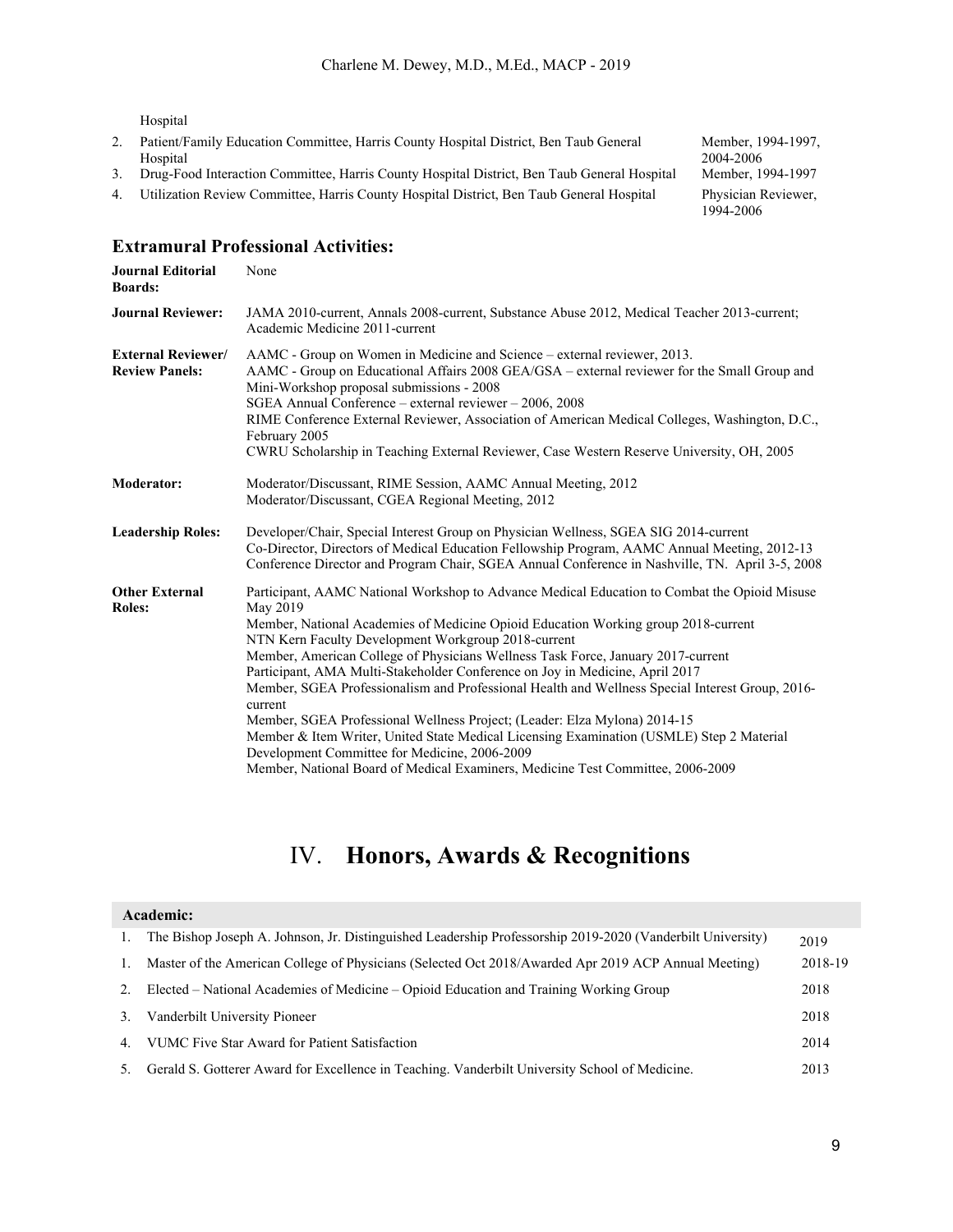| 6. | Dr. Charlene M. Dewey Award for Leadership and Community Service. To honor Dr. Dewey's outstanding work<br>in the community, Miss Meharry & The Court established the "Dr. Charlene M. Dewey Award for Leadership<br>and Community Service." Meharry Medical College, established 2012 | 2012    |
|----|----------------------------------------------------------------------------------------------------------------------------------------------------------------------------------------------------------------------------------------------------------------------------------------|---------|
| 7. | Group on Women in Medicine and Science Best Poster Award 2012 AAMC National Meeting. L Horn M.D.,<br>M.Sc., FRCPC, MA Nichols and CM Dewey, M.D., M.Ed., FACP. "The Educator Development Program: A<br>multifaceted program tailored to all educator needs"                            | 2012    |
| 8. | Health Professions Research Day (HPERD) Award for Professional Development, VUSOM "The Educator<br>Development Program: A Multifaceted Program Tailored to All Educators' Needs." L Horn, MA MA Nichols,<br>CM Dewey.                                                                  | 2012    |
| 9. | Top Scoring Physician - VUMC                                                                                                                                                                                                                                                           | 2010    |
|    | 10. Educator Development Program - Facilitator with Distinction; Workshop with Distinction                                                                                                                                                                                             | 2008-10 |
|    | 11. Vanderbilt's Top Docs - 100% Patient Satisfaction                                                                                                                                                                                                                                  | 2009    |
|    | 12. The Dean of Medical Education's Service Award – Outstanding dedication and service to the educational<br>mission of Baylor College of Medicine                                                                                                                                     | 2008    |
|    | 13. Member of Vanderbilt Academy for Excellence in Education                                                                                                                                                                                                                           | 2008    |
|    | 14. "Best Workshop" Smoking Cessation Counseling for Health Care providers. AMERSA National Convention,<br>Washington, DC                                                                                                                                                              | 2005    |
|    | 15. Top three winner: Academy of Distinguished Educators Annual Showcase, Baylor College of Medicine,<br>Houston, TX                                                                                                                                                                   | 2005    |
|    | 16. Fulbright & Jaworski LLP Faculty Excellence Award - "Enduring Educational Materials" Baylor College of<br>Medicine                                                                                                                                                                 | 2005    |
|    | 17. Department of Medicine Teaching Award - Baylor College of Medicine                                                                                                                                                                                                                 | 2005    |
|    | 18. Nominee: Physician of the Year (Runner-up) Harris County Hospital District Annual Nurses Day Ceremony,<br>Ben Taub General Hospital, Houston, TX                                                                                                                                   | 2005    |
|    | 19. Department of Medicine Teaching Award - Baylor College of Medicine                                                                                                                                                                                                                 | 2004    |
|    | 20. Fulbright & Jaworski LLP Faculty Excellence Award - "Educational Leadership" Baylor College of Medicine                                                                                                                                                                            | 2002    |
|    | 21. Fulbright & Jaworski LLP Faculty Excellence Award - "Teaching and Evaluation" Baylor College of Medicine                                                                                                                                                                           | 2001    |
|    | 22. Fellow, American College of Physicians-American Society of Internal Medicine                                                                                                                                                                                                       | 2000    |
|    | 23. T.T. Chao Scholar, Department of Medicine, Baylor College of Medicine                                                                                                                                                                                                              | 1993    |
|    | 24. The Daniel Leicht Award for Excellence in Social Medicine, Residency Program in Social Internal Medicine,<br>Montefiore Medical Center/Albert Einstein College of Medicine, Bronx, New York                                                                                        | 1993    |
|    | 25. Department of Medicine Award for outstanding performance in the third and fourth year medicine rotations,<br>Morehouse School of Medicine, Atlanta, GA                                                                                                                             | 1990    |
|    | 26. Ciba-Geigy Award for academic and community achievement during the basic science years, Morehouse School<br>of Medicine, Atlanta, GA                                                                                                                                               | 1987    |
|    | 27. Department of Psychiatry Award for outstanding performance in the basic science years in Psychiatry,<br>Morehouse School of Medicine, Atlanta, GA                                                                                                                                  | 1987    |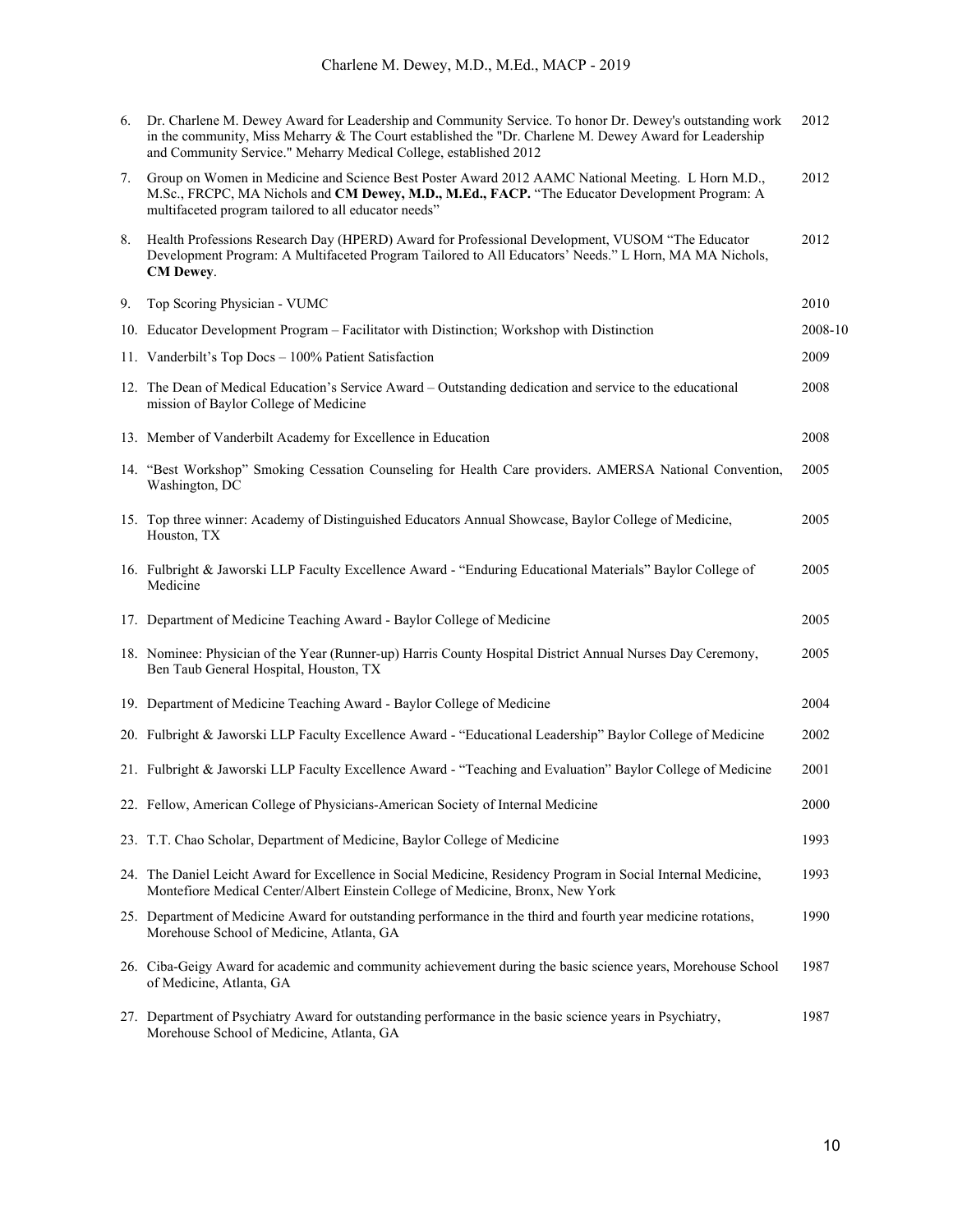|    | <b>Community Awards</b>                                                                                                                                                             |                  |
|----|-------------------------------------------------------------------------------------------------------------------------------------------------------------------------------------|------------------|
| 2. | Bradley University Orville Nohdurft Lifetime Achievement Award, May 1, 2017                                                                                                         | 2017             |
| 3. | YWCA Academy for Women of Achievement - inductee. Nashville, TN.                                                                                                                    | 2015             |
| 4. | Nashville Chapter, Links Incorporated $-2x$ winner of National Recognition Grants/Scholarship for<br>program activities developed for Nashville area in Health and Humans Services. | 2013,<br>2015    |
| 5. | 2013 Nashville ATHENA Award recipient                                                                                                                                               | 2013             |
| 6. | Dr. Charlene M. Dewey Award for Leadership and Community Service. Meharry Medical College                                                                                           | 2012             |
| 7. | Presidential Award – Nashville Chapter of the Links, Inc.                                                                                                                           | 2010             |
| 8. | Honoree-St. Mary of the Purification Annual Fashion Show, Houston, TX                                                                                                               | 2005             |
| 9. | Inductee, Centurion Society of Bradley University, Peoria, IL                                                                                                                       | 2000             |
|    | 10. Distinguished Alumni: College of Liberal Arts and Sciences, Bradley University, Peoria, IL                                                                                      | 1999             |
|    | 11. Invited Speaker: Robert H. Lawrence Lecturer Founders Day, Bradley University, Peoria, IL                                                                                       | 1999             |
|    | 12. Salute to Excellence Award: The Friends of Morehouse School of Medicine, Atlanta, GA                                                                                            | 1999             |
|    | 13. Who's Who Among Rising Young Women                                                                                                                                              | 1992             |
|    | 14. Outstanding Young Women of America                                                                                                                                              | 1987             |
|    | <b>Athletic Honors &amp; Awards</b>                                                                                                                                                 |                  |
| 1. | Inductee, Bradley University Athletic Hall of Fame                                                                                                                                  | 1991             |
| 2. | MVP of the Decade                                                                                                                                                                   | 1991             |
| 3. | M.V.P. Women's Track and Field (three years)                                                                                                                                        | 1981, 1985, 1986 |
| 4. | All-American, All-State & All-Conference Heptathlete                                                                                                                                | 1981-86          |
| 5. | AIAW Athlete of the Week                                                                                                                                                            | 1981             |

## V.**Teaching Activities**

#### **Continuing Medical Education Courses**: **Vanderbilt University School of Medicine**

- 1) VUMC Addressing the Burnout Epidemic: A Training Program for Healthcare Leaders, July 9-12, 2019
- 2) VUMC Women Physicians Wellness Retreats. 2017-2018
- 3) ISC Program Director Training Program in Curriculum Design and Evaluation, Feb Aug 2015, Dec2015-June2016
	- a) Developed 10 workshops and 5 web-based learning modules
	- b) Implement course over 10-month period in which I teach all but 3 sessions
	- c) Now in second offering
- 4) "Proper Prescribing of Controlled Drugs."
	- a) Vanderbilt Health Maury County Regional Hospital, Nov 2019
	- b) Vanderbilt Health Williamson Medical Center, Franklin, TN Oct 2019
	- c) Vanderbilt Health Maury County Regional Hospital, Sept 2017
	- d) Vanderbilt Health University Medical Center, Lebanon, TN. March 17, 2016.
	- e) Vanderbilt Health Jackson Memorial Hospital, Grand Rounds, Jackson, TN. September 2014.
	- f) Vanderbilt Health Williamson Emergency Department Grand Rounds. February 20, 2014.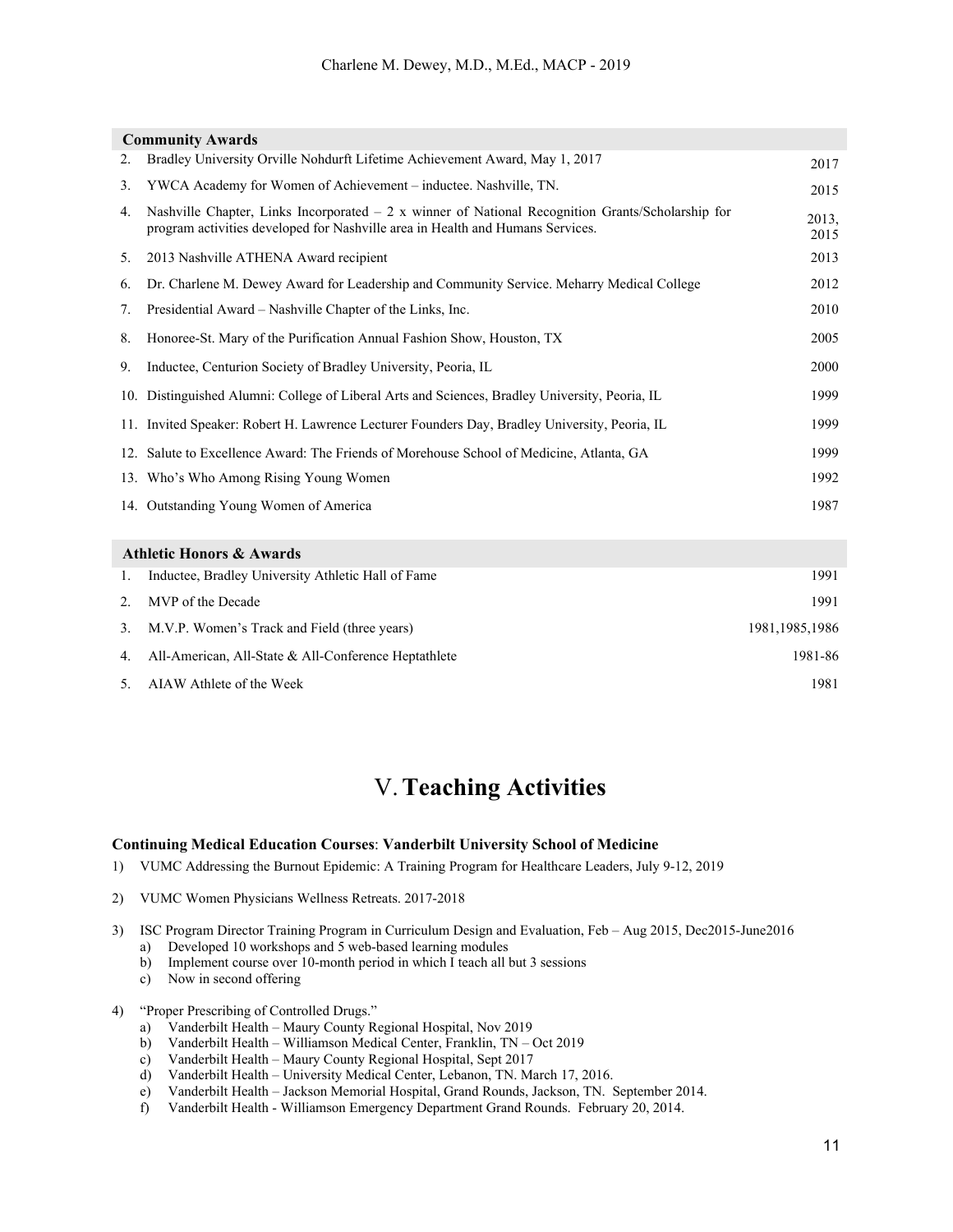- g) Vanderbilt Health Williamson. Sapphires. Franklin, TN. January 9, 2014.
- h) Vanderbilt Health Fort Campbell, KY. November 2013.
- 5) "Prescribing Controlled Drugs." Vanderbilt University School of Medicine. 2008 current
	- a) Three-day CME (22.75 hrs) course for physicians and other prescribing health professionals
	- b) Offered 6-7 times/yr.
	- c) Director/Developer/Lecturer.
- 6) "Prescribing Controlled Drugs for APRNs" Vanderbilt University School of Medicine. Three-day course for advanced practice nurses. Developer/Lecturer. 2015 – 2017
	- a) Three-day CME (24 hrs) course for physicians and other prescribing health professionals
	- b) Offered 2 times/yr.
	- c) Developer/Lecturer.
- 7) EDP Workshops Developed and Implemented: >10 various topics, 2008-current
	- a) Medical education research x 2 (2-hr workshop)
	- b) Transforming Teaching into Scholarship x 2 (2-hr workshop)
	- c) Teaching in the Clinical Setting (1/2-day retreat/workshop)
	- d) Lecture Skills (2-hr workshop)
	- e) Preparing for Classroom Teaching (two, 2-hr workshops)
	- f) Professionalism (2-hr workshop)
	- g) Curriculum Design and Evaluation (two, 2-hr workshops)
	- h) Designing Curricula (2-hr workshop)
	- i) Developing Educator Portfolios (2-hr workshop)
	- j) Scholarly Teaching and Scholarship (2-hr workshop)
	- k) Teaching Core Competencies (2-hr workshop)
	- l) Assessing Learners (2-hr workshop)
	- m) The ISC Director Training Program (see CME courses above))
	- n) EDP Workshop Train the Trainer (three, 2-hr workshops)
- 8) Residents as Teachers and Leaders (RATL™)
	- a) Developed as part of NIH grant 2007-8 (PI; Dewey)
	- b) Implemented 2008 as pilot
	- c) Offered to various departments at Vanderbilt since 2008
	- d) Departments include medicine, psychiatry, pediatrics, OB/GYN, orthopedics, ophthalmology; rheumatology; nephrology, ER and Surgery

#### **Didactic / Workshop Teaching: Vanderbilt University School of Medicine 2007 - current**

- 1. "The Professional Health and Wellness of the Internal Medicine Resident." Internal Medicine Resident Conference. (3 sessions) February 14, 28 and March 14, 2019.
- 2. "The Professional Health and Wellness of the Physician: The Resilient Pediatric Resident." Pediatric Resident Wellness Series – Session 1-4. February 5 to April 23, 2019.
- 3. "Proper Prescribing of Controlled Prescription Drugs: Clinical Teaching Tips." Division of General Internal Medicine and Public Health Grand Rounds. January 9, 2019.
- 4. "Transitioning into Retirement." Mid-Career Skills Building Program. VUMC Faculty Affairs. October 22, 2018.
- 5. "Teaching Proper Prescribing of Controlled Prescription Drugs: A Guide for Clinical Teachers." VUMC Addiction Medicine Journal Club. October 18, 2018.
- 6. "Preventing Burnout and Building Resilience in the Neurologist: Practical Approaches to the Solutions." VUMC Department of Neurology Grand Rounds. September 28, 2018.
- 7. "The Professional Health and Wellness of the Internal Medicine Resident-Part 3." VUMC Internal Medicine Resident Conference. April 26, 2018.
- 8. "Impact of Health and Wellness in Academia." Mid-Career Skills Building Program. VUMC Faculty Affairs. April 9, 2018.
- 9. "Proper Prescribing of Controlled Prescription Drugs: Tennessee Opioid Policy." Division of General Internal Medicine and Public Health Grand Rounds. March 28, 2018.
- 10. "The Professional Health and Wellness of the Internal Medicine Resident-Part 2." VUMC Internal Medicine Resident Conference, March 8, 2018.
- 11. "The Professional Health and Wellness of the Internal Medicine Resident-Part 1." VUMC Internal Medicine Resident Conference, February 22, 2018.
- 12. "The Professional Health and Wellness of the Plastic Surgeon." VUMC Plastic Surgery Grand Rds. January 18, 2018.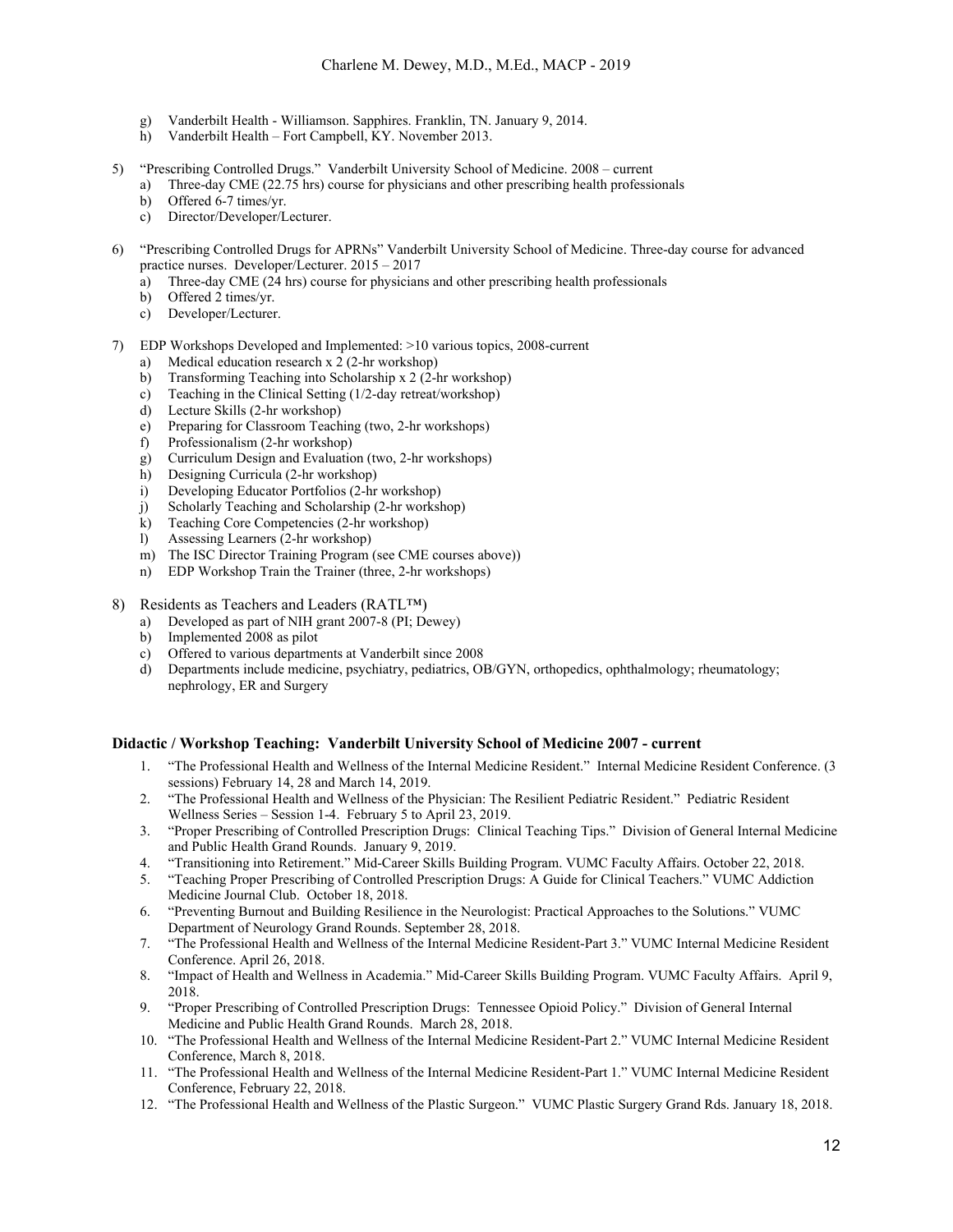- 13. "Proper Prescribing of Controlled Drugs. VUMC Comprehensive Care Center. October 30, 2017.
- 14. "Professionalism and the Professional Health & Wellness of the Female Radiologist." LIFT OFF. VUMC Women's Radiology Group. August 22, 2017.
- 15. "Physician Stress, Fatigue, and Burnout" Neurosurgery Grand Rounds. April 19, 2017
- 16. Year of the Scientist Workshop: Preparing for Retirement. April 12, 2017
- 17. Year of the Scientist Workshop: Setting Personal & Work Goals. January 11, 2017
- 18. Year of the Scientist Workshop: Burnout. October 12, 2016.
- 19. Year of the Scientist Workshop: Stress Management. September 7, 2016
- 20. Year of the Scientist Workshop: Maintaining Wellness. August 24, 2016.
- 21. Time Management, Stress Management, and Burnout. Investigative Pathology Faculty Enrichment Workshop. April 14, 2016.
- 22. The Scientist: Balancing Health & Science. Part II, 2 hr workshop. February 10, 2016.
- 23. The Scientist: Balancing Health & Science. Part I. 2-hr workshop. January 27, 2016.
- 24. Residents as Teachers and Leaders (RATL™) Nephrology Fellows, 4, 1-hr workshops; Session 1: Professional Teaching Identify and Communication and Orienting Learners, Session 2: Case-based clinical teaching models, Session 3: Teaching Physical Exams and Psychomotor Skills, and Session 4: Learner Assessments and Feedback. January 25, February 23, March 7, and April 18, 2016.
- 25. Clinical Teaching: Session 1: Case-based teaching models and Session 2: Learner Assessments and Feedback. 2, 1-hr workshops for the Pediatric Endocrinology division, January 25<sup>th</sup> and February 1, 2016.
- 26. Professionalism and the Health and Wellness of the Anesthesiologist. 2-hr Workshop for Anesthesiology Interns. January 5, 2016.
- 27. RATL™ Department of Anesthesiology 5-hr training program, December 15, 2015.
- 28. "Developing Your Education Portfolio." VUMC Women in Radiology, October 1, 2015.
- 29. "Resiliency." Neurology Grand Rounds (11-hr lecture discussion), VUSM, February 2015.
- 30. "The Ethics of Self-Care." Department of Medicine Ethics Grand Rounds, VUSOM, January 9, 2015
- 31. "Burnout." Division of Infectious Disease, VUSOM, August 21, 2015.
- 32. "Medical Education: Pearls for Effective Teaching." Department of Obstetrics and Gynecology Grand Rounds, October 31, 2014.
- 33. "Professionalism & Faculty Wellness at Vanderbilt." ENT Department, VUSOM, September 29, 2014.
- 34. "Residents as Teachers and Leaders: Interactive Workshop Nephrology Part 1, 2 and 3." Department of Nephrology, VUSOM, August – November 2014.
- 35. "Physician Wellness: Resources and Initiatives." Housestaff Advisory Counsel, VUSOM, July 2014.
- 36. "Stress Management and Burnout Prevention: Strategies to Enhance Resiliency." Dayani Center, October 1, 2013.
- 37. "Enhancing Resiliency: Keeping Women on Track." Vanderbilt Women on Track. September 25, 2013.
- 38. "Work-Life Balance: Making it Happen." Department of Obstetrics and Gynecology, VUSOM, August 16, 2013.
- 39. "Residents as Teachers and Leaders: Interactive Workshop Nephrology Part 1, 2 and 3." Department of Nephrology, VUSOM, August –November 2013.
- 40. "Pain Management Series". Intern Ambulatory Morning Report, July 3; July 17; July 31, 2013.
- 41. "EDP Peer Review and Observation for the Clinical Setting." EDP, 2-hr workshop, VUSOM, July 8, 2014.
- 42. "Proper Prescribing of Controlled Prescription Drugs." Internal Medicine Ambulatory Morning Report. Vanderbilt, June 2014.
- 43. "Curriculum Design: Using a Systematic Approach to Ensure Success." EDP, 2-hr workshop, VUSOM, June 25, 2013.
- 44. "Proper Prescribing of Controlled Drugs." Dept of Emergency Medicine Faculty. May 21, 2013.
- 45. "Wellness for the Health Professional." Phys Medicine and Rehab Dept Meeting, May 8, 2013.
- 46. "Resident Wellness: Enhancing Resiliency." Medicine-Pediatrics Morning Report, VUSOM April 2014.
- 47. "Proper Prescribing of Controlled Drugs." Dept of Emergency Medicine Residents. March 12, 2013.
- 48. "The Educator Portfolio: To Vanderbilt and Beyond." EDP, 2-hr workshop, VUSOM, March 19, 2013.
- 49. "Substance Abuse in the Health Professional." Dept of Anesthesiology. March 8, 2013. (1 hr)
- 50. "Clinical Teaching & Role Modeling: Tips for the Allergist and Immunologist." Department of Allergy and Immunology, 4-hr workshop, VUSOM, March 1, 2013.
- 51. "Work-Life Balance: Managing Stress and Burnout." Peds Department Faculty. February 27, 2013. (1 hr.
- 52. "Scholarship: Transforming Teaching into Scholarship." EDP, 2-hr workshop, VUSOM, February 12, 2013.
- 53. "Physician Wellness." Med-Peds Resident Conference. February 14, 2013. (1 hr.)
- 54. "Faculty Wellness." Jr. Faculty Development Program. January 10, 2013.
- 55. "Proper Prescribing of Controlled Prescription Drugs." VIM/VMG Nurses. December 13, 2012. (1 hr)
- 56. "Assessing Learners." EDP 2-hr workshop, VUSOM, November 27, 2012.
- 57. "Professional Health and Wellness." Division of Pediatric Rheumatology. November 15, 2012. (1 hr)
- 58. "Proper Prescribing of Controlled Prescription Drugs." Medicine Resident Morning Report. October 24, 2012. (1 hr)
- 59. "RATL: MS IV Elective, October 16, 2012 (2 hrs)
- 60. "Proper Prescribing of Controlled Prescription Drugs." Department of Oral & Maxillofacial Surgery Faculty and Residents. October 8, 2012. (1 hr)
- 61. "The Proper Prescribing of Controlled Prescription Drugs." Division of General Internal Medicine Grand Rounds.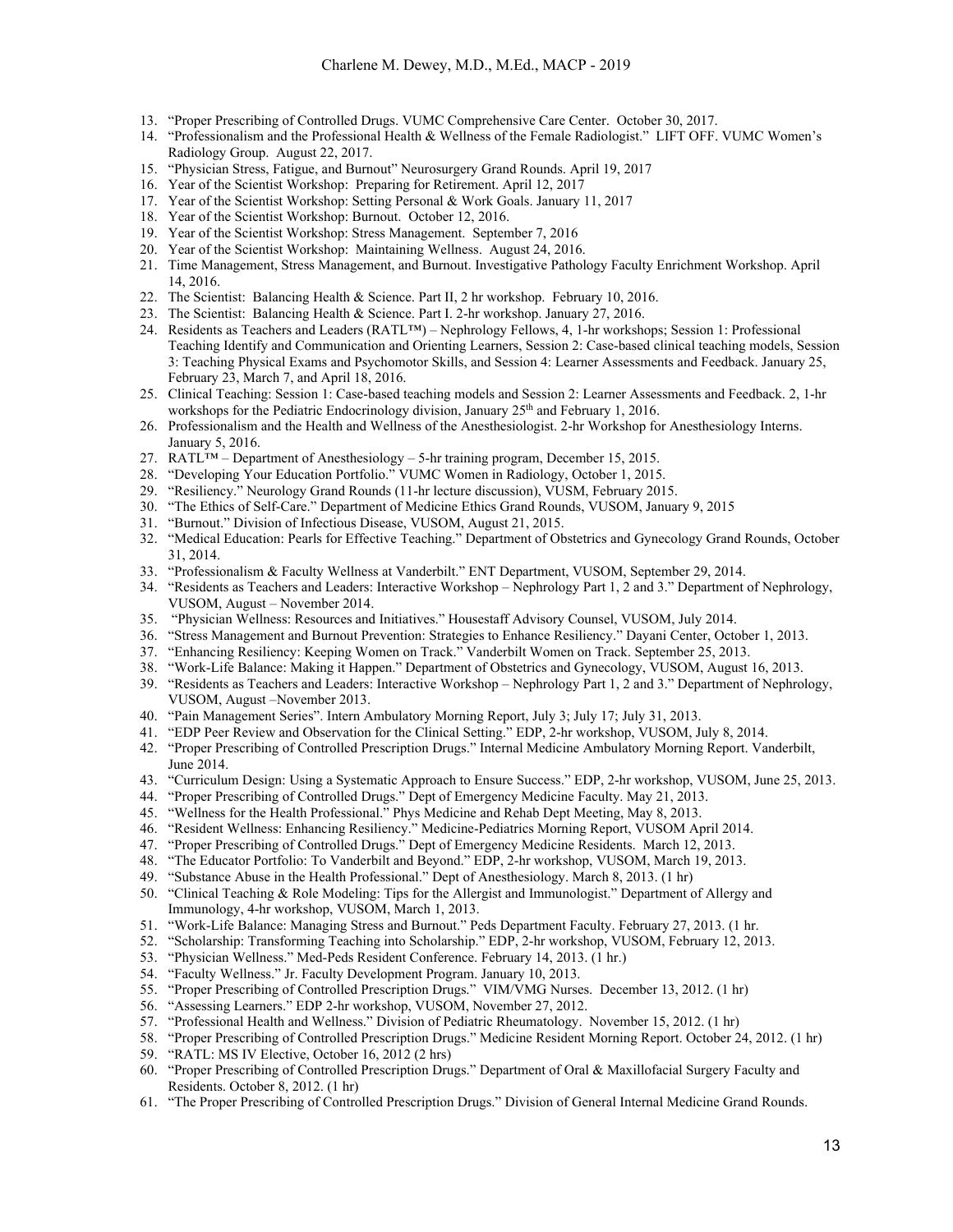September 19, 2012. (1 hr)

- 62. "Substance Use and Abuse in the Resident Physician." VUSOM Housestaff Advisory Counsel, Sept 7, 2012.
- 63. EDP Workshop Part 2: "Preparing for Classroom Teaching: How to Make Classroom Teaching Interactive and Fun", September 11, 2012
- 64. "Raising Awareness of Substance Abuse in Physicians." Housestaff Advisory Committee. September 7, 2012. (1 hr)
- 65. EDP Workshop Part 1:" Preparing for Classroom Teaching: Organizing and Preparing for Lecture Discussion" August 14, 2012.
- 66. "Professional Health and Wellness of the Resident." Minority Housestaff, July 24, 2012. (2 hrs).
- 67. "Transitioning Into Retirement Workshop." Vanderbilt Faculty 55 >. September 23, 2011.
- 68. "Medical Education: The New Academic Movement" Rheumatology Grand Rounds, July 7, 2011 (1-hr lecturediscussion)
- 69. "RATL: Teaching in the Clinical Setting for Psychiatry Residents" Department of Psychiatry, June 20, 2011 (2-hr workshop).
- 70. "The Professional Health and Wellness of the Medical Student: Self-Awareness, Careers, and Professional Boundaries." VUSOM MS III Workshop May 6, 2011 (3 hrs).
- 71. "Residents as Teachers and Leaders: Medical Student Workshop" VUSOM-MS 3 Workshop, March 4, 2011 (4-hr workshop).
- 72. "Faculty Development: Critical Issues that Sustain your Careers" The Al Haynes Lectureship at MMC-Guest Speaker, April 5, 2011 (1-hr lecture-discussion).
- 73. "Conducting EDP Workshops" EDP Train the Trainer Orientation, April 5, 2011 (2-hr workshop).
- 74. "Professionalism and the Professional Health and Wellness of the Pediatrician" Pediatric Grand Rounds, February 1, 2011 (1–hr lecture-discussion).
- 75. "Medical Education Research" EDP workshops Part 1 & 2. January 25 & Feb 22, 2011 (2, 2-hr workshops).
- 76. "Conducting EDP Workshops: Facilitator Orientation Training" EDP workshop April 5, 2011 (2 hrs).
- 77. "Medical Education Research." EDP workshops Part 1 & 2 , VUMC January 25, & February 22, 2011 (2, 2-hr workshops).
- 78. "The Professional health and Wellness of the Pediatrician." Pediatric Grand Rounds February 2, 2011.
- 79. RATL for Pediatrics December 2, 2010.
- 80. Surgery Presentation SSS leadership meeting November 16, 2010.
- 81. "Lecture Skills: From Preparation to Presentations." EDP, 2-hr workshop, VUSOM, October 12, 2010.
- 82. Burnout: Pitfalls and Prevention for Academic Administrators in Psychiatry, Nashville, TN, October 28, 2010.
- 83. RATL for IM residency program (2-3, 1-hr session a year) October 22 & June 15, 2010.
- 84. "Lecture Skills" EDP Workshop, October 12, 2010 (2-hr workshop).
- 85. VUSOM Annual Women in Medicine Panel Discussant, October 10, 2010 (2-hr discussion).
- 86. "Education and Professionalism" New Faculty Orientation Sessions, panel speaker. (semiannual 1-hr session) July 8, 2010.
- 87. "Jump Starting Your Medical Educational Research" EDP workshop Dewey & Davidson, June 22, 2010. (2-hr workshop).
- 88. "RATL & Professional Health" Oncology Fellows. (2, 1-hr sessions) May 18 & 25, 2010.
- 89. "Professionalism and Teaching 101" Oncology Fellows/faculty (2, 1-hr workshops) May 2010.
- 90. "Burnout and the Distressed Physician." Oral Surgery Residents April 2, 2010 (1-hr lecture-discussion).
- 91. "Professionalism & Professional Health: Wellness & the Distressed Physician" Oral Surgery. (1-hr session) April 2010.
- 92. "Teaching Professionalism" EDP workshop, March 31, 2010 (2-hr workshop).
- 93. "Burnout and the Distressed Physician" Cardiac Surgery, March 31, 2010 (1-hr lecture-discussion).
- 94. "Professionalism and Professional Health: Hazardous Affairs" Department of Emergency Medicine (1-hr session) March 2010.
- 95. Cardiovascular Surgery: "Professionalism & Professional Health: Wellness & the Distressed Physician" (1-hr session) March 2010.
- 96. "Professionalism and Professional Health: Hazardous Affairs" Emergency Medicine Residents, March 2, 2010 (1-hr lecture-discussion).
- 97. "Professionalism and Professional Health: A Faculty Overview" Department of Radiology Faculty, Feb 23, 2010 (1-hr lecture-discussion).
- 98. "Professional Health: Workplace Stress and Burnout" Dept of Biostatistics, Feb 3, 2010. (1-hr lecture-discussion).
- 99. "Professionalism and Professional Wellness" Jr Faculty Leadership Program Feb 17, 2010 (1-hr lecture-discussion).
- 100. "Scholarly Teaching" Jr Faculty Leadership Program Feb 17, 2010 (1-hr lecture-discussion).
- 101. "Transforming your Teaching into Scholarship" Dept of Anesthesiology, (2-hrs) Jan 2010.
- 102. "A New You" VUMC Jan 21& April 29, 2010 (2, 1-hr sessions).
- 103. New Intern Orientation Residents as Teachers and Leaders 2009.
- 104. "Teaching Core Competencies: Systems-based Practice (SBP) and Practice-based Learning and Improvement (PBLI)." EDP, 2-hr workshop, VUSOM, November 17, 2009.
- 105. "Curriculum Design Shop Part 2." EDP, 2-hr workshop, VUSOM, October 13, 2009.
- 106. "Scholarship Studio" Nanny and Dewey. 3, 2- hr sessions; Fall 2009.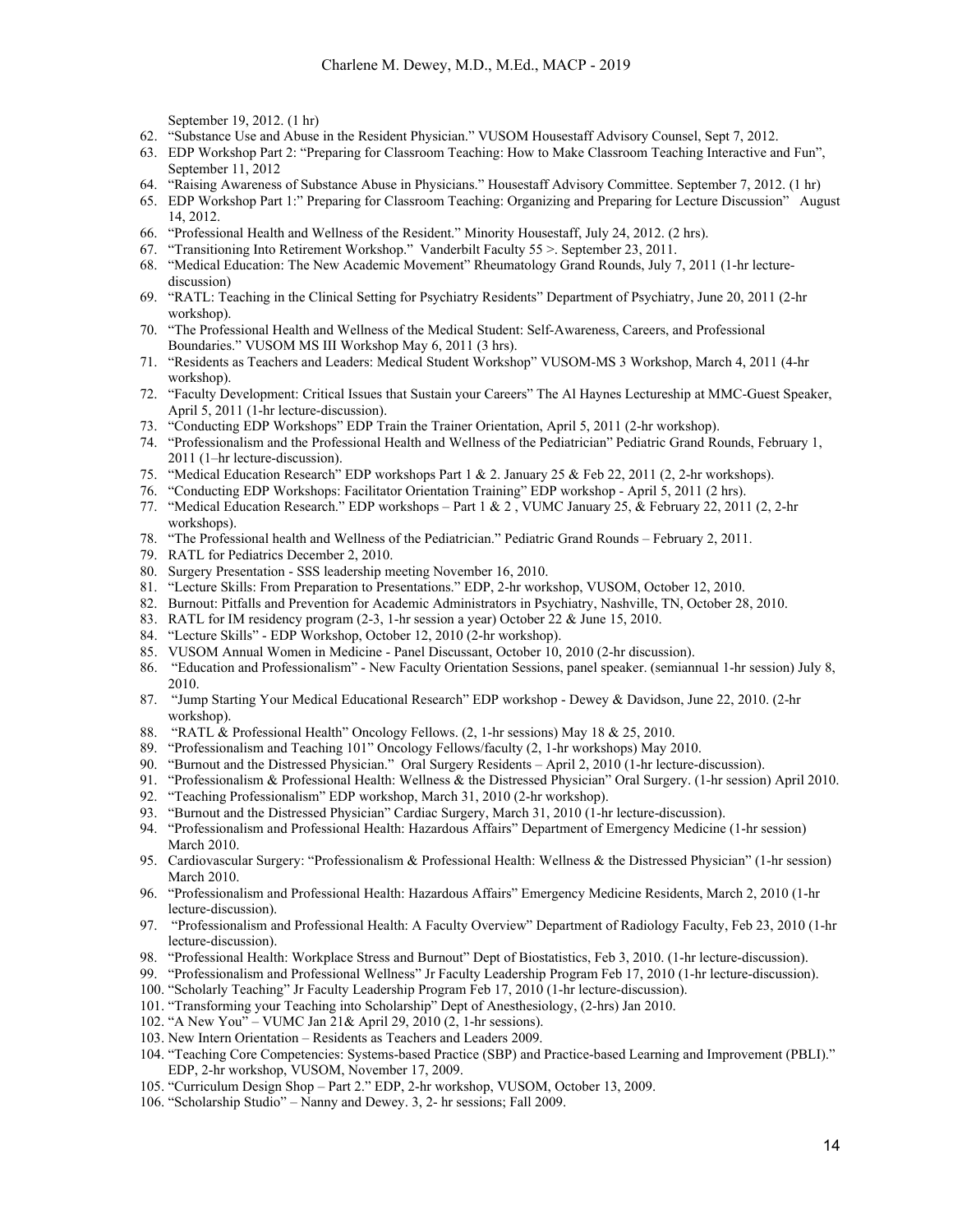- 107. "Curriculum Design for Medical Education Made Easy Part 1" EDP, 2-hr workshop, VUSOM, August 18, 2009.
- 108. "Jump Starting Medical Education Research." EDP, 2-hr Workshop, VUSOM, August 27, 2009.
- 109. Small group facilitator Intersession 4 "Communication" 2009.
- 110. "Professionalism and Professional Health: Overview" Department of Medicine Exec Committee: (1-hr) May 2009.
- 111. RATL series Department of Medicine 5, 1-hr sessions yearly starting March 2008.
- 112. "The Labor and Delivery of Teaching: The Ambulatory Setting." Department of Obstetrics and Gynecology 2, 2-hr sessions for faculty, residents and nurses on teaching in the ambulatory care setting – Feb & March 2008.
- 113. "Smoking Cessation in Teens." 1-hr lecture, April 2008.
- 114. "Enhancing your Educational Scholarship" Woman on Track Meeting 1 hr workshop, April 2008.

#### **Continuing Medical Education Courses**: **Baylor College of Medicine**

Principles and Practices for the Internist – Baylor College of Medicine Annual CME program

- 1. "Acute Low Back Pain." The Sixth Optimal Management of the Adult Medicine Patient, September 2002.
- 2. "Acute Low Back Pain." The Third Annual Current Concepts in Ambulatory Internal Medicine, March 31-April 1, 2000.
- 3. "The Art of Medicine." The Third Annual Current Concepts in Ambulatory Internal Medicine, March 31-April 1, 2000.

#### **Didactic / Workshop Teaching: BCM within Primary Department: 1993-2007**

#### **Graduate Medical Education:**

#### **Resident Level:**

- (a) Residents as Teachers Department of Physical Medicine & Rehabilitation. Developed 7.5-hour interactive workshop for training residents in the art of teaching, March-September 2004
- (b) Ambulatory Care lectures (Rockets) 30 min. pre-clinic lectures for the 2nd & 3rd year internal medicine residents.
	- (i) 1993-1996: Attended and supervised every lecture 5 days/week (highest in section)
	- (ii) 1996-2000: gave 18% of all lectures (highest in section)
	- (iii) 2000-2006: gave 12% of all lectures (highest in section)
	- (iv) Delivered lectures on over 30 different ambulatory care topics for interns and residents (See portfolio)
- (c) Morbidity & Mortality: 1 hour discussions over the morbidity and mortality issues on the inpatient service: 2 lectures/year 1993-2007
- (d) Resident Teaching Sessions Department of Medicine: Three, annual, 2-hr workshops on teaching resident how to teach. 1996- 2007
- (e) Instructional Skills Unit: The Pelvic and Breast Exam. (4-5 sessions/yr.) 1996-2005
- (f) Instructional Skills Units: Resident skills building workshops on ambulatory procedures: 3 per year. 1996-2005
- (g) Primary Care Journal Club: Participated in 2-hr discussions on interpreting the literature. 1995-1998
- (h) Medicine Clerkship for Podiatry Residents: Weekly article review/lecture & occasional evening lectures. 1996- 2000

#### **Intern Level:**

- (a) (I-Rocks) 45 min. pre-clinic lectures three times a week for first year level trainees in internal medicine
	- (i) 1994-96: lectured 75-90% of all lectures (highest in section.)
	- (ii) 1996-1998: lectured for 45-51% of all lectures (highest in section.)
	- (iii) 1999-2006: lectured for 30% of all topics (highest in section.)
- (b) Intern retreat: Day sessions on transitioning interns to upper level residents 1993-95

#### **Undergraduate Medical Education:**

a) Ambulatory Care Elective: "Patient Education & Counseling Skills" (2 hr lectures every other month): 5-6 lectures/yr. 1993-2000

#### **Continuing Medical Education/Faculty Development**

- a) Grand Rounds: "The Patient Who Was a Little Goofy: An Interesting Case of Neurosyphilis," Methodist Hospital, Houston, Texas. March 1996.
- b) Academy of Distinguished Educators Think Tank BSS Grant Activities and faculty development, BCM Houston, TX, September 22, 2006.
- c) Academy of Distinguished Educators Think Tank Resident as Teachers: Part 2, BCM Houston, TX, July 2005.
- d) Academy of Distinguished Educators Think Tank Resident as Teacher: Part 1. Baylor College of Medicine,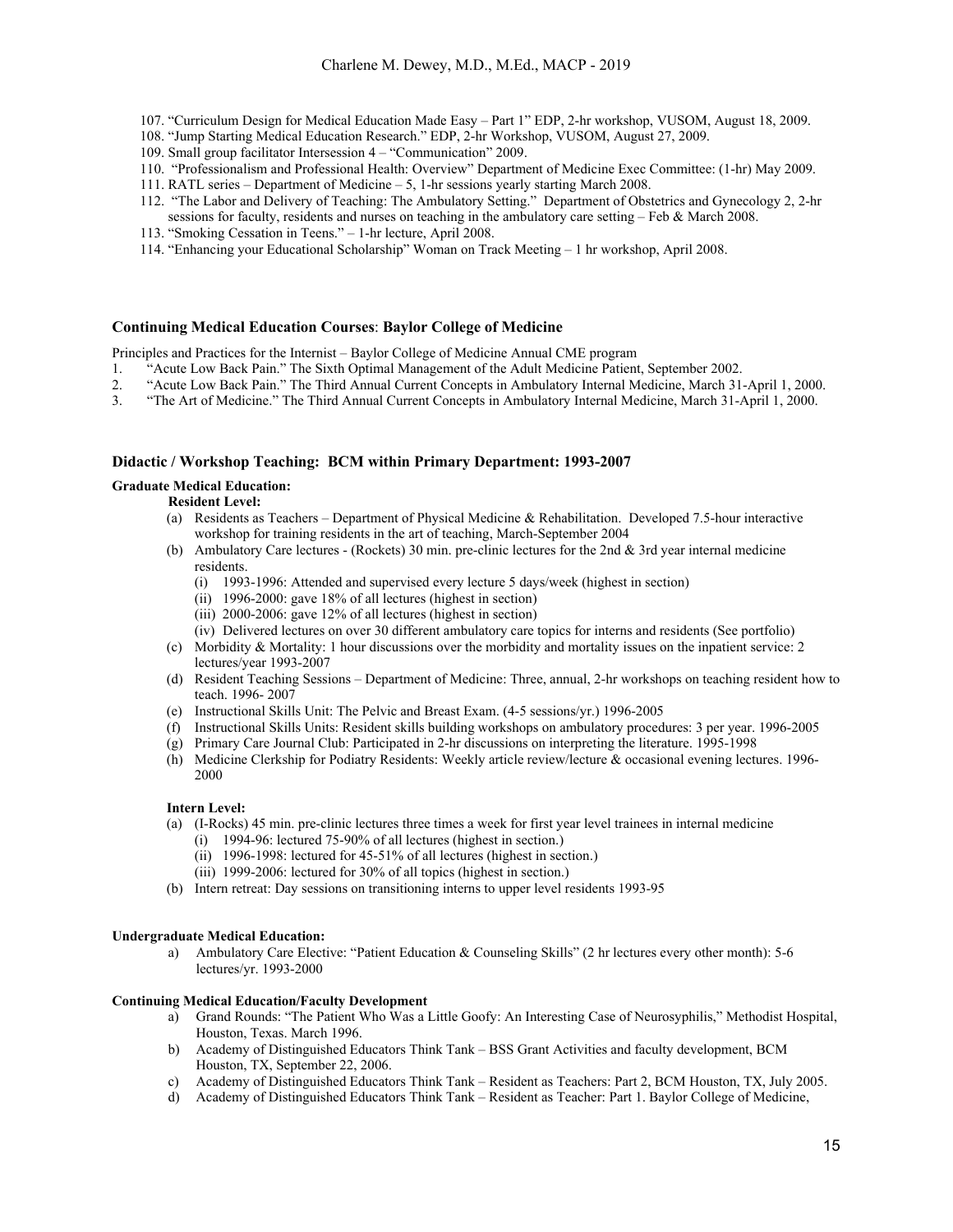Houston, TX. September 2004.

- e) Educational Scholars Fellowship Program (ESFP), Quantitative Research 2-3 Hour workshop, Baylor College of Medicine, 2004, 2005.
- f) Committee for educator development/Program development: Teaching on the Job Mini-Fellowship (4 sessions, 10-hrs/year) 2004 - 2007
- g) Committee for educator development/Program development: Introduction to Teaching Teaching 101 (workshop, 2-hr/yr) 2002 - 2007
- h) Committee for educator development/Program development: Curriculum Design Mini-Fellowship (4 session, 10 hrs/yr) 1999-2007
- i) Committee for educator development/Program development: Curriculum Design 101 (workshop, 2 hr/yr) 1999- 2007
- j) Committee for educator development/Program development: Evaluation & Feedback (workshop, 2 hrs/yr) 1999- 2007
- k) Committee for educator development/Program development: Large Group Teaching Skills (workshop, 2 hrs/yr developed into mini-fellowship) 1999-2002
- l) Committee for educator development/Program development: Teaching in Small Groups mini-fellowship (4 sessions, 10 hrs/yr) 1999-2000
- m) Committee for educator development/Program development: An Orientation to Teaching at Baylor (workshop, 2 hrs/yr) 1997-2003

#### **Patient Education**

- a) "Smoking Cessation & Cardiovascular Disease Prevention" patient education booth, "Spring into Health," HCHD and Baylor College of Medicine Annual Family Wellness Day, April, 2005, 2006 & 2007.
- b) Radio Interview: Diabetes Awareness Month, WKHCB 5-15 minute segment in November 2004
- c) Radio Interview: Diabetes Awareness Month, The Box, 5-15 minute segment in November 2004
- d) Stop Smoking for Good: National Smokeout Day. Dewey CM, (Mercedes and Arci Segura) BCM & HCHD Health Promotion Services. Ben Taub General Hospital, Houston, TX. November 2004.
- e) Radio Interview: Hypertension, 5-15 minute segment in 1997 & 98
- f) Patient Education: Smoking Cessation Classes (BTGH), weekly sessions 1993-2007.

#### **Courses Taught at BCM external to Primary Department: 1993-2007**

#### **Undergraduate Medical Education**:

- a) The Art of Medicine Course "The Medical Marriage" October 2003 and 2007
- b) Patient, Physician and Society Course Clinical Preceptor: Aug. Oct. 2003, 2006
- c) Fall II Endocrine Module: Facilitator 2001
- d) Patient, Physician and Society Course: Blood Drawing Lab, Facilitator 2001
- e) Cancer Prevention Elective: Lecture on Lung cancer prevention/smoking cessation Fall 2000-2007
- f) Integrative Clinical Experiences (ICE): preceptor April 1996, 97, 01, 02, 04, 05
- g) CABS: Small group facilitator 1999
- h) Principles and Practices of Ambulatory Care Medicine-medical student elective in ambulatory care medicine. (max. 2 students/year, not every yr) 1994-2007
- i) Mechanism and Management of Diseases (MMD):
	- 1) 12/98 to 2000: Health Screening Lecture
	- 2) 8/97-98: Small group preceptor
	- 3) 4/96: Co-facilitator ambulatory medicine lecture/participated in developing instructional video
	- 4) 3/96: Diabetes: preceptor
	- 5) 8/96-98: Small Group Teaching: co-director and preceptor
	- 6) 8/99-2007: Lecturer Health Screening and Prevention
- e) Physician, Patient & Society (PPS): 1/96-6/96, 2006: preceptor
- f) Introduction to Patient Course: 1994-96: preceptor
- g) Medical Student Large Group Lectures:
	- 1) "Evidence-Based Medicine." 2001
	- 2) "Patient Education and Counseling." May 1997
	- 3) "Evaluation of Change in Mental Status." Introduction to Clinical Skills: September 1994

#### **Other Students and Health Care Workers:**

- a) Honors Premedical Academy, Baylor College of Medicine "Women Physicians" 2006
- b) Honors Premedical Academy, Baylor College of Medicine "The Effects of Katrina" 2006
- c) Honors Premedical Academy, Baylor College of Medicine "Medical Marriages" 1999-2007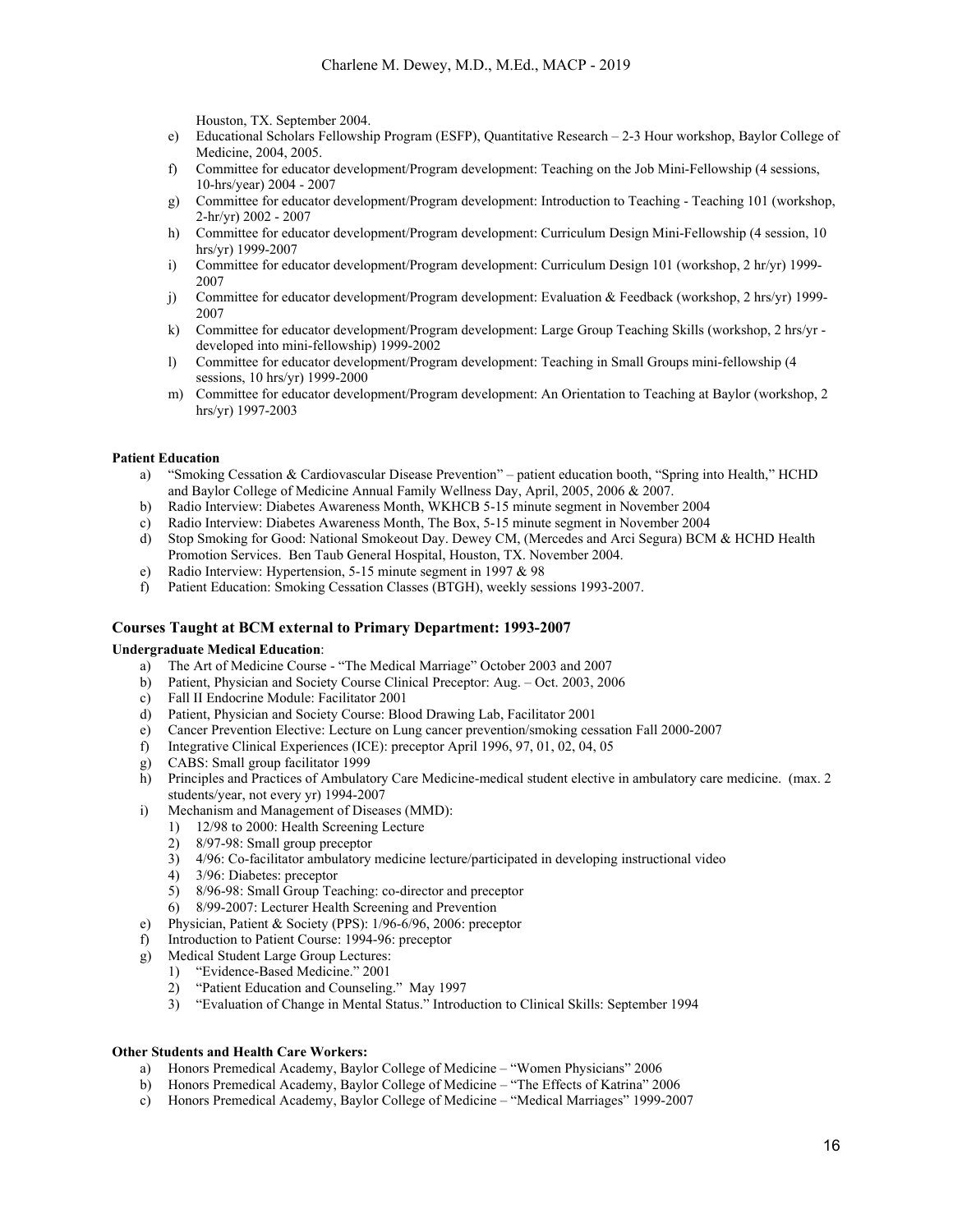- d) BTGH Medicine Clinic Nursing & Clinical Clerical Techs In-Service: "The Pelvic Exam." Dewey, CM & Antion, D. An in-service training session to train nurses and clerks in the BTGH medicine clinic on their role in patient education and assisting physicians in the well woman exam. April 2005.
- e) Physician Assistant Program: Lecture on "Smoking Cessation" 2000-2002
- f) Lectures for Physician Assistant Students: 1994-2002: yearly 1-2 hr lectures
	- 1) "Patient Education & Counseling Skills"
	- 2) "Prevention"
	- 3) "Smoking Cessation."
- g) "Spirituality in Medicine." University of Texas at Houston Medical School. Catholic Student Association. February 5, 2004. (1-hour session)
- h) Religion and Medicine: Ministering to the Spiritual Needs of your Patients." Baylor College of Medicine Diversity Series. Houston, Texas November 3, 2004. (1-hr session)
- i) "Getting Your Patients to Quit Smoking." The 2nd Annual Complimentary Seminar in Environmental Issues in Respiratory Disease: What Every Health Professional Should Know." The American Lung Association and Prime/CME. Houston, Texas November 2002.
- j) "Health Risk Behaviors." Regional Meeting of the National Organization of Black Chemists and Chemical Engineers. Houston, Texas. November 2001.
- k) "Preventive Measures and Client Education: Reducing Risks of Heart Disease", Harris County Hospital District Department of Nutrition, Houston, Texas. November 1995.
- l) "Hypertension Compliance", Physician and Pharmacist Education on Hypertension, Houston, Texas. November 1995.
- m) "Hypertension," Sunny Side Garden Club, Houston, Texas. (Yearly, 1-hour session) 1995-2002.
- h) "Sexually Transmitted Diseases" Wheeler Avenue Baptist Church, Houston, Texas 1995.
- i) "The Practical Approach to the Management of NIDDM", Brenham, Texas. (Texas Diabetes Council) 11/94 & 1/95.
- j) "The Practical Approach to the Management of NIDDM", Conroe, Texas. (Texas Diabetes Council) 11/94 & 1/95.

#### **Courses Taught at other Institutions while at Baylor College of Medicine (BCM): 1993-2007**

#### **Harris County Hospital District, Houston, TX:**

- a) Harris County Hospital District (HCHD): Guest Lecturer, "Smoking Cessation Counseling: Tools for the Educator" Patient Education Department Annual Retreat, October 2006
- b) Harris County Hospital District (HCHD): Guest Lecturer, "Interactive Teaching" Patient Education Department Annual Retreat, October 2005
- c) Harris County Hospital District (HCHD): Guest Lecturer, "Motivating Patients" Patient Education Department Annual Retreat, November 2004
- d) Harris County Hospital District (HCHD): Guest Lecturer, "Effective Teaching Techniques," Patient Education Department Annual Retreat, November 2003
- e) Harris County Hospital District (HCHD): Guest Lecturer, "Smoking Cessation" Patient Education Department Annual Retreat, October 2002
- f) Harris County Hospital District (HCHD): Guest Lecturer, Diabetes Education Classes, 1994-1996 (2 lectures)

#### **Community Organizations:**

- a) The Council on Alcohol and Drugs Houston: Lecturer, "Smoking Cessation & Brief Minimal Interventions: The Five A's for Health Care Providers." July 1, 2004
- b) "How to Handle Adversity." 6th Annual Team Training Conference. Baylor College of Medicine, Section of Geriatric Medicine, Houston, TX. October 2000
- c) "Working Successfully on a Team." 5th Annual Team Training Conference. Baylor College of Medicine, Section of Geriatric Medicine, Houston, TX. October 1999.
- d) "The Health of African American Health Professionals" Baylor College of Medicine Houston, TX. February 1998.
- e) "The Baylor Minority Faculty Association Mentoring Program: An Overview." Second Annual Faculty and Administrators Diversity Workshop; League City, TX. October 1998.
- f) "Hypertension" Lecture for Sunnyside Garden/Bayou Estates Civic Club, Houston, TX annual 1 hr lectures 1998, 1999, 2000
- g) "Hypertension," Patient Education Series at MLK Clinic, Houston, Texas. 02/96;3/6/96; 3/20/96; 4/3/96

## **Invited Lectures/Presentations/Research Seminars: (National/International)**

### **International:**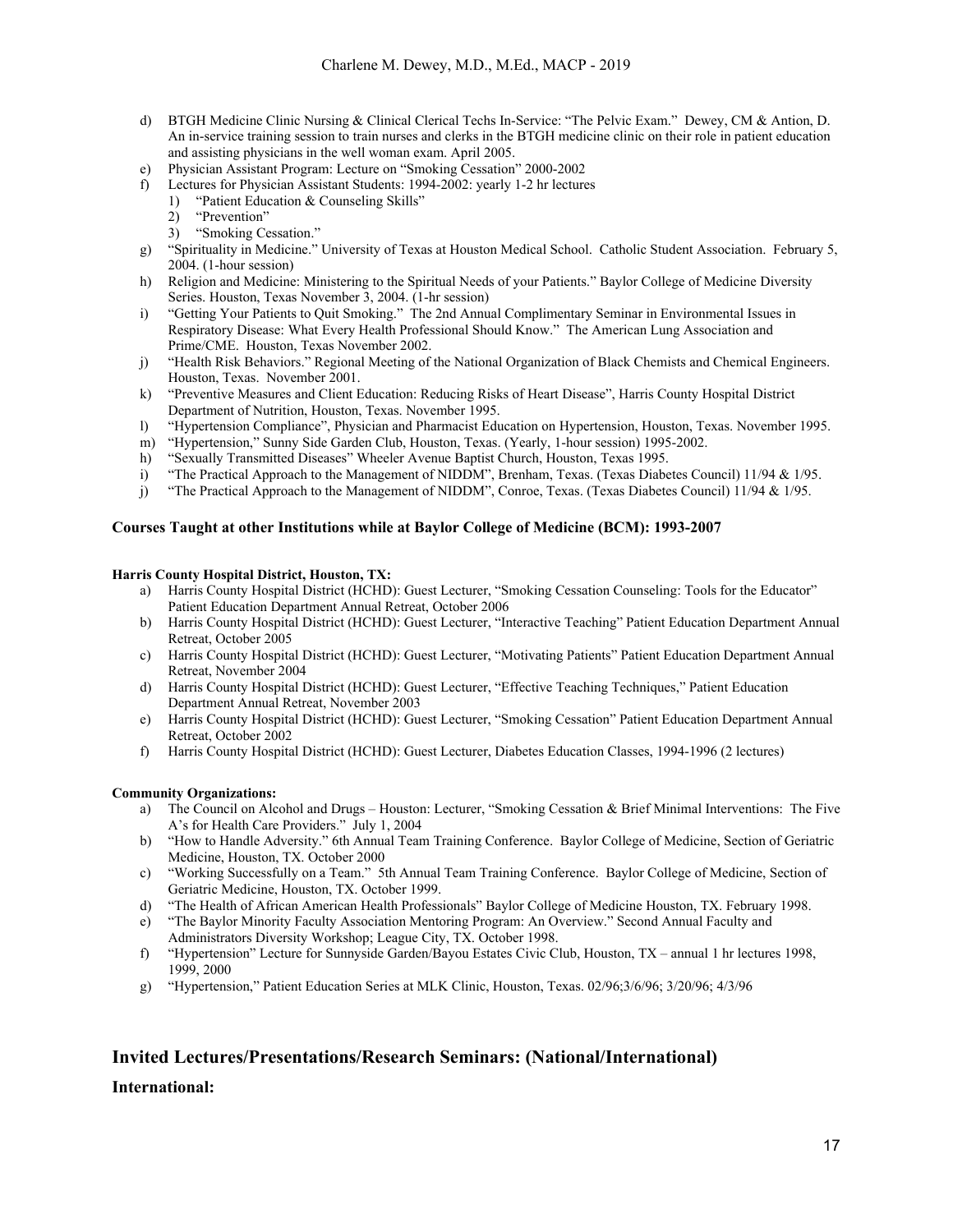- 1. 2019 Association of Medical Education in Europe (AMEE) Austria, Vienna. "Setting Learners Up for Success: Using the Science of Mindset to Maximize Learner Growth. (pre-course) Turner T, **Dewey CM**, Carbajal M, Zuniga L, Rissmiller B, and Ramani S. Aug 24-28, 2019.
- 2. 2018 International Conference on Physician Health. Toronto, Ontario, Canada. "Meaningful Change: Measuring Wellness and Building Resilience in Women." Poster Presentation. **Charlene M. Dewey, M.D., M.Ed., MACP,** William H. Swiggart, M.S., James L. Bills, Ed.D., M.S. October 11-13, 2018. (Submitted/Accepted)
- 3. 2018 Association of Medical Education in Europe (AMEE) Basil, Switzerland. August 23, 2018. "Who's Accountable for Burnout" – oral (opinion) presentation. **Charlene M. Dewey, M.D., M.Ed., MACP, and William H. Swiggart, M.S.**
- 4. WellMed3 Conference. Mount Olympus, Pieria Greece. "Resiliency: Building Individuals and Culture-A Train the Trainer Workshop." **Charlene Dewey, M.D., Med. FACP** and William Swiggart, M.S. May 9-13, 2018. (Submitted/Accepted)
- 5. 2016 International Conference on Physician Health. Boston, MA. "Resiliency: Building Individuals and Culture to Keep the Joy in the Job. A Train the Trainer Workshop." **Charlene M. Dewey, M.D., MEd, FACP**  and William H. Swiggart, M.S./MHSP. 90 min workshop, September 17-20, 2016 (Submitted/Accepted)
- 6. AMEE, Barcelona, Spain. "Teaching in Medical Education: An Entrustable Behavior or Not?" **Charlene Dewey, MD., Med., FACP** and Teri Turner, MD, Med, MPH. 20 min presentation, August 26-31, 2016. (Submitted/Accepted)
- 7. AMEE, Glasgow, Scotland, "EDP Educator Scholars Track: Jump Staring Careers, Scholarly Work and Scholarship." **Charlene M. Dewey, M.D., M.Ed**., Leora Horn, M.D., M.Sc., Susan Kroop, M.D., Julie Damp, M.D., Lindy Fenlason, M.D., MPH, Meg Benningfield, M.D., Mary Ann Nichols, and Bonnie Miller, M.D. Poster presentation, September 5-9 2015. (Submitted/Accepted)
- 8. 2014 ICPH International Conference on Physicians Health. London, GB. "Best Practices for Preparing and Assisting Physicians in Transition." **Charlene M. Dewey, M.D., MEd, FACP,** William Swiggart, M.S., L.P.C./MHSP, Charles Samenow, M.D. 1 ½ hr workshop, September 15, 2014/peer reviewed. (Submitted/Accepted)
- 9. 2014 ICPH International Conference on Physicians Health. London, GB. "Milestones, Competencies and Retirement: Helping Physicians Transition." **Charlene M. Dewey, M.D., MEd, FACP,** William H. Swiggart, M.S., L.P.C./MHSP, Betsy Williams, Ph.D. 1 ½ hr workshop, September 16, 2014/peer reviewed. (Submitted/Accepted)
- 10. 2014 ICPH International Conference on Physicians Health. London, GB. "B-29© 360 Assessment of a Physician's Workplace Behavior." Swiggart WH, Williams MV, Williams BW, Wallston KA, **Dewey CM**, Ghulyan MV. Oral presentation. Oral presentation, September 2014/peer reviewed. (Submitted/Accepted)
- 11. Association for Medical Education in Europe (AMEE) 2014. Milan, Italy. "The Evaluation of a Professional Development Program on the Proper Prescribing of Controlled Prescription Drugs." **Dewey CM**, Ghulyan, MV, Shah A and Swiggart WH. August 2014/peer reviewed. (Submitted/Accepted)
- 12. University of Botswana School of Medicine Jump Starting Medical Education Research 2-hr workshop, August 2009. **Charlene M. Dewey, M.D., MEd, FACP** (Invited presentation)

### **National:**

- 1. "Flourishing in Healthcare: Mitigating the Risks for Burnout." **Charlene M. Dewey, MD, Med, MACP.**  Keynote Address. VCU Health Wellness in Action Conference. Virginia Commonwealth University. Richmond, VA. September 27, 2019. (Invited Speaker)
- 2. "It's Not Just Me: An Organizational Approach to Reducing Burnout and Enhancing Resilience." **Charlene M. Dewey, MD, Med, MACP.** SIU Women in Medicine and Science Professional Development Course. Springfield, Il. June 14, 2019 (Invited Speaker)
- 3. "Personal Resilience: One Gratitude at a Time." **Charlene M. Dewey, MD, Med, MACP**. SIU Women in Medicine and Science Professional Development Course. Springfield, Il. June 14, 2019
- 4. "I Can't Get No Satisfaction: Increasing individual well-being and professional satisfaction." Course number PN 031. Thompson Hingle S, **Dewey CM.** Babbott S. American College of Physicians Annual Conference, Philadelphia, PA. April 11, 2019. (Invited Speaker)
- 5. "Creating a Culture of wellness: Individual and Organizational Approaches to Preventing and Reducing Burnout." **Charlene M. Dewey, MD, MEd, MACP**. (Invited speaker) American College of Physicians,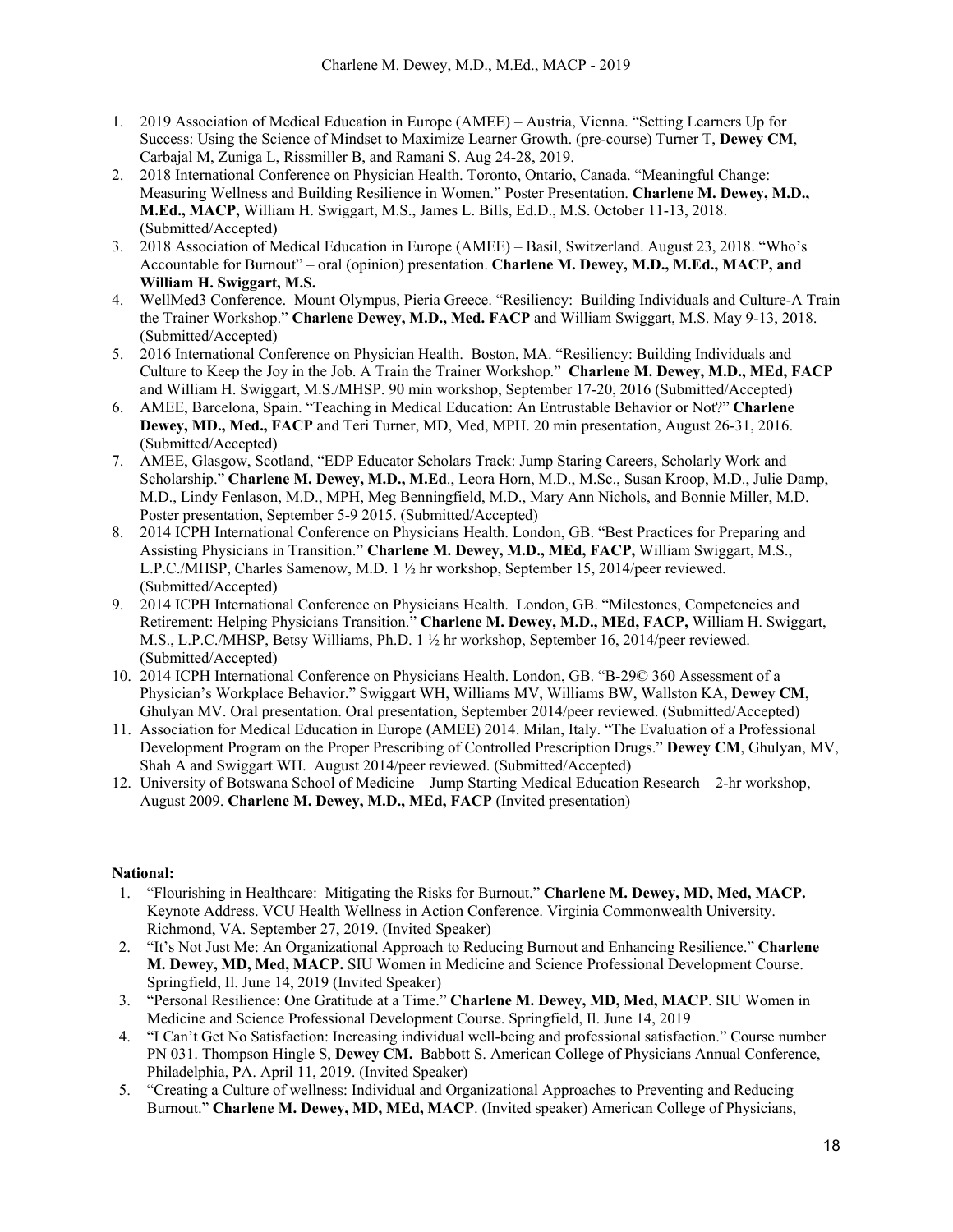Annual Meeting – "Beating Burnout Together: You are not Alone" - Pre-course session (Eileen Barrett, M.D. – pre-course director), Philadelphia, PA, April 10, 2019.

- 6. "Mini But Mighty: Skills for Wellbeing." Wellbeing Champ Training (Train-the-Trainor) Webinar. **Dewey, CM**. American College of Physicians, Feb 27, 2019.
- 7. "Transitioning into Retirement: Creating A Happy and Healthy Transition." **Dewey CM**. ACP Leadership Academy (Webinar) Feb 13, 2019.
- **8.** "The Professional Health and Wellness of Women: The Resilient Woman." **Charlene M. Dewey, M.D.,MEd, MACP.** AAMC Mid-Career Women Faculty Leadership Development Seminar. Atlanta, GA. December 2, 2018. (Invited Speaker)
- 9. "The Professional Health and Wellness of the Physicians." **Charlene M. Dewey, M.D., MEd, MACP.**  Holland Hospital. Holland, MI. November 9-10, 2018. (Invited presentation)
- 10. "Putting Equity Principles into Action." Thompson Hingle S, Trivedi SP, **Dewey CM**. (Webinar) American College of Physicians, Sep 11, 2019.
- 11. "From Professional to Unprofessional and Back Again." **Charlene M. Dewey, M.D., MEd, MACP** American Academy of Orthopaedic Surgeons Fall Meeting 2018. San Antonio, TX. October 27, 2018, (Invited presentation)
- 12. "Enhancing Resilience Strategies for Women Physicians." **Charlene M. Dewey, M.D., MEd, FACP**  Women in Medicine and Surgery Leadership Conference. Southern Illinois University School of Medicine. Springfield, IL. June 8, 2018 (invited)
- 13. "Professionalism and Professional Health and Wellness of Physicians: Addressing and Preventing Burnout. **Charlene Dewey, M.D.**, **M.Ed., FACP** and William Swiggart, M.S. Tampa General Hospital 10th Annual Leadership Conference – 3 day workshop. Orlando, FL. May 18-20, 2018
- 14. "Systems and Individual Approaches to Preventing and Reducing Burnout." **Charlene M. Dewey, M.D., M.Ed., FACP.** University of New Mexico Department of Medicine Grand Rounds. Albuquerque, NM. March 1, 2018. (Invited Speaker)
- 15. American Medical Association (AMA) The Joy in Medicine Stakeholder Meeting, April 25, 2017 (invited participant)
- 16. "Empowering Professional Women for Executive Roles." Building Resilience for Leadership. Empower Summit. **Charlene M. Dewey, M.D., M.Ed., FACP**. March 16-18, 2017. (Invited Speaker)
- 17. "The Professional Health and Wellness of Women: The Resilient Woman." **Charlene M. Dewey, M.D., M.Ed., FACP.** AAMC Mid-Career Women Faculty Professional Development Seminar. Austin, TX. December 10, 2016. (Invited Speaker)
- 18. "Faculty Development: The Basics and Beyond" **Charlene M. Dewey, M.D., M.Ed., FACP**. APA, Washington, DC. September 11-15, 2015. (Invited Speaker)
- 19. "Revitalization of Learning: Maintaining Passion in Medical Education by Enhancing Resiliency." Charlene M. Dewey, M.D., M.Ed., FACP. National Educator Conference. Baylor College of Medicine. Houston, TX. February 6-9, 2014. (Invited presentation)
- 20. "Building on New Trends and Solid Foundations." Charlene M. Dewey, M.D., M.Ed., FACP. Medical Education Fellowship Programs 2020-AAMC Annual Meeting, November 3, 2012. San Francisco, CA. (Invited presentation)
- 21. The Educator Development Program: A multifaceted program tailored to all educator needs." Leora Horn M.D., M.Sc., FRCPC, Mary Ann Nichols and Charlene Dewey, M.D., M.Ed., FACP. AAMC Group on Women in Medicine and Science, National Convention, San Francisco, CA. November 2012. (Submitted/Accepted) - **Award winning poster**
- 22. "Hearing our Patients' Love Stories: The Ultimate Biopsychosocial Evaluation." Finlayson, Manley, Volney, Dewey. AAP Annual Meeting, Nashville, TN. October 12, 2012. (Submitted/Accepted)
- 23. "Proper Prescribing and Substance Abuse Identification: A CME Intervention." Charlene M. Dewey, M.D., M.Ed., FACP, William H. Swiggart, and Marine V. Ghulyan. FSPHP Annual Meeting. Fort Worth, TX. April 23-26, 2012. (Submitted/Accepted)
- 24. "Burnout: Pitfalls and Prevention." Charlene M. Dewey, M.D., M.Ed., FACP. Academic Administrators in Psychiatry Conference, Nashville, TN. October 28, 2010. (Invited presentation)
- 25. "How to Keep the Fire Burning Without Being Consumed by the Flames." Charlene M. Dewey, M.D., M.Ed., FACP, Teri Turner, M.D., M.Ed., MPH, and Darshana Shah, PhD. Group on Faculty Affairs, San Francisco, CA. August 7-9, 2009. (Submitted/Accepted)
- 26. "Smoking Cessation Counseling." Charlene M. Dewey, M.D., M.Ed., FACP. American College of Physicians Annual National Conference –Washington, DC. May 2008. (Submitted/Accepted)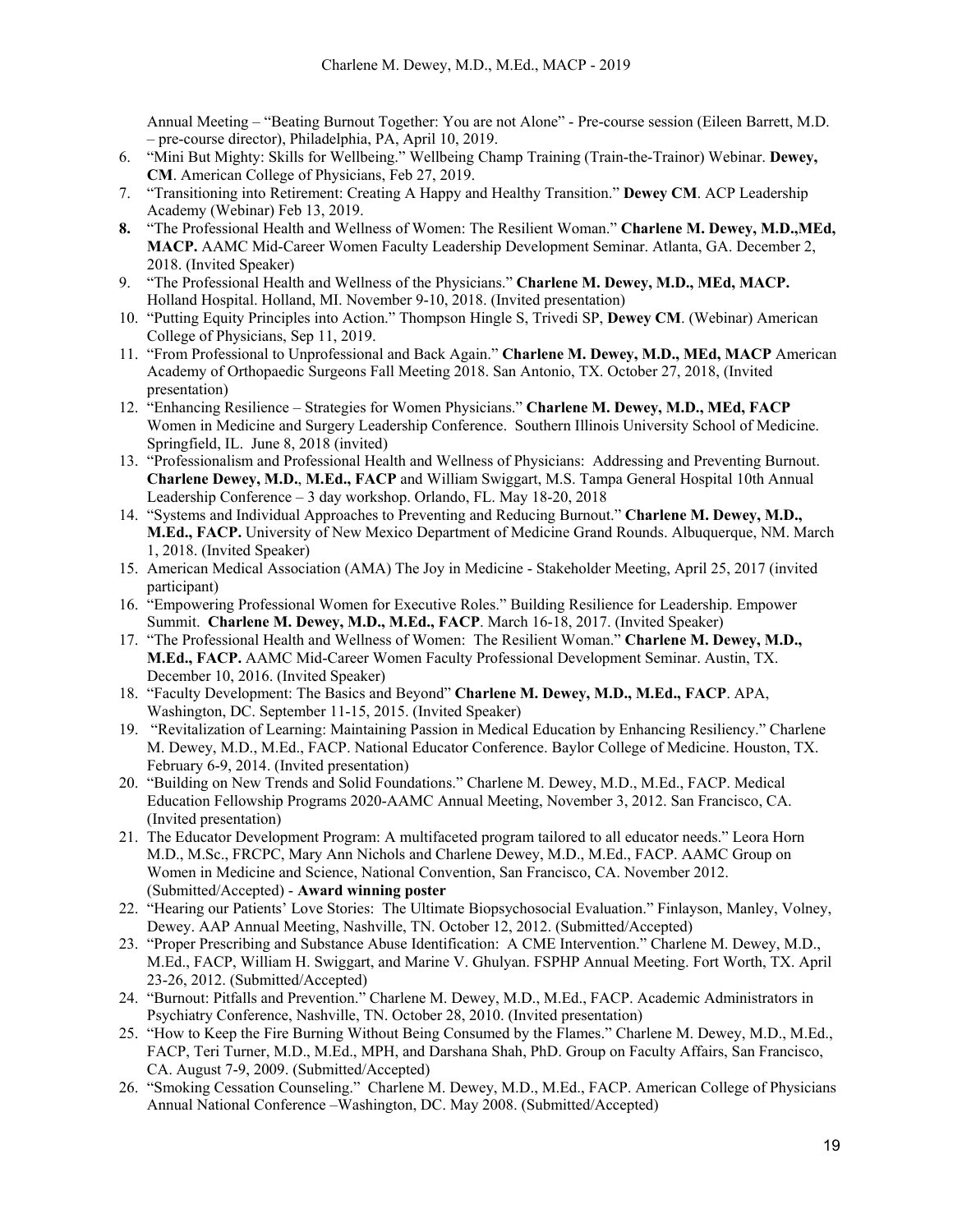- 27. Allergy, Asthma, and Immunology. "Smoking Cessation." Charlene M. Dewey, M.D., M.Ed., FACP. ACP conference, Philadelphia, PA, March 2008. (Invited presentation)
- 28. "Leadership in Academic Medicine" A panel discussion, New York Academy of Medicine, New York, NY. May 11-12, 2006. (Invited presentation)
- 29. "Smoking Cessation Counseling: A Tool Box for the Internist." ACP National Meeting, San Diego, CA. April, 2007. (Submitted/Accepted)
- 30. "Teaching for Primary Care Physicians" BCM the 9th Annual Optimal Management of the Adult Medicine Patient, 70-minute workshop, BCM, Houston, Texas, September 2005. – Cancelled due to Hurricane Rita.
- 31. "The Art of In-Patient Bedside Teaching" 2-hour workshop, The Generalist, Washington, D.C., November 5, 2005. (Submitted/Accepted)
- 32. "Curriculum Design" The Generalist, Washington, D.C., November 6, 2005. (Submitted/Accepted)
- 33. "Smoking Cessation and Brief Minimal Clinical Interventions: The Five A's for Health Care Providers." Charlene M. Dewey, M.D., M.Ed., FACP. AMERSA, Baltimore, MD, October 28, 2005. (Submitted/Accepted) – **AWARD Winning Workshop**
- 34. "How Should Medical Institutions Identify, Nurture, and Reward (value) their Core Teaching Faculty?" Dewey CM, Searle N. 2-hour workshop, The Generalist National Meeting Washington DC – November 2003. (Submitted/Accepted)
- 35. "Teaching a 'New Dog' and 'Old Trick': Strengthening Faculty Curriculum Design Skills for Competency Based Curricular Revisions." Turner, T, Dewey CM, Richards, BF. AAMC National Convention San Francisco, California - November 2002. (Submitted/Accepted)
- 36. "Creating a Pro-Teaching Environment in Today's Academic Medical Institutions." Dewey CM, Monteiro M, Richards BF, Searle N, Turner T. The Generalist National Meeting San Francisco, California - November 2002. (Submitted/Accepted)
- 37. "Smoking Cessation: What Works." Student National Medical Association (SNMA) National Meeting. Houston, TX. March 2002. (Submitted/Accepted)
- 38. "Acute Low Back Pain." Interactive workshop on low back pain. The 6th Annual Optimal Management of the Adult Medicine Patient. Baylor College of Medicine, Department of Medicine, Houston, TX. September 2002
- 39. "Smoking Cessation: What Works." The 5th Annual Optimal Management of the Adult Medicine Patient, Houston, TX. September 2001. (Invited)
- 40. "Acute Low Back Pain." Interactive workshop on low back pain. Current Concepts in Ambulatory Internal Medicine. Baylor College of Medicine, Department of Medicine, Houston, TX. March 2000. (Invited)
- 41. "Smoking Cessation: What works?" Interactive workshop on smoking cessation. Current Concepts in Ambulatory Internal Medicine. Baylor College of Medicine, Department of Medicine, Houston, TX. March 1999. (Invited)
- 42. "The Use of Hormone Replacement Therapy by Internal Medicine Residents" Primary Care Research and Development Conference. Michigan State University College of Human Medicine. East Lansing, MI. June 1996. (Submitted/Accepted)

### **Regional/State//Local:**

- 43. "Wellness, Self-Care and Humanism in Medicine title" **Charlene M. Dewey, M.D., M.Ed, MACP**. Myra Rose Humanism in Medicine Lectureship. Morehouse School of Medicine. Atlanta, GA. May 15, 2019.
- 44. Visionary Women Panel Discussion (invited one of 6 panelist) American Baptist University, Nashville, TN, March 12, 2019.
- 45. "From College to Medical Student to Trainee: The Joy in the Job." MTSU Student National Med Assoc Presentation, Murfreesboro, TN. Nov 27, 2017.
- 46. Prescribing Controlled Drugs. Southern TN Healthcare, Pulaski, TN. June 21, 2016.
- 47. 2015 Health Professions Education Research Day (HPERD) Two Poster Presentations October 2015:
	- a. Prescribing Controlled Prescription Drugs: A Pilot Course for Advance Nurse Practitioners. **Charlene M. Dewey\*, MD, MEd, FACP**, William Swiggart, MS, Marine Ghulyan, MA, Ginger Manley, MSN, APRN, PMH-CNS, BC, Caroline Post Cone, MSN, APRN, PMH-CNS, BC, Alex Scarbrough Fisher, JD, Elizabeth Morse, DNP, FNP-BC, MPH, and Chance Allen, MSN, APN, LMSW, PMHNP-BC
	- b. The EDP Scholars Track: Program Evaluation Results of the Pilot Cohort. **Charlene M. Dewey, M.D., M.Ed.;** Leora Horn, M.D., M.Sc.; Susan Kroop, M.D.; Julie Damp, M.D.; Lindy Fenlason, M.D., M.P.H.; Meg Benningfield, M.D.; Mary Ann Nichols; and Bonnie Miller, M.D.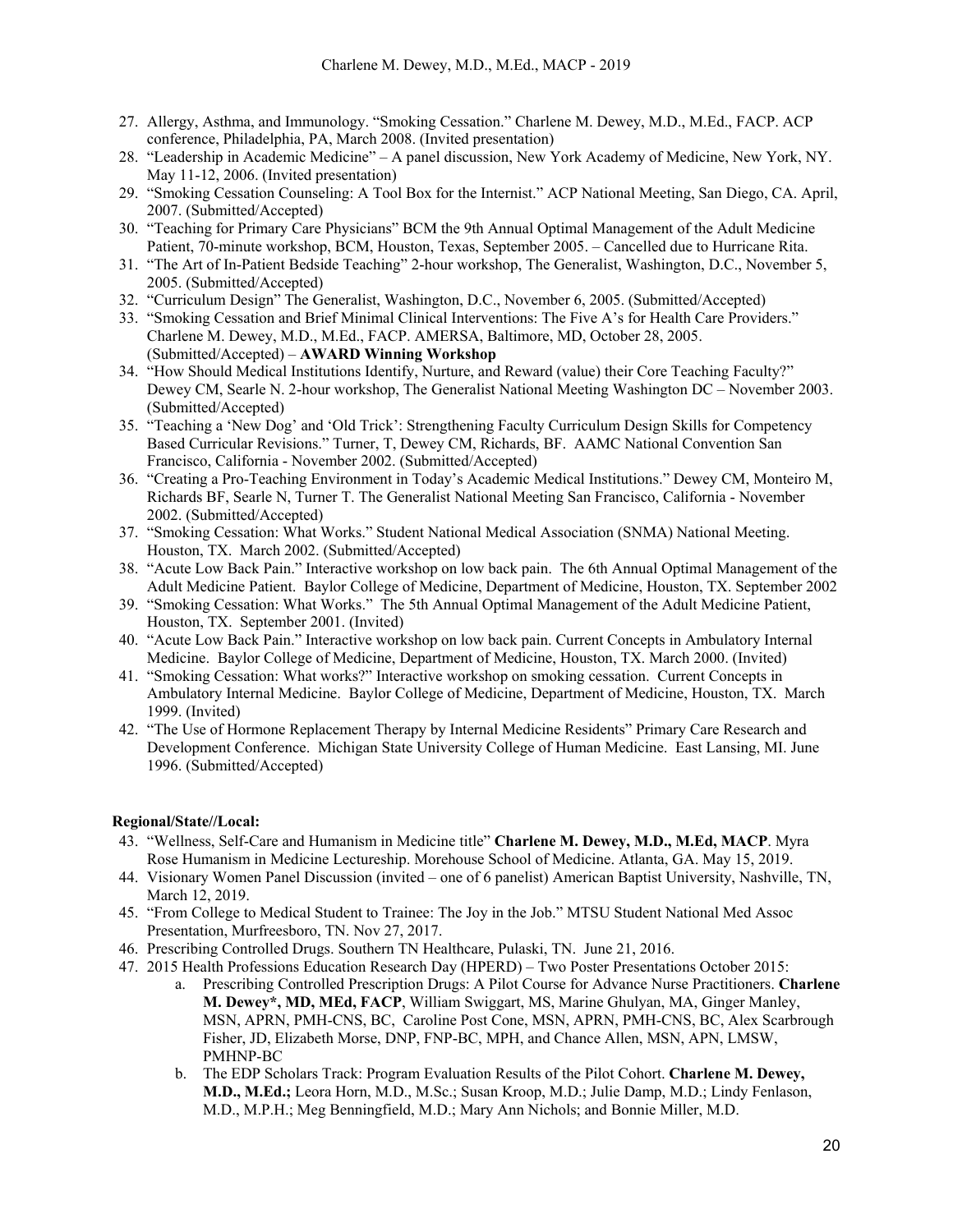Vanderbilt University School of Medicine.

- 48. "My Path to Being a Physician." Student National Medical Association. MTSU, Murfreesboro, TN, September 22, 2015.
- 49. "B29©: A 360° Assessment of a Physician's Workplace Behavior." Oral Abstract SGEA/AAMC (regional) Charlotte NC April 24-26, 2015. (Submitted/Accepted)
- 50. "Stress and Burnout in the Internist." ACP regional meeting, October, 2014. (Invited presentation)
- 51. "Proper Prescribing Practices for CPDs." Jackson Madison County General Hospital. Jackson, TN. September 30, 2014. (Invited presentation)
- 52. "Physician Wellness and Burnout." Courage to Heal Retreat, Baptist Healing Trust. Nashville, TN, March 7, 2013. (Invited presentation)
- 53. "Boundaries with Your Prescribing Practices." TN Chapter ACP Scientific Meeting. October 20, 2012. Chattanooga, TN. (Invited presentation)
- 54. "Consistency in Teaching and Evaluating Students: Why Oranges Aren't Apples and What To Do About It." Georgia Health Sciences University, Augusta, GA. May 15-16, 2012 (Invited presentation)
- 55. "Professional Health & Wellness: Managing Stress and Balancing Energy." CGEA, St. Louis, MO. March 30, 2012. (Submitted/Accepted)
- 56. "Physician Wellness and Burnout." Key Note Speaker Courage to Heal Retreat, Nashville Academy of Medicine sponsored by Baptist Health Trust. Nashville, TN, February 23, 2012. (Invited presentation)
- 57. "Women and Wellness: Balancing Energy." Executive Women International (EWI), Vanderbilt Marriott, Nashville, TN. November 15, 2011. (Invited presentation)
- 58. "Proper Prescribing Practices: Prevention, Pitfalls and Challenges." Washington Medical Center, Washington, DC. March 22-23, 2011. (Invited presentation)
- 59. "Identifying the Distressed Physician" ACP Regional Scientific Meeting, Nashville, TN. October 13-15, 2011. (Invited presentation)
- 60. "Professionalism and the Health and Wellness of the Internist" ACP Regional Meeting, Memphis, TN. September 17-18, 2010. (2, 1-hr lecture-discussions) (Invited presentation)
- 61. "RATL: Feasibility, Usability, and Acceptability" SGEA Oral Presentation-Dewey, Houston, TX. April 14, 2011. (Submitted/Accepted)
- 62. "Jump Starting Medical Education Research" 90-m Workshop SGEA Conference-Dewey, Turner, Ismail, and Friedland, Houston, TX. April 15, 2011. (Submitted/Accepted)
- 63. "Burnout: Pitfalls and Prevention." Academic Administrators in Psychiatry Conference, Nashville, TN. October 28, 2010. (Invited presentation)
- 64. "Assessing Your Learners." Marshall University Joan C. Edwards School of Medicine, Huntington, WVA. December 16, 2008. (Invited presentation)
- 65. "Teaching in the Ambulatory Setting for Chiropractors." TX Chiropractic College, Pasadena, TX. January 2007. (3 hr workshop) (Invited presentation)
- 66. "Transforming Teaching into Scholarship." Invited pre-course speakers (3-hour workshop) AAPP/SSGIM regional meeting, Atlanta, Georgia, March 2006.
- 67. "The Art of In-Patient Bedside Teaching" 2-hour workshop, The Generalist, Washington, D.C., November 5, 2005. (Submitted/Accepted)
- 68. "Smoking Cessation and the Effects of Second Hand Smoke." Dewey CM. American Lung Association CME Course, (1-hr lecture) Houston, Texas, November 2005. (Invited)
- 69. "From In-Patient to Our-Patient: The Art of Bedside Teaching." Dewey CM & Turner T. SGIM Southern Regional, New Orleans, LA, February 2005. (4-hr pre-course) (Submitted/Accepted)
- 70. "Counseling in Smoking Cessation." Dewey CM. SGIM Southern Regional Meeting, New Orleans, LA. February 2005. (workshop) (Submitted/Accepted)
- 71. "Unraveling the Barriers to Excellence in Residents' Teaching: A Needs Assessment using the Nominal Group Technique to Identify Content and Format for a Residents as Teachers and Leaders (RATL) Program." Tejada-Simon MN, Ismail NJ, Culberson JW, Patton CS, Friedland JA, and Dewey CM. Oral Presentation, Southern Regional Society of General Internal Medicine, New Orleans, LA. February 2007. (Submitted/Accepted)
- 72. "Balancing Family and Work." Student National Medical Association Regional III Meeting 1-hour presentation. Baylor College of Medicine Houston, TX – October 30, 2004. (Invited)
- 73. "Recognition of Faculty Excellence in Teaching: A Survey of U.S. Medical Schools." Dewey CM, Friedland JA, Richards BF. Society of General Internal Medicine Republic of Texas Annual Meeting. Austin, TX. October 18, 2003. (Submitted/Accepted)
- 74. "Curriculum Design 101: Ready, Aim, Fire! A Systematic Approach to Instruction." Dewey CM, Monteiro M,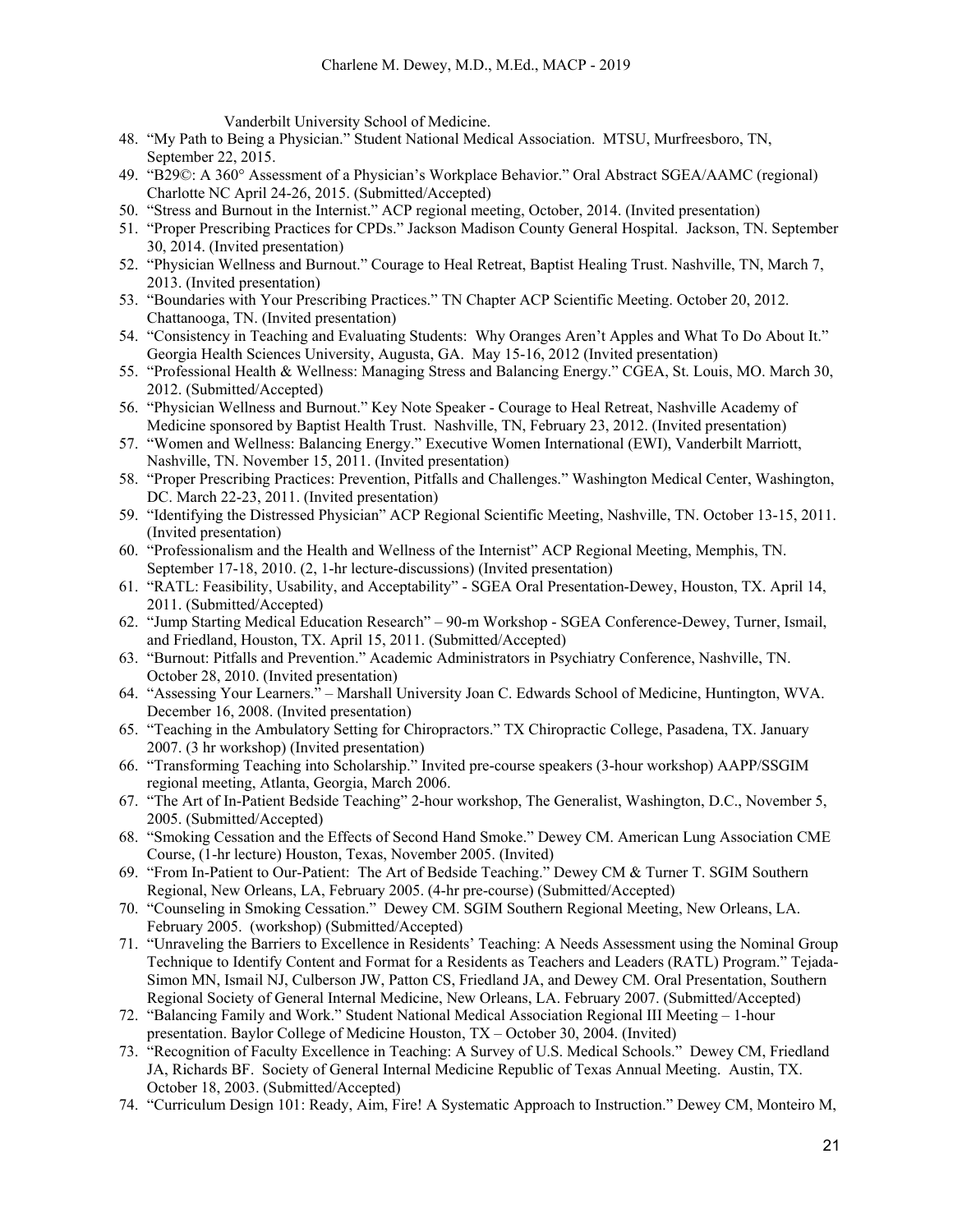Turner T. Southern Regional SGEA Charleston, South Carolina - March 2002. (Submitted/Accepted)

- 75. Humanism in Internal Medicine Residency Training: Merging Psychosocial Topics into the Traditional Medicine Curriculum. Weiner J, Dewey C, McQueen K, Schmidt M, Smith-Barnes A. Republic of Texas SGIM Annual Meeting, Austin, Texas 2001. (Submitted/Accepted)
- 76. "Strategies for Smoking Cessation." Large group lecture on smoking cessation. Regional American College of Physicians, Houston, TX. November 2000. (Submitted/Accepted)
- 77. "First Line Agents in Hypertension Treatment." Large group lecture on hypertension therapies. Family Practice Annual Review Course. Baylor College of Medicine, Department of Family and Community Medicine, Houston, TX. April 1997. (Invited)

## **Visiting Professorships:**

- 1. SUNY Downstate Brooklyn. "The Professional Health and Wellness of the Healthcare Provider" and "Medical Students as Teachers and Leaders." SUNY Brooklyn, NY, Oct 15, 2018.
	- Two two-hour workshops
	- 2 committee meetings
- 2. Memorial Hospital System. "Professional Health and Wellness: Developing, Implementing, and Evaluating a Professional Health and Wellness Program." A 3-hour training program of leadership. Memorial Hospital System, Hollywood, FL. April 13, 2015.
- 3. Faculty Education Initiatives Medical Education Seminar Series. Baylor College of Medicine, Houston, TX. October 16, 2014:
	- "The Professional Health & Wellness of the Faculty Member." Baylor College of Medicine-Center for Professionalism. 7-8 am
	- "The Physician, the Professional: Selecting Career Specialties through Self-Reflection." Baylor College of Medicine-Center for Professionalism. 12 noon – 1 pm.
	- Discussion: Building a Professionalism Program. Peer mentors faculty and committee members. 2-4 pm
	- "Recognizing Stress and Burnout and how to avoid it…In Yourself and Your Learners." Baylor College of Medicine-Center for Professionalism. 4-5 pm
- 4. UT Houston School of Dentistry. "Professionalism and the Professional Health and Wellness of the Dentist: From Wellness to Impairment." Half-day faculty retreat – facilitated for >50 faculty and other health professionals. June 27, 2014.
- 5. PIES on Wheels with Internal Medicine. Marshall University, Joan C. Edwards School of Medicine Huntington, WVA. August 27, 2012:
	- "Creating a Culture of Professionalism Grand Rounds Presentation." Marshall University, Joan C. Edwards School of Medicine, Huntington, WVA. 8-9 am.
	- "Unprofessional and Distressed Resident Physician Behaviors" 2-Hr Workshop. Marshall University, Joan C. Edwards School of Medicine. Huntington, WVA. 2-4 pm.
	- Discussion Session with Academy members 12 noon 1 pm.
- 6. ACG "Consistency in Teaching and Evaluating Students: Why Oranges Aren't Apples and What To Do About It." Georgia Health Sciences University, Augusta, GA. May 15-16, 2012
- 7. Geriatrics Grand Rounds UT Houston "Professional Health and Wellness of the Clinician." Invited visiting professor, September 11, 2011.

## **Other Local Presentations:** (while at Baylor)

- 1. "Smoking Cessation Update" 1-hour lecture, American Lung Association, October 2006.
- 2. "Smoking Cessation & Secondhand Smoke Exposure" 1-hour lecture, American Lung Association, April 2005.
- 3. "Interactive Health Education Skills" 1-hour lecture, HCHD Health Promotion Services, Houston, Texas, October 2005.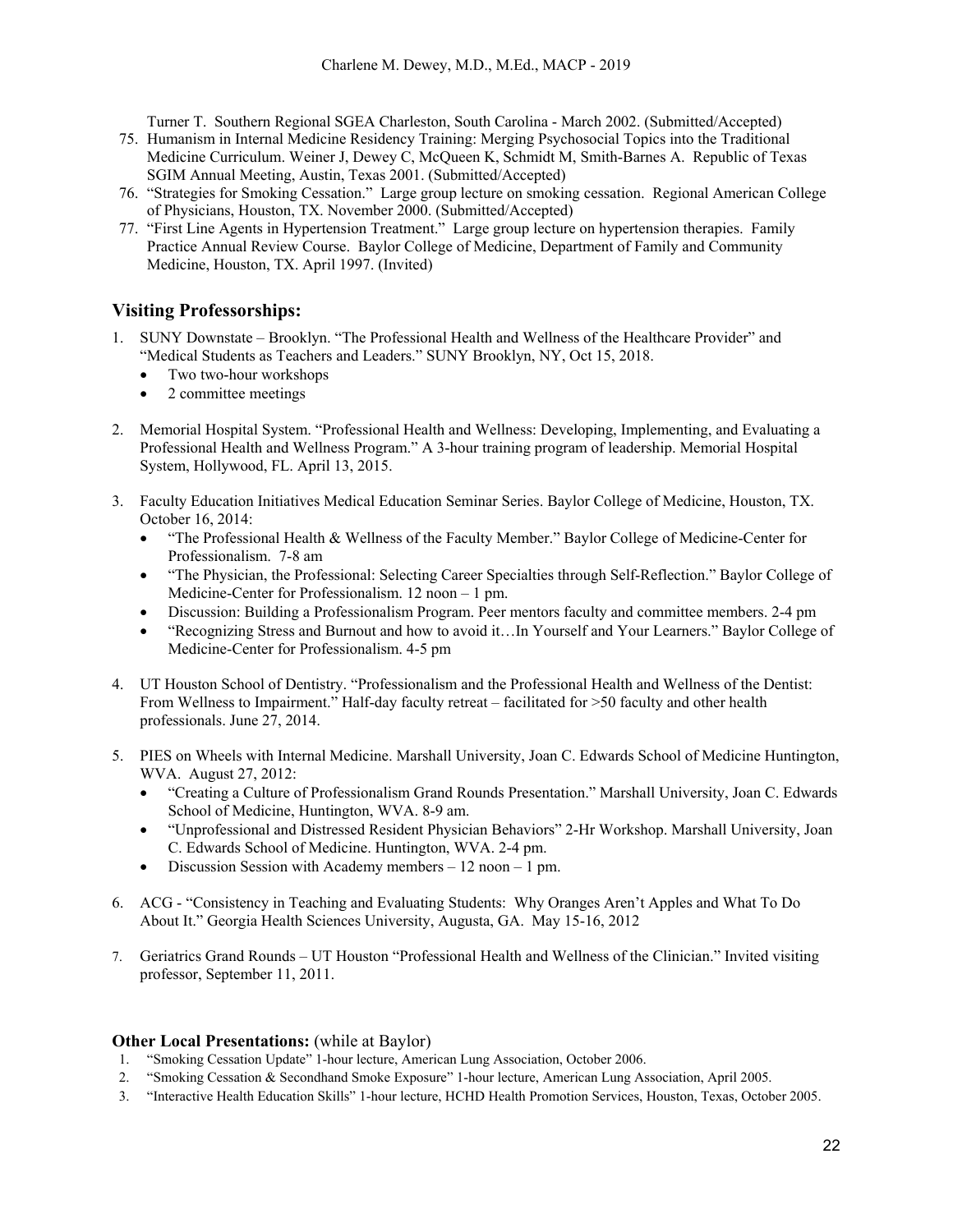- 4. "Research Methodologies in Education" Educational Scholars Fellowship Program, 2-hour workshop, BCM, Houston, Texas, October 7, 2005.
- 5. "Patient Education & Motivation to Improve Hypertension Compliance" BCM Family Medicine Grand Rounds, 20-minute lecture, September 6 (BCM Faculty), 14 (Kelsey Sebold Physicians, and 27 (Community Physicians), Houston, Texas, 2005.
- 6. "Smoking Cessation & Brief Minimal Clinical Interventions: The Five A's for Healthcare Provider" 1 hour lecture for pulmonary fellows and faculty at BCM; August 15<sup>th</sup>, 2005.
- 7. "Promotion as a Clinician Educator: The Fast Tract" 1.5-hour workshop for BTGH Women Faculty Association, Houston, Texas, June 24, 2005.
- 8. "Promotion on a Clinician Educator Tract" Invited by Dr Ammie Garcia, M.D., Department of Geriatrics. 1-hour lecture/discussion, BCM Houston, Texas, January 2005.
- 9. BTGH Pulmonary Fellows Grand Rounds "Smoking Cessation for the Primary Care Provider", Baylor College of Medicine, 2005.
- 10. "Smoking Cessation & Brief minimal Clinical Interventions: The Five A's for Healthcare Professionals" Invited by Dr Katie McQueen for the SBIRT Program: Screening, Brief Intervention, Referral, and Treatment Program. 1.5-hour workshop. June 2004.
- 11. "Resident as Teacher." Baylor College of Medicine Department of Physical Medicine and Rehabilitation, Houston, TX. April-August 2004. (7-hour training session)
- 12. "Getting Your Patients to Quit Smoking." The 2nd Annual Complimentary Seminar in Environmental Issues in Respiratory Disease: What Every Health Professional Should Know." The American Lung Association and Prime/CME. Houston, Texas November 2002.
- 13. "Health Risk Behaviors." Regional Meeting of the National Organization of Black Chemists and Chemical Engineers. Houston, Texas. November 2001.
- 14. "How to Handle Adversity." 6<sup>th</sup> Annual Team Training Conference. Baylor College of Medicine, Section of Geriatric Medicine, Houston, TX. October 2000
- 15. "Working Successfully on a Team." 5<sup>th</sup> Annual Team Training Conference. Baylor College of Medicine, Section of Geriatric Medicine, Houston, TX. October 1999.
- 16. "The Health of African American Health Professionals" Baylor College of Medicine Houston, TX. February 1998.
- 17. "The Baylor Minority Faculty Association Mentoring Program: An Overview." Second Annual Faculty and Administrators Diversity Workshop; League City, TX. October 1998.
- 18. Grand Rounds: "The Patient Who Was a Little Goofy: An Interesting Case of Neurosyphilis," Methodist Hospital, Houston, Texas. March 1996.
- 19. "Preventive Measures and Client Education: Reducing Risks of Heart Disease", Harris County Hospital District Department of Nutrition, Houston, Texas. November 1995.
- 20. "Hypertension Compliance", Physician and Pharmacist Education on Hypertension, Houston, Texas. November 1995.
- 21. "The Practical Approach to the Management of NIDDM", Brenham, Texas. (Texas Diabetes Council) 11/94 & 1/95.
- 22. "The Practical Approach to the Management of NIDDM", Conroe, Texas. (Texas Diabetes Council) 11/94 & 1/95.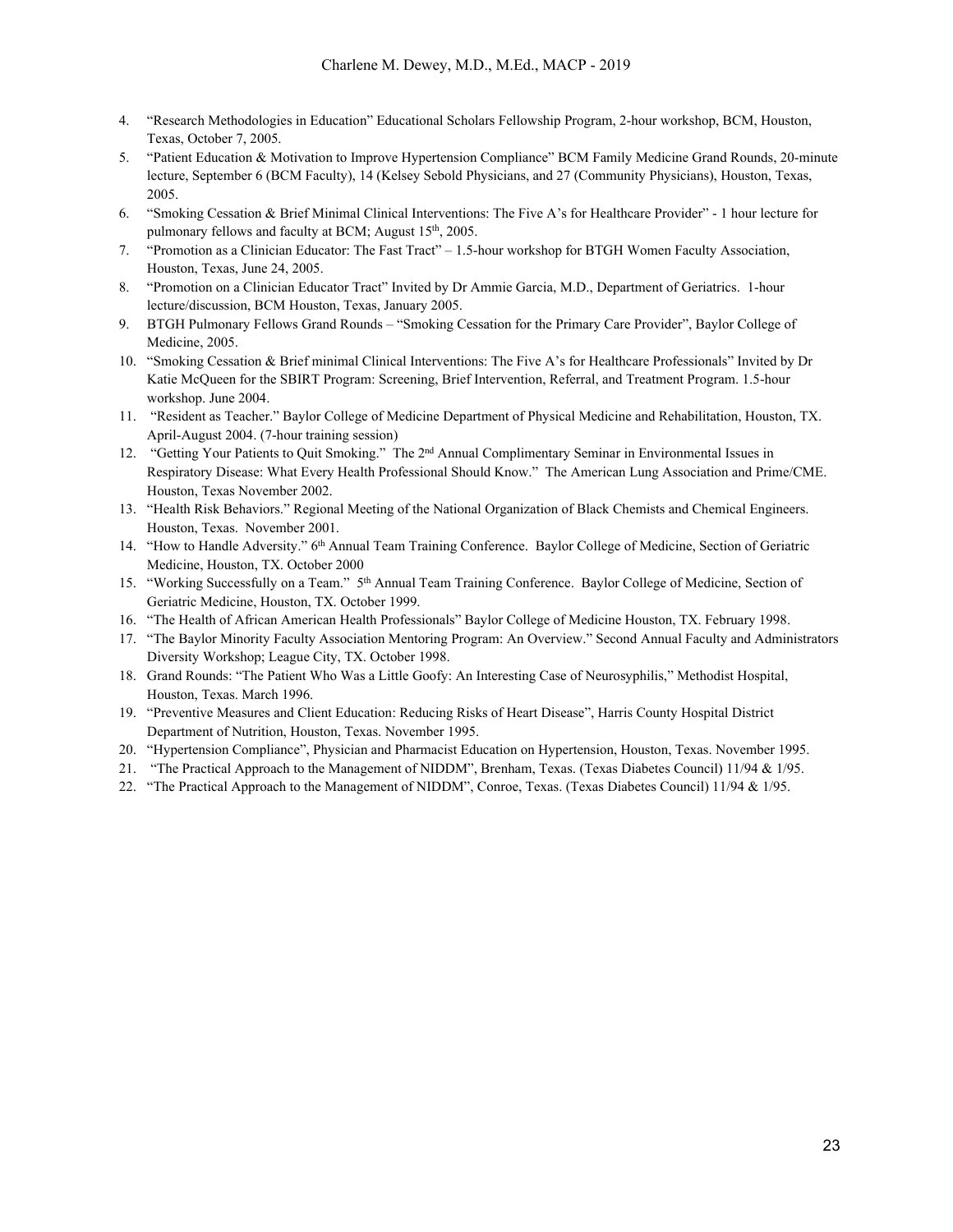## VI. **Research Grants & Activities**

## **Research Programs:** (\*=PI)

- 1. RTI INSPIRE Grant (VUMC, NC and Duke) (McCormack/Archer PI (RTI/VUMC respectively) A multisite pragmatic trial of two active interventions: shared decision making (SDM) as compared with cognitive behavioral therapy for chronic pain with motivational interviewing (MI+CBT-CP). 2018-current Cost: (10% FTE) Co-PI (VUMC) External Grant
- 2. TN Department of Children's Services The Vanderbilt Center of Excellence for Children in State Custody (COE) and The Vanderbilt Center for Professional Health (CPH) Screening, Brief Intervention and Referral for Treatment (SBIRT) Assessment Training Academy. 2014-current Total Costs: \$75,000.00 (10% effort) External Grant
- 3. ACR REF Clinician Scholar Educator Award: Rheumatology 101: Ambulatory Based Curriculum Development Kroop & Dewey Mentor  $2012 - 2015$ Total Costs: \$60,000 per yr/three years External Educational Grant
- 4. GIVME Grant: Assessment of a Longitudinal Elective for Senior Medical Students Designed to Promote and Improve Their Teaching Skills as Interns Choksi, (Lomis) & Dewey Mentor 2011-12 Totals Costs: \$4,788 Internal Educational Grant
- 5. GIVME Grant: A Med-Peds Program Directors: Professional Development Weekend-2011 Moutsios & Dewey Mentor 2011-12 Total Costs: \$4,566 Internal Educational Grant
- 6. GIVME Grant: Use of the Ophthalmic Competency Assessment Tool (OCAT) to Enhance Teaching and Learning of Basic Exam Skills In Ophthalmology Janice Law & Charlene Dewey Co-PI and mentor 2011 -12 Total costs: <\$5000
- 7. Internal Educational Grant GIVME Grant: Faculty Development Using On-Line Modules Horn, Gigante and Dewey Co-PI and educational consultant 2009-10 Total Costs: ~\$4,000 Internal Educational Grant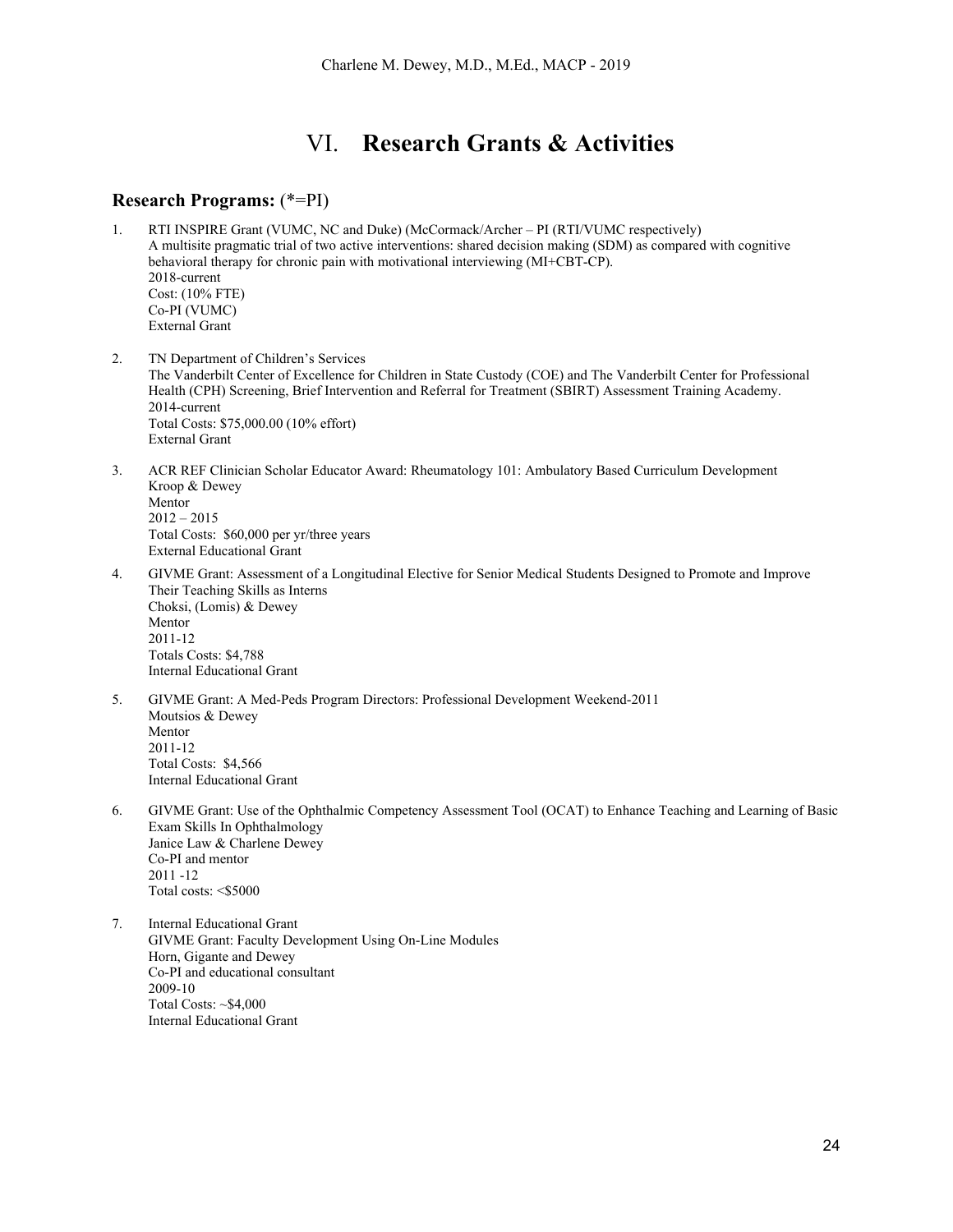- 8. GIVME Grant: Using SP Cases to Teach Proper Prescribing Swiggart and Dewey Co-PI and educational consultant 2008-2009 Total Costs: \$2775 Internal Educational Grant
- 9. Residents as Teachers and Leaders (RATL): The Acceptability, Flexibility and Usability of Self-Learning Modules in Various Teaching Institutions SGEA PI 2008-2009 Total Costs: \$3,000 External educational grant
- 10. Residents as Teachers and Leaders Program: Teaching Through Technology Fullbright & Jaworski, LLP PI 2006-07 Total Cost: \$6,500 Internal Educational Grant
- 11. Developing Tools for Assessing Residents as Teachers and Leaders Fullbright & Jaworski, LLP Co-PI 2006-07 Total Cost: \$3,750 Internal Educational Grant
- 12. The Breakfast of Champions: Development of Faculty Champions to Design and Sustain Residents' Teaching and Leadership Skills Fullbright & Jaworski, LLP Co-PI 2006-07 Total Cost: \$2,554.20 Internal Educational Grant
- 13. Relationship-Centered Transformation of Curricula. NIH 1 K07 HL082629-01 (NHLBI) Principle Investigator (PI) 2006-2010 (5 years) Total Costs: \$1,341,302 Academic Career Award
- 14. Uncertainty Reduction in Hypertension Control (URIHC) NIH RFA-HL-04-007 Interventions to Improve Hypertension Control Rates in African-Americans Co-investigator, 5% salary support 2004-2009 Total cost: \$4,483,100 Research Grant
- 15. Development of a Faculty Educator Tract & Masters in Medical Education Program Fullbright & Jaworski, LLP (Masters of Education) PI 2003-04 Total Cost: \$5,000 Educational Grant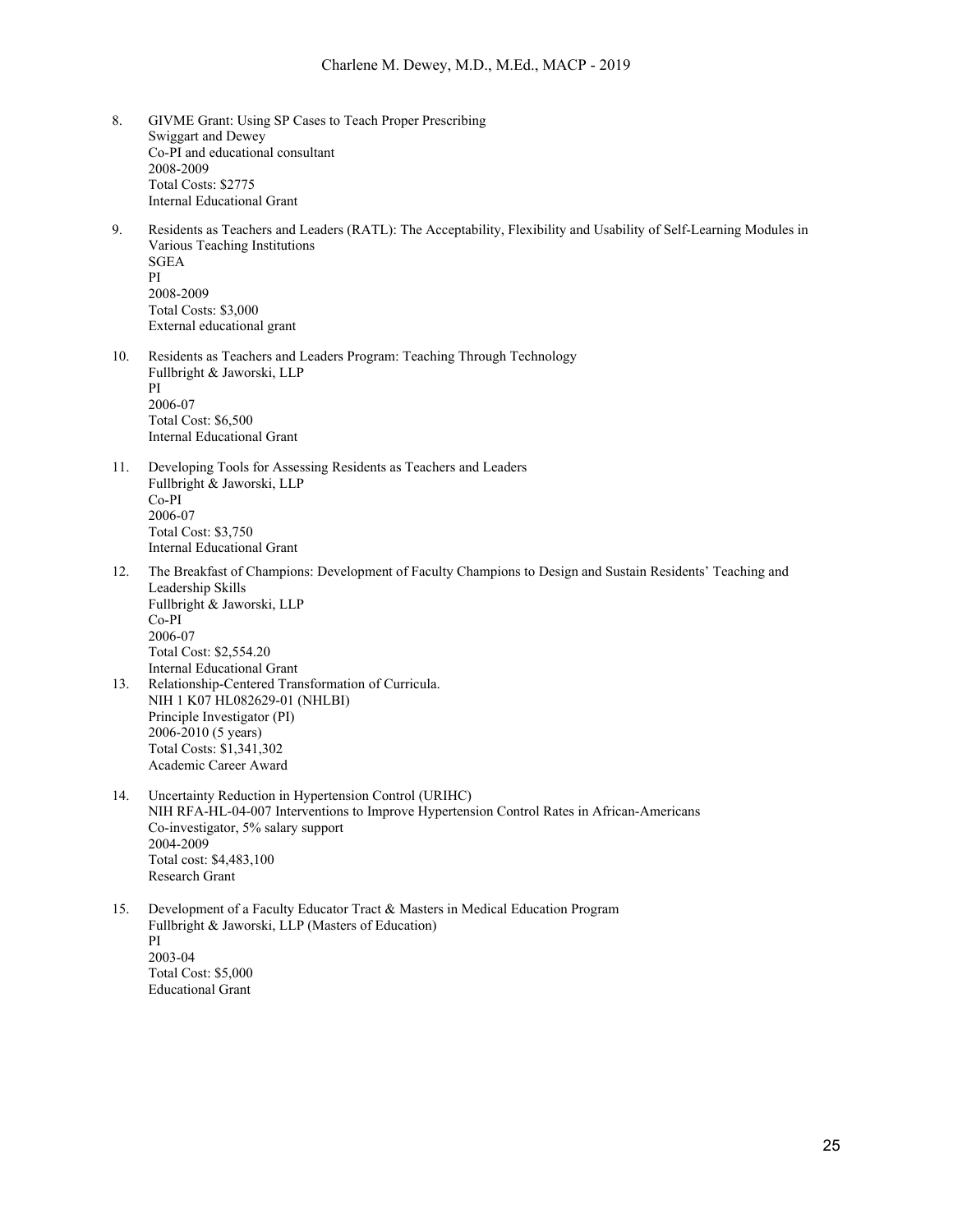- 16. Recognition of Faculty Excellence in Education: A Survey of U.S. Medical Schools Fullbright & Jaworski, LLP PI 2002-03 Total Cost: \$3,500 Educational Grant
- 17. "Multiple Lifestyle Adherence Trial in High CVD Risk African-Americans" NIH HL-01-005 Co-Investigator; 5% salary support 2001-2007 Annual Costs/Overall Costs: \$395,156/\$1,625,210 Research Grant
- 18. "Improving Hypertension Control for Inner City Minorities" NIH R18-HL-93-02-P Co-investigator; 25% salary support 1993-97 Annual Costs/Overall Costs: \$413,804/\$1,688,447 Research Grant
- 19. "Smoking Cessation in a Public Hospital" Glaxo PI 1995-98 Annual Costs/Overall period: \$25.00/patient; \$150 Research Grant
- 20. "The Use of Hormone Replacement Therapy by Internal Medicine Residents" Pfizer PI 1995-1996 Annual Costs/Overall Period: \$100.00/\$100.00 Educational Grant
- 21. Hartford Foundation Grant Initiative to Improve Geriatrics Training for Internal and Family Medicine Residents Hartford Foundation Key Clinical Faculty 1995-96 Annual Costs/Overall Costs: none Research Grant
- 22. "Diabetes Control Project" TX Diabetes Council State Funding Co-Investigator 1994-95 Annual Costs/Overall Costs: minimal Educational Grant
- 23. "Dietary Control of NIDDM in Low-Income Minorities." Co-Investigator 1993 Annual Costs/Overall Costs: minimal Research Grant

## **Research or Educational Supervision/Mentoring:**

| <b>Mentee/Training Level:</b> | <b>Year/Time</b> | <b>Educational Project/Activity:</b>                                                              |
|-------------------------------|------------------|---------------------------------------------------------------------------------------------------|
| Jenesis Negron, M.D.          | $2017$ -current  | Project to develop, implement and evaluate a pediatric wellness<br>curriculum. Paper in progress. |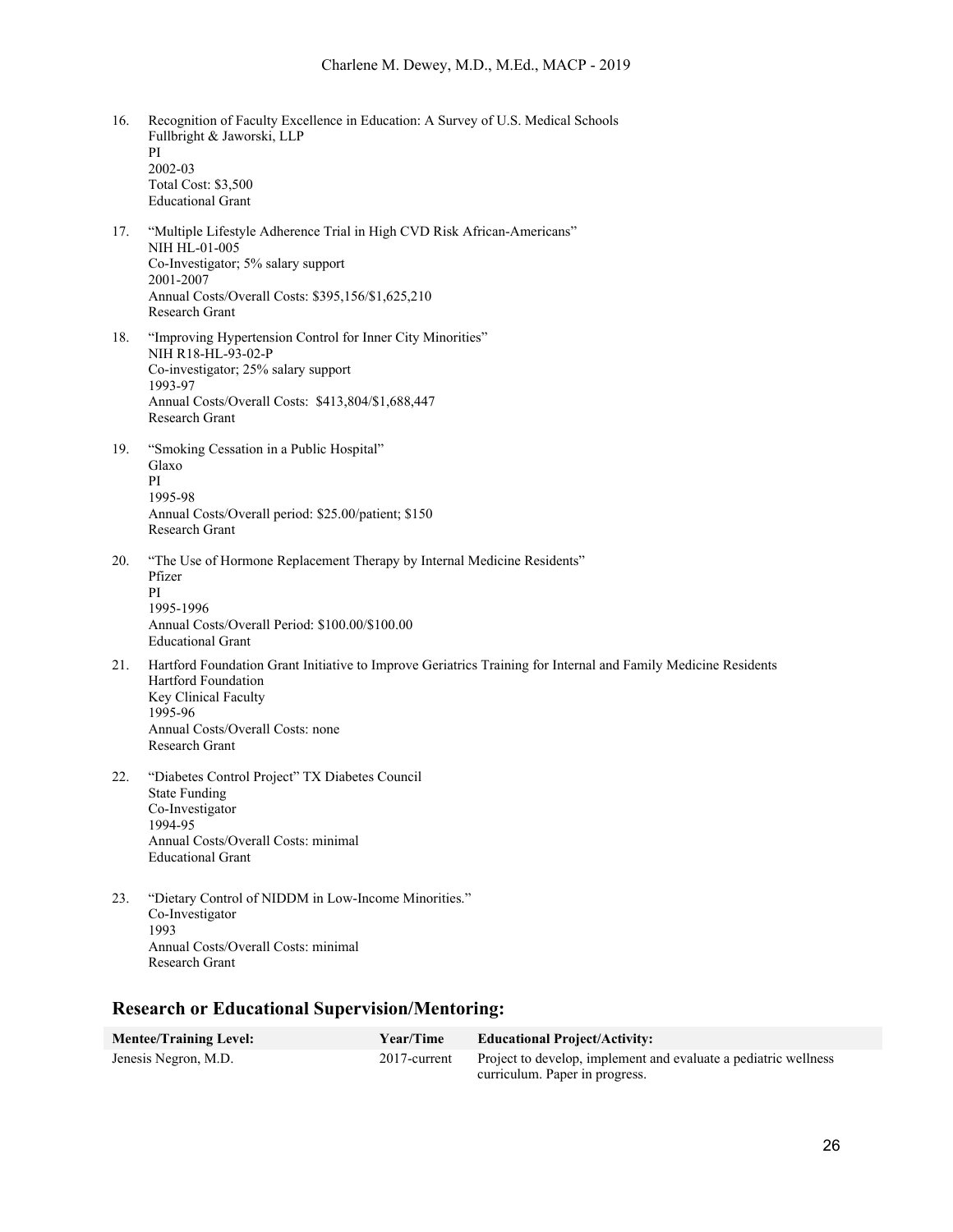| Sarah Elizabeth Williams, M.D.                                        | 2017-current     | Project on training opportunities in medical education for academic<br>faculty; project completed 2017-18 and paper published Apr 2019.                                                            |
|-----------------------------------------------------------------------|------------------|----------------------------------------------------------------------------------------------------------------------------------------------------------------------------------------------------|
| Rachel Apple, M.D.                                                    | 2017-current     | Mentored from professionalism and wellness concepts of her project<br>on nursing resident moms at VUMC.                                                                                            |
| Etoi Garrison, M.D. - VUSM Faculty                                    | 2016-Current     | OB/GYN Core clerkship and Acting Internship at VU - Curriculum<br>revision and program implementation and evaluation. 1 HPERD<br>poster accepted, 2016; 1 poster accepted at ACOG 2017.            |
| Mariu Duggan, M.D., MPH - VUSM<br><b>Faculty Member</b>               | 2016-Current     | Curriculum design of a geriatric resident rotation with program<br>implementation and evaluation. 1 HPERD poster accepted, 2016;                                                                   |
| Travis Crook, M.D. - VUSM Faculty                                     | 2016-Current     | Pediatric core clerkship curriculum revision and program<br>implementation and evaluation. 1 HPERD poster accepted, 2016;                                                                          |
| Jenifer Lindsey, M.D. - VUSM Faculty                                  | $2016$ - current | Department of ophthalmology training program curriculum revision<br>and program implementation and evaluation. 1 HPERD poster<br>accepted, 2016;                                                   |
| Lucy Spalluto, M.D.* and Stephanie<br>Spottswood, M.D. - VUMC Faculty | 2014-Current     | Provided assistance with program/curriculum development,<br>implementation and evaluation. Two papers, 1 research grant, 1 award<br>for the project we developed called LIFT-OFF.                  |
| Meg Benningfield, M.D. - VUSM Faculty                                 | 2013-current     | EDP Scholars Program - Curriculum Design and Evaluation - ISC<br>course development "The Neuroscience of Addiction."                                                                               |
| Lindy Fenlason, M.D. - VUSM Faculty                                   | 2013-16          | EDP Scholars Program - Curriculum Design and Evaluation - ISC<br>course development "Obesity Across the Life Stages: From Before<br>Breastfeeding to Bariatrics"                                   |
| Julie Damp, M.D. - VUSM Faculty                                       | 2012-Current     | EDP Scholars Program - Curriculum Design and Evaluation -<br>Cardiology Faculty Development - "Cardiology Faculty<br>Development: On Being an Effective Educator."                                 |
| Susan S. Kroop, M.D., - VUSOM Faculty                                 | 2012-16          | ACR REF Clinician Scholar Educator Award and EDP Scholars<br>Program - Curriculum Design and Evaluation - Ambulatory Rotation<br>in Rheumatology - Rheumatology 101                                |
| Anjoli Shah, M.D. - VUMC resident                                     | 2012             | Data entry and evaluation for the Prescribing Course Follow-Up<br>Study; 1 publication and 1 poster (international)                                                                                |
| Reid Finlayson, M.D. - Faculty                                        | 2012             | AAP National Meeting - Workshop development, implementation<br>and evaluation                                                                                                                      |
| Akshay Shah, - VUSM MS-4                                              | 2008             | Charter School Project; implemented in Louisiana                                                                                                                                                   |
| Yash A. Choksi, M.D., - VUSM MS-4                                     | 2011-12          | GIVME Grant Activity - Students as Teachers and Leaders -<br>Assessment of a Longitudinal Elective for Senior Medical Students<br>Designed to Promote and Improve Their Teaching Skills as Interns |
| Sandra Moutsios, M.D., - VUSM Faculty                                 | 2010-11          | GIVME Grant: A Med-Peds Program Directors: Professional<br>Development Weekend                                                                                                                     |
| Janice Law, M.D., - VUSM Faculty                                      | 2011-13          | GIVME Grant: Use of the Ophthalmic Competency Assessment Tool<br>(OCAT) to Enhance Teaching and Learning of Basic Exam Skills In<br>Ophthalmology                                                  |
| Jennifer Green, M.D., - VUSM Faculty                                  | 2011             | QI Project development                                                                                                                                                                             |
| Brandon Blue, - VUSM MS-4                                             | 2011             | RATL™ at MMC & career development                                                                                                                                                                  |
| Leora Horn, MSC, - VUSM Faculty                                       | 2009-10          | GIVME Grant: Faculty Development Using On-Line Modules                                                                                                                                             |
| Mario Davidson, Ph.D., - VUSM Faculty                                 | 2009             | Biostatistics course development                                                                                                                                                                   |
| Shane Volney, M.D., - VUSM, Fellow                                    | 2009-2010        | Pain medicine project – curriculum design                                                                                                                                                          |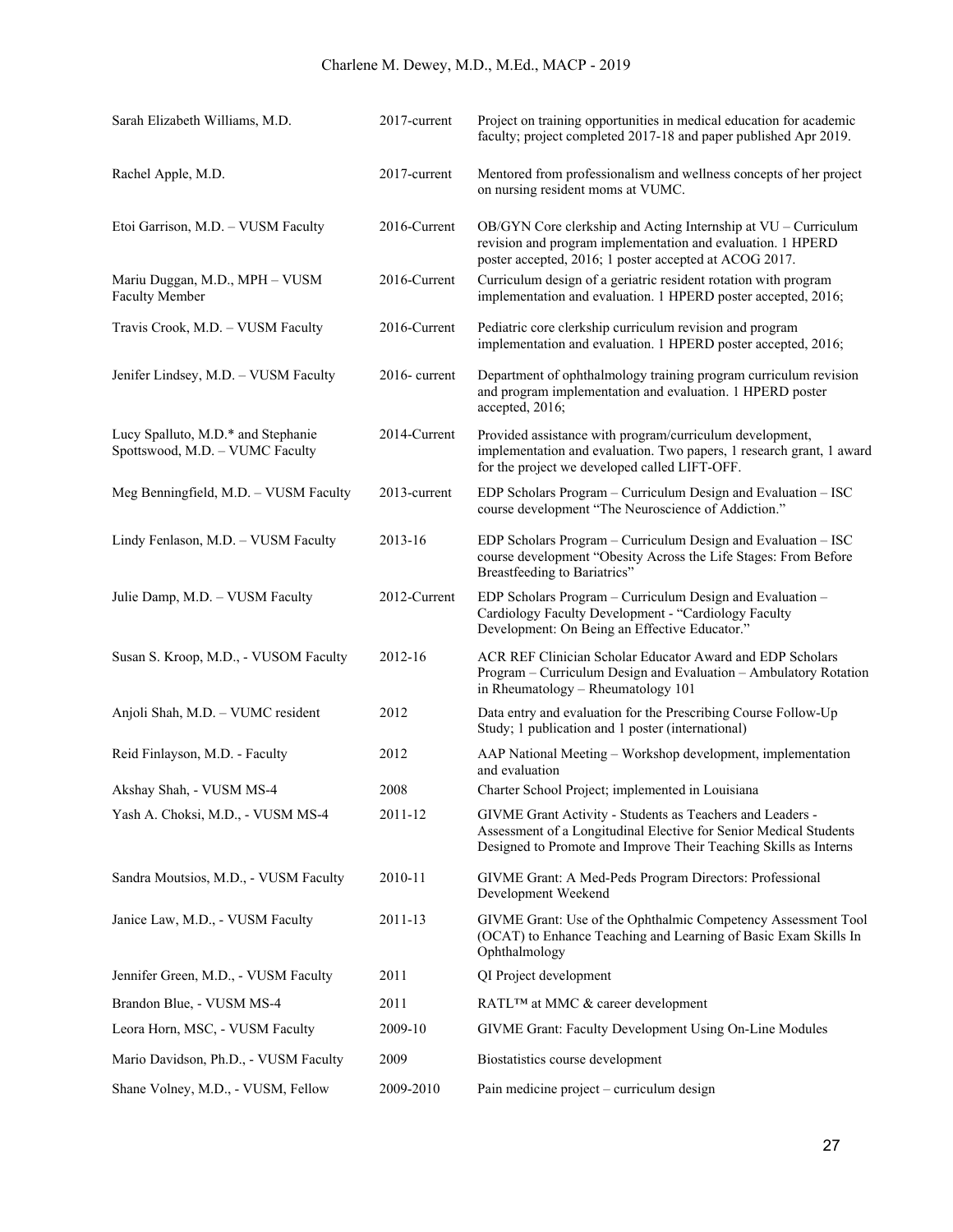| Tracy Jackson, M.D., - VUSM Faculty     | 2008         | Pain Medicine Fellowship Program – curriculum design for new<br>fellowship |
|-----------------------------------------|--------------|----------------------------------------------------------------------------|
| William H. Swiggart, - VUSM Faculty     | 2008-2009    | GIVME Grant: Using SP Cases to Teach Proper Prescribing                    |
| Lane Crawford, - VUSM MS-2              | 2008-10      | GIVME Grant Activity – Enterotoxigenic E Coli                              |
| Adam Mitchell, M.D., - BCM Faculty      | 2005-7       | Fac-Ed Mentoring Program – chronic pain and substance abuse                |
| Yvonne Chew, M.D., - BCM Faculty        | 2005-7       | Ophthalmology teaching project                                             |
| Nadia Ismail, M.D., M.Ed. - BCM Faculty | 2000-current | RATL <sup>TM</sup> & career development                                    |

#### **Medical Education Consults/Peer Mentoring:** (Summary)

| Activity:                              | <b>Year/Time</b> | <b>Educational Project/Activity:</b>                                              |
|----------------------------------------|------------------|-----------------------------------------------------------------------------------|
| <b>Medical Education Consultations</b> | 2008-current     | Completed over 50 educational consultations at Vanderbilt 2007-<br>current        |
| <b>EDP/Other Peer Reviews</b>          | 2008-current     | Completed more than 35 peer reviews for teaching at Vanderbilt 2007<br>to current |

## VII. **Publications & Scholarship**

#### **Publications:**

#### **Full Papers: Published in Reference Journals (descending order)**

- 1. Pavlik VN, Hyman DJ, Valbona C, Dunn JK, Louis K, **Dewey CM**, Wieck L, Toronjo C. Response Rates to Random Digit Dialing for Recruiting Participants to an Onsite Health Study*. Public Health Reports* 1996 Sept-Oct; 111(5):444-50.
- 2. Hyman DJ, Pavlik VN, Vallbona C, Dunn JK, Louis K, **Dewey CM**, Wieck L. Blood Pressure Measurement and Antihypertensive Treatment in a Low-income African- American Population. *American Journal of Public Health* 1998 Feb;88(2):292-4.
- 3. Porter JP, Patel AA, **Dewey CM**, Stewart MG. Prevalence of Sinonasal Symptoms with HIV Infection*. American Journal of Rhinology.* 1999 May-June;13:203-8.
- 4. **Dewey CM,** Riley WJ. Have Diabetes, Will Travel: How to Help Patients Avoid Diabetic Emergencies Away from Home. *Post Graduate Medicine* 1999 Feb;105(2):111-26.
- 5. **Dewey CM**, Friedland JA, Richards BF, Lamiki N, Kirkland RT. The Emergence of Academies: A Survey of U.S. Medical Schools. Academic Medicine, 2005,80(4):358-65.
- 6. David Hollar, PhD<sup>1</sup>; Jason M. Satterfield, PhD<sup>8</sup>; Patricia A. Carney, PhD<sup>6</sup>; Mark Graham, PhD<sup>4</sup>; Deborah M. Swiderski, MD<sup>2</sup>; Susan E. Skochelak, MD, MPH<sup>9</sup>; Charlene Dewey, MD<sup>3</sup>; Debra K. Litzelman, MA, MD<sup>5</sup>; Margaret L. Stuber, MD<sup>7</sup>; Alan W. Cross, MD1; Rita Charon, MD, PhD4; Kathryn G. Chappelle, MA6; Paul Wimmers, PhD7;Paul R. Marantz, MD, MPH<sup>2</sup>; Zoon Naqvi, MBBS, EdM<sup>4</sup> – The National Institutes of Health Social and Behavioral Science Consortium: An Introduction and Progress Report on Undergraduate Medical Education Curricular Innovations. Annals of Behavioral Science and Medical Education, 2007;2(13).
- 7. Mitchell AM & **Dewey CM.** Chronic Pain in Patients with Substance abuse Disorder: General Guidelines and an Approach to Treatment. – Post Graduate Medicine, April 2008.
- 8. **Dewey CM**, Coverdale JH, Ismail NJ, Culberson JW, Thompson BM, Patton CS and Friedland JA. Residents as Teachers Programs in Psychiatry: A Systematic Review. The Canadian Journal of Psychiatry 2008, 53(2):3-10.
- 9. Swiggart, **Dewey,** Hickson, Finlayson and Spickard. "A Plan for Identification, Treatment, and Remediation of Disruptive Behaviors in Physicians." Frontiers of Health Services Management, 2009 Summer, 25(4):3-11.
- 10. Coverdale JH, Ismail N, Mian A, **Dewey C.** "Toolbox for evaluating residents as teachers." Acad Psychiatry. 2010 Jul-Aug; 34(4):298-301.
- 11. Patel K, Hargreaves M, Liu J, Schlundt D, Sanderson M, Matthews C, **Dewey C**, Kenerson D, Buchowski M, Blot W. Relationship between smoking and obesity among women. American Journal of Health Behavior 2011; 35(5):627-636.
- 12. Davis DA, Prescott J, Fordis CM Jr, Greenberg SB, **Dewey CM,** Brigham T, Lieberman SA, Rockhold RW, Lieff SJ, Tenner TE Jr. "Rethinking CME: an imperative for academic medicine and faculty development." Acad Med. 2011 Apr; 86(4):468-73.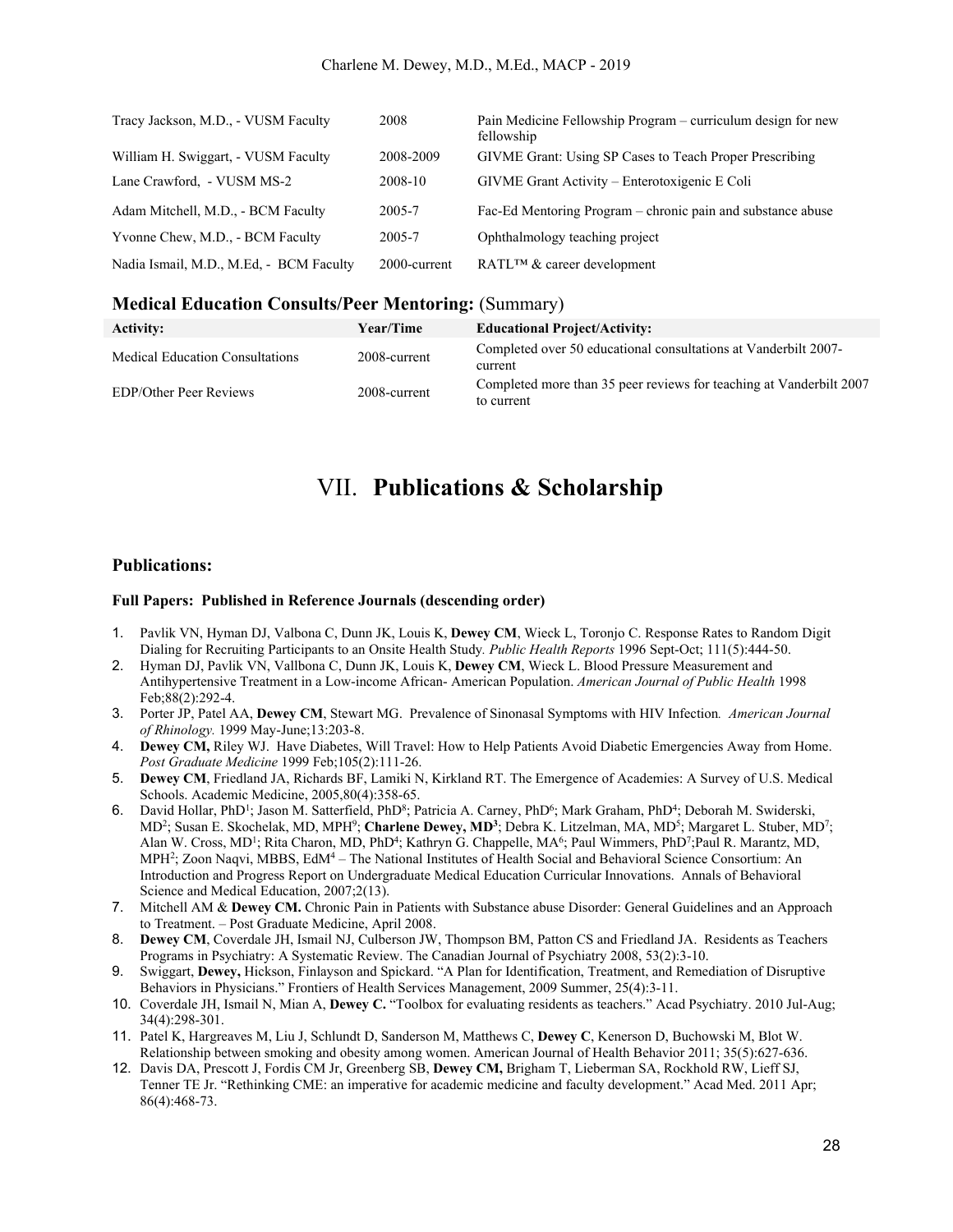- 13. Brown, ME, Swiggart WH, **Dewey CM**, Ghulyan MV. Searching For Answers: Proper Prescribing of Controlled Prescription Drugs. Journal of Psychoactive Drugs, 2012; 44:1, 79-85.
- 14. Swiggart WH, Ghulyan MV, **Dewey CM**. Using Standardized Patients in CME Courses on Proper Prescribing of Controlled Substances. Substance Abuse, 33:182-185, 2012.
- 15. Swiggart W, Ghulyan M, **Dewey C**, Williams B. Samenow C. Development and Evaluation of a Continuing Medical Education Curriculum in Problematic Sexual Behaviors. Sexual Addiction & Compulsivity: The Journal of Treatment & Prevention, 20:4, 336-346. November 2013.
- 16. Swiggart W, **Dewey C**, Ghulyan M, Spickard Jr., A. Spanning a Decade of Physician Boundary Violations: Are We Improving? HEC Forum. Published on line May 27, 2015.
- 17. The 2012 National DMEFP Conference Team **Dewey CM** First Author. "Twelve Tips for Developing, Implementing and Sustaining Medical Education Fellowship Programs: Building on New Trends and Solid Foundations." Medical Teacher – published on line September 23, 2015.
- 18. **Dewey CM**, Ghulyan MV, and Swiggart WH. Misprescribing Controlled Substances: An Evaluation of a Professional Development Program. Substance Abuse. 2016 Jul-Sep;37(3):412-418.
- 19. Kroop S, Chung C, Davidson MA, Horn L, Damp J, **Dewey CM.** Rheumatologic skills development: what are the needs of internal medicine residents? Clinical Rheumatology published online pp 1-7, December 23, 2015
- 20. Damp J, Morrison T, **Dewey C**, Mendes L. Teaching the Physical Exam and Psychomotor Skills in the Clinical Setting. MedEdPORTAL Publications; published online, 2015.
- 21. Gilbert J, Chew H, **Dewey CM**, Horn, L. Medical Education: Perils and Progress in Educating and Assessing a New Generation of Learners. The 2015 American Society of Clinical Oncology Educational Book (Print ISSN: 1548-8748; Electronic ISSN: 1548-8756) American Society of Clinical Oncology.
- 22. Dewey CM, Jonker G, Ten Cate O, Turner TL. Entrustable Professional Activities (EPA) for Teachers in Medical Education: Has the Time Come? Medical Teacher, Dec 2016, 39(8):894-6.
- 23. Williams SE & Dewey CM. Identification of training opportunities in medical education for academic faculty. Med Teach, Apr 2019.

#### **Other Full Papers/Write Ups:** (Non-Peer Reviewed)

- 1. Dewey CM, Swiggart WH, Brown ME, Baron M, Ghulyan M. "Teaching Proper Prescribing of Controlled Prescription Drugs: A guide for clinical teachers." March 2017.
- 2. **Dewey CM**, Swiggart WH, Brown ME, Ghulyan MV. "Twelve Tips for Teaching Proper Prescribing of Controlled Prescription Drugs". Non-peer reviewed/Internal VUMC Document. 2014
- 3. Residents as Teachers and Leaders: A Needs Assessment and Recommendations Based on the Evidence. White paper for the Academy of Distinguished Educators, Office of Curriculum Needs Assessment, Baylor College of Medicine, Houston, TX 2004. Un-Published without review by peer group:
- 4. Swiggart WH, **Dewey CM** and Scarbrough A. "Tennessee's New Prescribing Laws and Old Habits: Effectively Caring for Patients Using Controlled Substances." Non-peer reviewed institutional publication, January 2014.
- 5. **Charlene M. Dewey**, M.D., M.Ed., FACP and William H. Swiggart, M.S., L.P.C./MHSP. "Professionalism and the Professional Health and Wellness of the Internist." – ACP Newsletter, October 2011. (Non-peer reviewed; invited write up.)
- 6. **Dewey CM**. "Transitioning into Retirement: Key Issues for the Physician and Scientist." AAMC GWIMSWatch, Spring 2013 Issue. (Newsletter Article – non-peer reviewed.)
- 7. Horn L & **Dewey CM**. "The Educator Development Program (EDP): A Multifaceted Program Tailored to all Educator Needs." AAMC GWIMS Watch, Spring 2013 Issue. (Newsletter Article – non-peer reviewed.)
- 8. Resident as Teachers A White Paper. **Dewey CM**. Academy of Distinguished Educators, Baylor College of Medicine, Houston, TX. November 2004. (Unpublished)

#### **Articles In preparation:**

1. **Dewey, CM,** Turner T, Ismail N, Friedland JA. Residents as Teachers and Leaders – manuscript in development.

#### **Abstracts: (Descending order)**

- 1. **Dewey CM**, Friedland JA, Richards B, Lamki N, and Kirkland R. "The Emergence of Academies of Educational Excellence: A Survey of US Medical Schools." Baylor College of Medicine Annual Academy of Distinguished Educators Educational Showcase, October 2005.
- 2. Tejada-Simon MV, Ismail NJ, Culberson JW, Freidland JA and **Dewey CM.** "Prioritizing Residents' Needs: On the Creation of a Resident as Teachers and Leaders Program." Digital Commons@ The Texas Medical Center, Advances in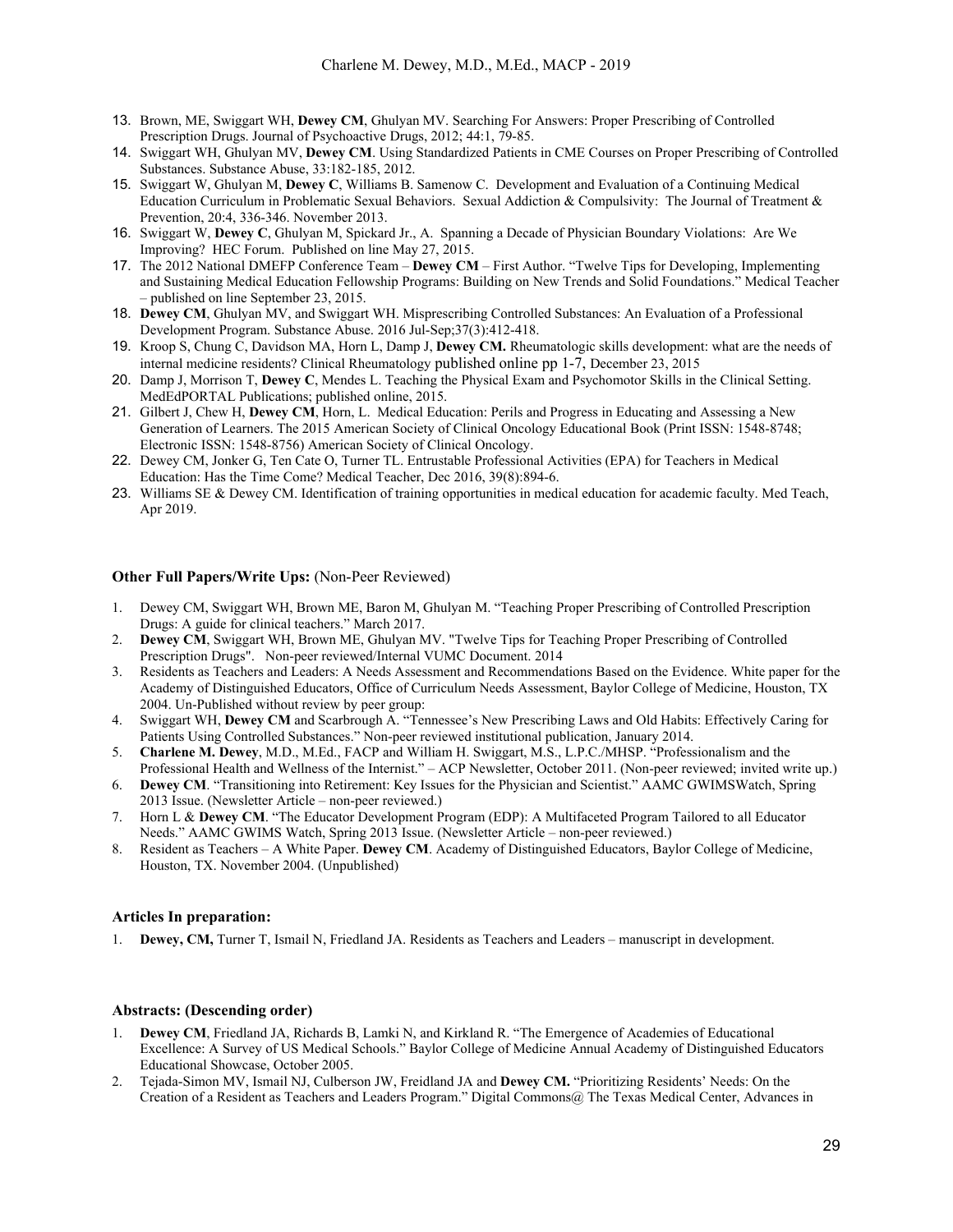Teaching and Learning Day, Advances in Teaching and Learning Day Abstracts. Paper 5.

- 3. Tejada-Simon MV, Ismail NJ, Culberson JW, Patton CS, Friedland JA, **Dewey CM**. "Unraveling the Barriers to Excellence in Residents' Teaching: A Needs Assessment Using the Nominal Group Technique to Identify Content and Format for a Residents as Teachers and Leaders (RATL) Program." – Baylor College of Medicine Annual Academy of Distinguished Educators Educational Showcase, October 2006.
- 4. Swiggart WH, Williams MV, Williams BW, Walston KA, **Dewey CM**, Ghulyan MV "The B29© 360 Assessment of a Physician's Workplace Behavior." International Physicians Health Program, London, England. August 2014.
- 5. Swiggart WH, Williams MV, Williams BW, Walston KA, **Dewey CM**, Ghulyan MV. "The B29© 360 Assessment of a Physician's Workplace Behavior." SGEA Annual Meeting, April 2015.

#### **Books: (Descending order)**

Complete Books: None

Books Edited: None

Book Chapters Written:

- 1. **Dewey CM**, Riley WJ, Zollo AJ. General Medicine. Medical Secrets 2nd ed, Philadelphia: AJ Zollo, Hanley & Belfus, Inc; 1997.
- 2. Dewey CM, Riley WJ, Zolo AJ. General Medicine. Medical Secrets, 3<sup>rd</sup> ed, Philadelphia: AJ Zollo, Hanley & Belfus, Inc; 2001.
- 3. **Dewey CM**, Riley WJ, Zolo AJ. General Medicine. Medical Secrets, 4th ed, Philadelphia: AJ Zollo, Hanley & Belfus, Inc; 2004.
- 4. **Dewey CM**, Swiggart WH, Brown M, Worley L, Webb L, Pichert J, Hickson, GB, Riley WJ. Chapter 65: "The Professional Health and Wellness of Physicians." Behavior and Social Science in Medicine: Principles and Practice of Biopsychosocial Care., Herb Ochtill, Ed., Springer Publishing; Accepted 2015.
- 5. **Dewey CM**, Swiggart WH, Brown M, Worley L, Webb L, Pichert J, Hickson, GB, Riley WJ, Spickard, A. Chapter 66: "Professionalism, Unprofessional Behaviors and Physician Impairment." Behavior and Social Science in Medicine: Principles and Practice of Biopsychosocial Care., Herb Ochtill, Ed., Springer Publishing; Accepted 2015.

### **Poster Presentations (Descending order)**

- 1. "The Use of Hormone Replacement Therapy by Internal Medicine Residents" Chicago, IL. October 1997
- 2. "Results of an Orientation to Teaching at Baylor College of Medicine." **CM Dewey**, JA Friedland, BF Richards, C Siedel. AAMC National Meeting, Washington, D.C., October 1999.
- 3. Development of a Didactic Curriculum in Ambulatory Medicine for an Internal Medicine Residency Program. (Poster) Wayne D, Halevy A, **Dewey C**, Hyman D. Midwest SGIM Meeting, Chicago, IL, - September 2001
- 4. The Emergence of Academies of Educational Excellence: A Survey of US Medical Schools. **Dewey CM,** Friedland JA, Richards B, Lamki N, and Kirkland R. SGEA Regional Meeting, Galveston, TX, May 4-6, 2006.
- 5. "Mentoring Matters: A Program to Jump Start Female Generalists' Academic Careers as Clinician Educators A Case Example from the First Six Months." **CM Dewey** & EA Nelson. AAMC Council of Dean's Women in Medicine Poster Session, Sunday, October 29, 2006.
- 6. Residents as Teachers and Leaders. **CM Dewey**. Southern Regional Society of General Internal Medicine, New Orleans, LA. February 2007.
- 7. Transitioning to Internship: Are Capstone Curricula the Icing or the Cake? Fisher, E. Harleman**, CM Dewey**, and E Petrusa. Society for General Internal Medicine – National Meeting April 2008.
- 8. Five Steps to Creating a Pro-Teaching Environment Through Faculty Development and Recognition. Joan A Friedland, Andrew P Wilking, Michael M Coburn, **Charlene M Dewey**, Teri L Turner, Elizabeth A Nelson, Nancy S Searle. SGEA Annual Conference, Nashville, TN – April 2008.
- 9. "Results of Using Standardized Patients in a Continuing Medical Education Course on Proper Prescribing of Controlled Substances." **CM Dewey**. SGEA. Houston, TX. April 14, 2011.
- 10. Residents as Teachers and Leaders (RATL): Web-Based Learning Across Training Levels and Institutions A Pilot Study. **CM Dewey**. AAMC 2011 Annual Meeting, November 2011.
- 11. "The Educator Development Program: A Multifaceted Program Tailored to All Educators' Needs." L Horn, MA Nichols, **CM Dewey**. Health Professions Educational Research Day (HPERD), Vanderbilt University School of Medicine, October 5, 2012.
- 12. "The B29© 360 Assessment of a Physician's Workplace Behavior." Swiggart WH, Williams MV, Williams BW, Walston KA, **Dewey CM**, Ghulyan MV. HPERD Annual Meeting, VUSM, October 2013.
- 13. "The Evaluation of a Professional Development Program on the Proper Prescribing of Controlled Prescription Drugs." **Dewey CM**, Ghulyan MV, Shah A, Swiggart WH. HPERD Annual Meeting, VUSM, October 2013.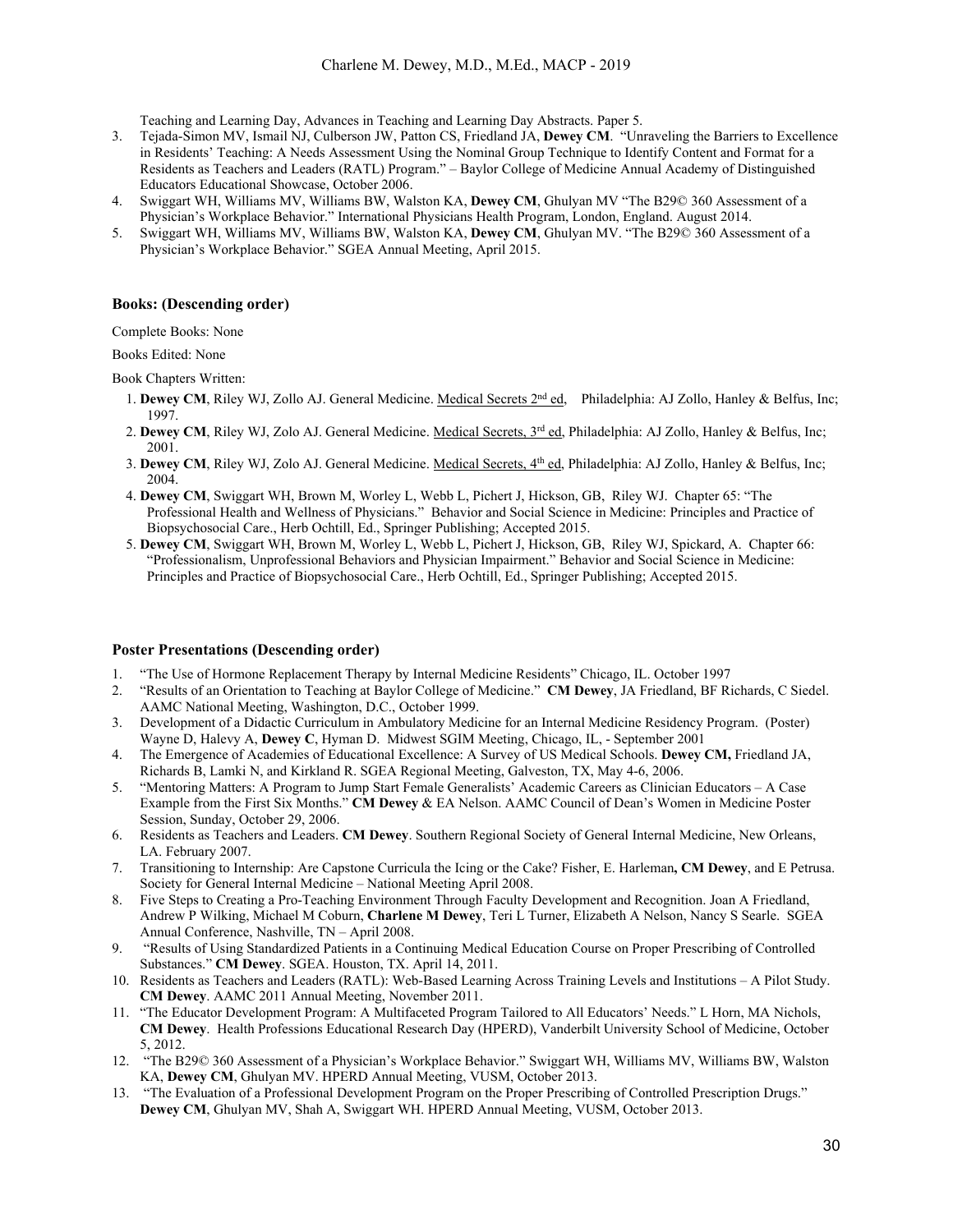- 14. "Transitioning into Retirement: Key Issues for the Physician and Scientist." **Dewey CM,** Norden J, Spickard A, Finlayson R, Elam R, Shelton R, Nowak D, Jones S, Payne D, Martin S. The Center for Professional Health and the Faculty and Physician Wellness Committee for the HPERD Annual Meeting, VUSM, October 2013.
- 15. "The Educator Development Program: A Multifaceted Program Tailored to All Educators' Needs." L Horn, MA Nichols, **CM Dewey**. Group on Women in Medicine and Science. AAMC National Meeting, San Francisco, CA, November 2012. **(Award Winning Poster.)**
- 16. ICPH International Conference on Physicians Health. London, GB. "B29 360 degree assessment of a physician's workplace behavior." William H. Swiggart, M.S., L.P.C./MHSP, Betsy Williams, Ph.D., Ken Wallston, Ph.D., **Charlene Dewey, M.D.**, Marine V. Ghulyan, M.A. Poster Presentation, September 16, 2014/peer reviewed.
- 17. "The Evaluation of a Professional Development Program on the Proper Prescribing of Controlled Prescription Drugs." **Dewey CM**, Ghulyan MV, Shah A, Swiggart WH. AMEE Annual Meeting, Milan, Italy, September 2014.
- 18. "The EDP Scholars Track: Program Evaluation Results of the Pilot Cohort. **Charlene M. Dewey, M.D., M.Ed.**; Leora Horn, M.D., M.Sc.; Susan Kroop, M.D.; Julie Damp, M.D.; Lindy Fenlason, M.D., M.P.H.; Meg Benningfield, M.D.; Mary Ann Nichols; and Bonnie Miller, M.D., AMEE Annual Meeting, Glasgow, Scotland, September 5-9, 2015
- 19. "Long-Term Impact of an Enhanced Rheumatology Curriculum for Internal Medicine Residents." Susan F. Kroop, MD; Cecilia P. Chung, MD, MPH; Mario Davidson, PhD; Laura Skaug, MFA; D. Alan Johnstone, BSIT; **Charlene M. Dewey, MD, MEd, FACP.** ACR/ARHP Annual Meeting, Washington, DC, November 11-16, 2016.
- 20. "A Needs Assessment to Revitalize the Pediatric Clerkship at Vanderbilt." Travis Crook, MD and **Charlene Dewey, MD, MEd, FACP**. Gerald S. Gotterer Health Professions Education Research Day, December 9, 2016.
- 21. "VUSM Competencies, Course Expectations, and the OB Acting Intern Elective: A Needs Analysis." Etoi A. Garrison MD, PhD; Charles Rush, MD; Jada Fambrough, BA; Leilani Mason, CNM; **Charlene Dewey, MD, MEd, FACP**. Gerald S. Gotterer Health Professions Education Research Day, December 9, 2016.
- 22. "Can the AI Elective for 4th year students Teach and Assess APGO/CREOG Obstetric Competencies?" Etoi A. Garrison, MD, PhD; Charles Rush, MD; Jada Fambrough, BA; Leilani Mason, CNM; Melinda New, MD; **Charlene Dewey, MD, MEd, FACP**. Gerald S. Gotterer Health Professions Education Research Day, December 9, 2016.
- 23. "Long-Term Impact of an Enhanced Rheumatology Curriculum for Internal Medicine Residents." Susan F. Kroop, MD; Cecilia P. Chung, MD, MPH; Mario Davidson, PhD; Laura Skaug, MFA; D. Alan Johnstone, BSIT**; Charlene M. Dewey, MD, MEd, FACP**. Gerald S. Gotterer Health Professions Education Research Day, December 9, 2016.
- 24. "Use of Technology in Teaching in a Residency Program: A Needs Assessment." Jennifer L. Lindsey, MD; Laura Wayman, MD; Paul Sternberg, MD; **Charlene Dewey, MD, MEd, FACP**. Gerald S. Gotterer Health Professions Education Research Day, December 9, 2016.
- 25. "Teaching Proper Prescribing of CPDs Using a 16-tip Clinical Teaching Guide: Competencies and Faculty Development to Support Proper Prescribing Across the Continuum" – Poster Presentation. **Charlene M. Dewey, M.Ed, MACP**, James Bills, EdD, Nicholas Williams, MPH, Briana Gochett, MA, William Swiggart, MS. AAMC National Workshop to Advance Medical Education to Combat Opioid Misuse: Working Together Across the Continuum. National Harbor, MD. May 9-10, 2019 (submitted/accepted)

## VIII. **Other work communicating research or educational results to scientific colleagues**

### **Other Major Medical Education Projects/Scholarly Work:** (Created and/or assisted in development)

| <b>Project:</b>                     | <b>Year:</b> | <b>Description/Title:</b>                                                                                                                                                                                   |
|-------------------------------------|--------------|-------------------------------------------------------------------------------------------------------------------------------------------------------------------------------------------------------------|
| VUSM - Various Educational<br>Tools | 2007-current | Developed numerous educational tools to enhance learning.<br>VUMC Psychiatric Smoking Cessation Order Set Development –<br>August 2008<br>Pocket Cards – Teaching PBL and SBPI – Dewey, Scarperio and<br>2) |
|                                     |              | Quinn. SGEA Nashville, 2008<br>$2)$ Multiple weakshape and weakshape sames                                                                                                                                  |

- Multiple workshops and workshop series.
- 4) Others: Lesson plan forms, peer assessment form, RATL™ pocket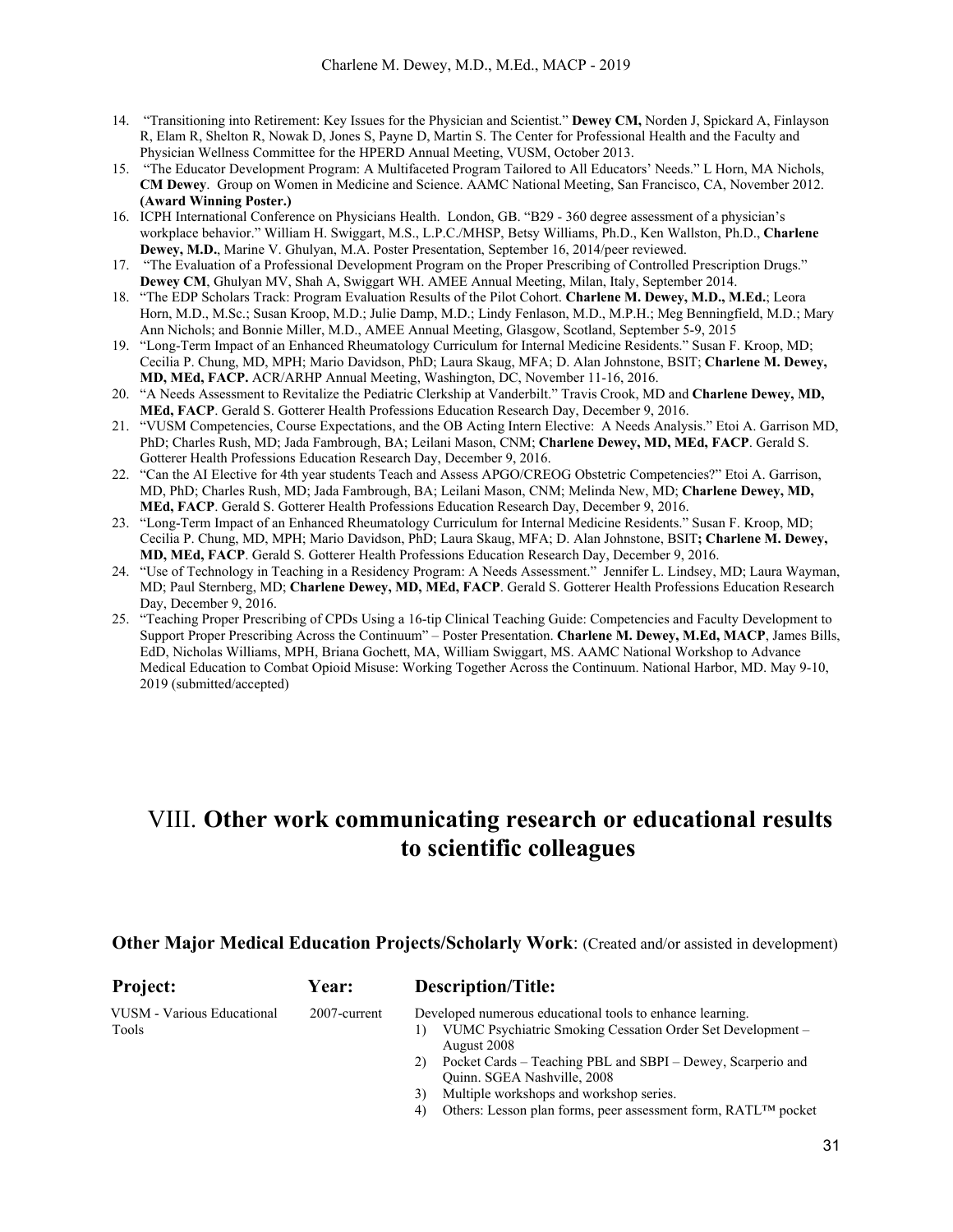|                                                        |              | cards, etc. (Both web-based and paper formats)                                                                                                                                                                                                                                                                                                                                                                                                                                                                                                                                                                                                                                                                                                          |
|--------------------------------------------------------|--------------|---------------------------------------------------------------------------------------------------------------------------------------------------------------------------------------------------------------------------------------------------------------------------------------------------------------------------------------------------------------------------------------------------------------------------------------------------------------------------------------------------------------------------------------------------------------------------------------------------------------------------------------------------------------------------------------------------------------------------------------------------------|
| <b>APN Proper Prescribing</b><br>Program               | 2015         | Launched in June 2015. A CME approved professional development<br>program for advanced nurse practitioners who prescribe controlled<br>prescription drugs.                                                                                                                                                                                                                                                                                                                                                                                                                                                                                                                                                                                              |
| Professional Development<br>Program in Professionalism | 2012-current | A CME approved professional development, web-based training program<br>on various topics in professionalism. Topics include professional health and<br>wellness, proper prescribing of controlled prescription drugs, Hazardous<br>Affairs, the Distressed Physician, and Ethics.                                                                                                                                                                                                                                                                                                                                                                                                                                                                       |
| The ISC Director Training<br>Program                   | 2015         | Developing and implementing a blended learning program for faculty who<br>wish to develop and ISC. Focus is on using a systematic approach to<br>curriculum design and valuation for an ISC course.                                                                                                                                                                                                                                                                                                                                                                                                                                                                                                                                                     |
| EDP Scholars Program                                   | 2013-current | A 2-year educator development program. Focus is on a scholarly project-<br>specific, mentoring and career development program. Included four faculty<br>in the inaugural pilot class.                                                                                                                                                                                                                                                                                                                                                                                                                                                                                                                                                                   |
| Transitioning into Retirement                          | 2011         | Developed and implemented a retirement planning 1/2 day retreat for VUSM<br>faculty members. Included a workbook: Transitioning into Retirement: A<br>guide for physician and scientists, Oct 2011.                                                                                                                                                                                                                                                                                                                                                                                                                                                                                                                                                     |
| Hazardous Affairs                                      | 2009         | Developed and implemented "Hazardous Affairs" an On-Line Learning<br>Module and workbook, 2009                                                                                                                                                                                                                                                                                                                                                                                                                                                                                                                                                                                                                                                          |
| The Educator Development<br>Program (EDP)              | 2008-current | An institutional educator development program focused on improving<br>teaching skills for learners and faculty educators at the VUSM medical<br>center. The program consists of CME approved interactive skills<br>development workshops, the Residents as Teachers and Leaders (RATLTM)<br>Program, medical education consultation services, and peer review and<br>coaching services.                                                                                                                                                                                                                                                                                                                                                                 |
| Meharry First Lady's<br>Luncheon                       | 2007-2013    | Annual 1-hr, interactive health and wellness program serving >100 women<br>participants /session.<br>• "Celebrate Good Health: Mindfulness." May 2013.<br>• "Celebrate Good Health: Sexual Health through the Ages." May 2012.<br>• "Celebrate Good Health: Caring for the Men in your Life." May 2011<br>• "Celebrate Good Health: Women and their Relationships." May 2010<br>• "Celebrate Good Health: Cancer Prevention." May 2009<br>• "Celebrate Good Health: Cardiovascular Disease Prevention." May<br>18, 2008<br>• "Celebrate Good Health: Introduction to the First Lady." May 21,<br>2007                                                                                                                                                   |
| Meharry Health Profession Day                          | 2008-current | Full day immersion program for minority youth interested in careers in the<br>healthcare field. Introduces students to the field of medicine, dentistry,<br>nursing, pharmacy, EMT, and biomedical sciences. August 6, 2008 then<br>yearly.                                                                                                                                                                                                                                                                                                                                                                                                                                                                                                             |
| <b>BCM</b> - Various Educational<br>Tools              | 1993-2007    | Developed numerous educational tools to enhance learning.<br>Lesson Planning Format – outline for designing instruction, 2004<br>1)<br>2)<br>Resident as teachers training CD: Training Residents to teach students<br>and peers psychomotor skills. Materials include CD with materials,<br>pocket cards, slides and handouts. Regional SGIM, Atlanta, GA.<br>February 2006<br>Pocket Cards - RATL, 2004<br>3)<br>Pocket Cards - Teaching in the Ambulatory Setting, 1998<br>4)<br>A Guide to Resident Presentations: Developed instructional manual<br>5)<br>for residents preparing lectures. 1996<br>Other pocket cards, learning tools, job aids, etc.<br>6)<br>Numerous faculty development workshops and mini-fellowships<br>7)<br>Others:<br>8) |
| <b>Breakfast of Champions</b>                          | 2007         | BCM faculty, train the trainer program for implementing residents as<br>teachers programs into departments. Full-day training program. 2007.                                                                                                                                                                                                                                                                                                                                                                                                                                                                                                                                                                                                            |
| "Spring into Health: A Family<br>Wellness Day."        | 2005-2007    | Developed and implemented an interdisciplinary community patient<br>education health program with members from both HCHD and BCM.<br>Program Director, Houston, TX, April 23, 2005, 2006 and 2007.                                                                                                                                                                                                                                                                                                                                                                                                                                                                                                                                                      |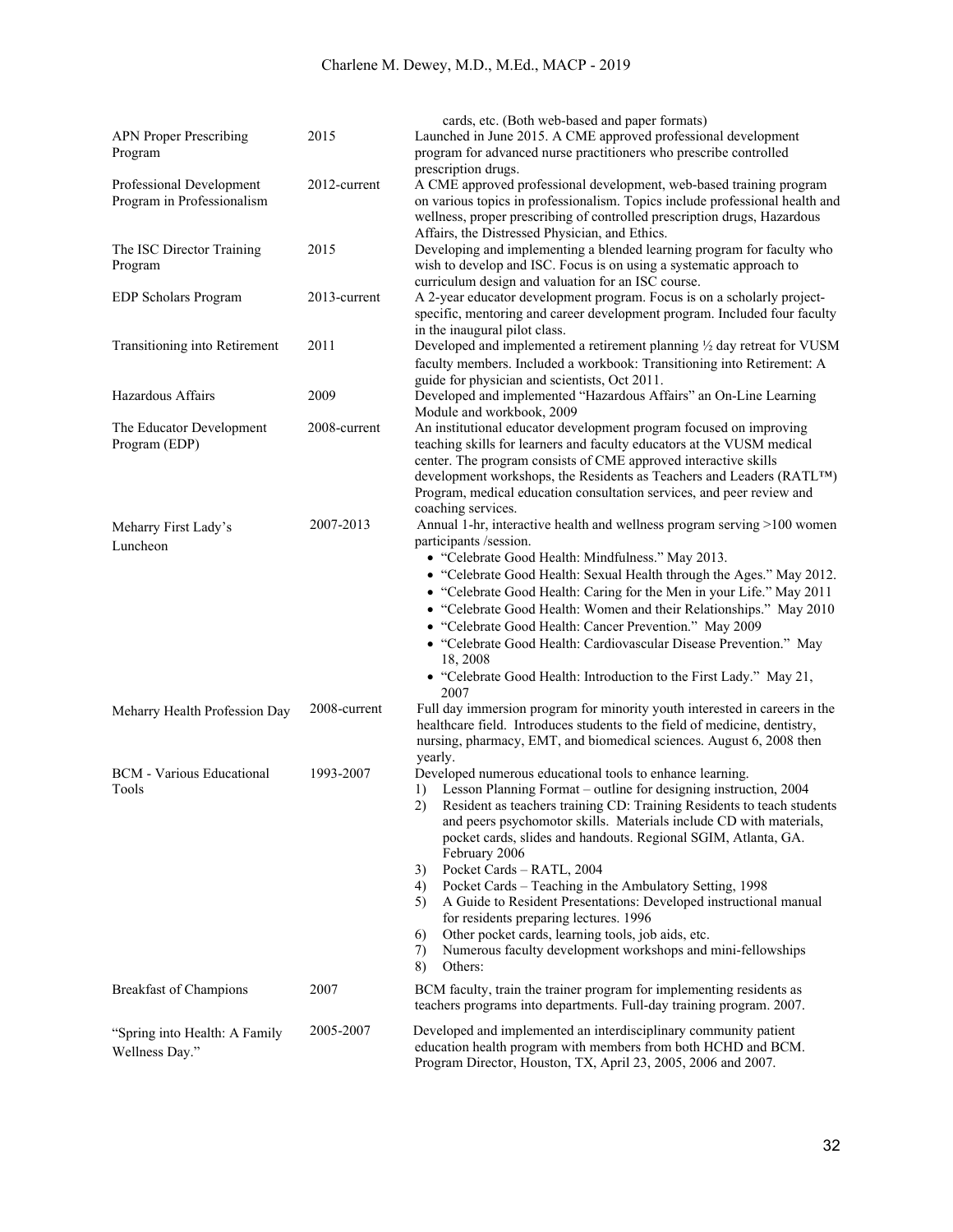| Evaluation of a Professional<br>Development Program in<br><b>Teaching Skills</b>                                             | 2005             | Going Beyond the "Happiness Quotient" Dewey CM & Turner T. A<br>program evaluation program for the Committee for Educator Development,<br>Baylor College of Medicine, Houston, TX. June 2004 (unpublished)                                                                                                                                                                                                 |
|------------------------------------------------------------------------------------------------------------------------------|------------------|------------------------------------------------------------------------------------------------------------------------------------------------------------------------------------------------------------------------------------------------------------------------------------------------------------------------------------------------------------------------------------------------------------|
| Pelvic Examination Video - In-<br>service Training Program for<br><b>Ambulatory Care Nurses</b>                              | 2005             | "The Pelvic Exam" – a video for in servicing nurses and clinical clerks on<br>assist physicians in the well woman exam. April 2005. Section of General<br>Internal Medicine Web Page July 2003                                                                                                                                                                                                             |
| The Residents as Teachers and<br>Leaders Program (RATLTM)<br>Program                                                         | $2004 - current$ | Developed, implemented and maintaining the RATL program - a blended<br>learning program consisting of four web-based learning modules and an<br>interactive hands-on skills development workshop. Focuses on teaching in<br>the ambulatory setting. Modules: Teaching Identity, Teaching 101,<br>Teaching PE and Psychomotor Skills, Assessing and Evaluating Learners<br>in the Clinic.                   |
| On-line Intern Clinic Quiz<br>Program                                                                                        | $2003 - 6$       | Developed and implemented an Intern Clinic On-Line Web Quiz Program,<br>July 2003-2006                                                                                                                                                                                                                                                                                                                     |
| Telephone voice. "Meet the<br>Scientists"                                                                                    | 2002             | "Meet the Scientists" of the traveling exhibit My Planet Earth Project. On<br>display at the Houston Children's Museum. Houston, TX. July 2002                                                                                                                                                                                                                                                             |
| A Faculty Orientation to<br>Teaching                                                                                         | 2002             | Developed and implemented a Faculty Orientation to Teaching in the<br>Ambulatory Setting 2002                                                                                                                                                                                                                                                                                                              |
| Smoking Cessation Guide                                                                                                      | 2002             | Developed a patient education smoking cessation guide and video for an<br>NIH supported grant.<br>"It's Your Choice, It's Your Life: A Smoking Cessation Guide."<br>1)<br>Developed for the MLAT team, August 2002 (Grant supported from<br>the NIH)<br>"It's Your Choice, It's Your Life: A Smoking Cessation Video."<br>2)<br>Developed for the MLAT team, August 2002 (Grant supported from<br>the NIH) |
| Academy of Distinguished<br>Educators                                                                                        | 1998             | Inaugural chair of the BCM Academy of Distinguished Educators.<br>Maintained an active role until departure in 2007. Developed educator<br>forum – the "Lunch Bunch."                                                                                                                                                                                                                                      |
| P.O.E.P. Cancer Screening                                                                                                    | 1998             | A P.O.E.P. Cancer Screening videotape - participant, 1998                                                                                                                                                                                                                                                                                                                                                  |
| Health Channel                                                                                                               | 1997-8           | Physician educator for BCM health channel.<br>The Round Table at a Glance: Women's Health, May 1998<br>1)<br>Hypertension, November 1997<br>2)                                                                                                                                                                                                                                                             |
| The Faculty Educator<br>Development Program                                                                                  | 1997             | Inaugural chair, for the faculty educator program at Baylor. Developed and<br>implemented workshops and mini-fellowship training programs.                                                                                                                                                                                                                                                                 |
| The Podiatric – Medicine<br>Clinical rotation                                                                                | 1997             | Developed and implemented the podiatric-medicine ambulatory care<br>clinical rotation. A monthly rotation for podiatric trainees and medicine<br>residents.                                                                                                                                                                                                                                                |
| Journal Club                                                                                                                 | 1997             | "How to Critique an Article." (Instructional Manual) Primary Care Journal<br>Club, department of medicine/SGIM, BTGH.                                                                                                                                                                                                                                                                                      |
| <b>Baylor Minority Faculty</b><br><b>Association Mentoring</b><br>Program                                                    | 1997-99          | Developed and implemented the Baylor Minority Faculty Association<br>Mentoring Program and News Letter.                                                                                                                                                                                                                                                                                                    |
| <b>Instructional Skills Units</b>                                                                                            | 1995             | Developed and implemented the instructional skills units at the HCHD<br>department of medicine resident/interns clinic. Skills units consisted of<br>simulation training program for women's health exam (pelvic and breast<br>exams), the cardiovascular exam, cerumen removal and the asthma<br>instructional skills unit.                                                                               |
| Clinic News                                                                                                                  | 1993-7           | Author, "Clinic News," a newsletter for the resident continuity clinic.                                                                                                                                                                                                                                                                                                                                    |
| Principles and Practice of<br>Ambulatory Care Medicine - a<br>4 <sup>th</sup> year student elective and<br>ambulatory reader | 1994-2005        | Designed and implemented the ambulatory reader and student elective for<br>department of medicine/BCM - fourth year student elective for students<br>interested in ambulatory care medicine. Course developer and director.                                                                                                                                                                                |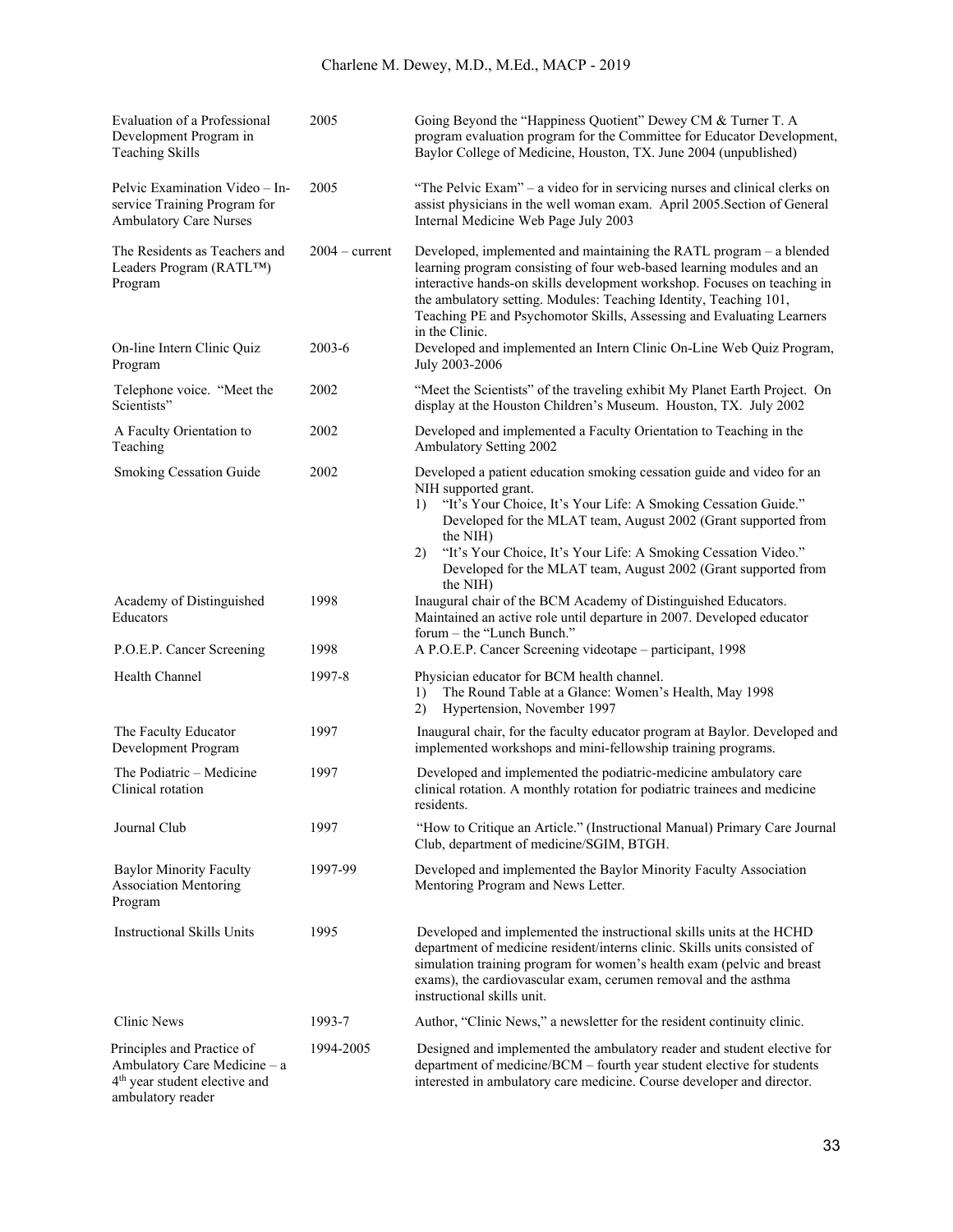| The Ambulatory Care | 1994-2007 | Designed and implemented the residents and intern clinic ambulatory care |
|---------------------|-----------|--------------------------------------------------------------------------|
| Curriculum          |           | curriculum for BCM department of Medicine/SGIM interns and resident      |
|                     |           | ambulatory care clinics at BTGH/HCHD.                                    |

### **Community Activities/Invited Speaking Engagements**:

- 1) Nashville Chapter, The Links Incorporated Invited Speaker. "Women's Heart Health: Myths and Truths." Feb 25, 2018.
- 2) St Vincent De Paul Catholic Church Pretty Little Brow Girls Invited Speaker. "*The Three Bs: In God's Eyes.*" Feb 24, 2018.
- 3) The Nashville Chapter, The Links Incorporated invited speaker. Rosebud Umbrella Project, "Women's Health." April 2016.
- 4) Nutrition and the Adolescent. 2-hr class for USN students on wellness. University School of Nashville, Nashville, TN. February 29, 2016
- 5) Winner HHS Program Activities National Scholarship Winner x 2 (2013 and 2015)
- 6) The Links Incorporated, Nashville Chapter member since May 2008; chair HHS Facet 2012-current;Activities The Health Spectrum Program:
	- a) SG Komen Race for The Cure 2009-current
	- b) Roberta Bains Wheeler Pulmonary Hypertension Day, 2013-2016
	- c) Let's Move Activities 2012 current
	- d) Grandparents Day 2009-current
	- e) STEM Awareness Program 2012-13
	- f) Meharry Health Professions Day/Links Health Professions Day, 2008 current
	- g) Walk-a-thon and community health day. June 2008
- 7) Walk with Your Doctor  $3k 2014$  and 15
- 8) Lee Chapel AME Church Annual Health Day guest speaker "Mindfulness and Prayer" August 2012
- 9) Meharry Women's Week Queens of Hearts: The Meharry Court Mixer invited keynote speaker. "Pieces of my Heart." October 6, 2012
- 10) Meharry Association of Office Personnel Annual Luncheon invited keynote speaker "Power of Commitment; Embracing the Challenges of the Future." MMC, April 2010
- 11) Societas Docta Incorporated, Nefertiti Annual Luncheon Invited Guest Speaker Mentoring Matters 2009
- 12) Lee Chapel AME Church Annual Health Day guest speaker "Celebrate Good Health" August 2009
- 13) Jack and Jill of America Nashville Chapter 2008-2012
- 14) Eucharistic Minister, St. Vincent DePaul Catholic Church, Nashville, TN.2007-current
- 15) Student Life Committee Duchesne Academy of the Sacred Heart- Member- 1/05-3/05
- 16) Knights and Ladies of the Holy Sepulchre Member- induction in October 2004
- 17) "Motivating Patients" HCHD Health Educators 1-hour lecture October 2004.
- 18) "Spirituality in Medicine." University of Texas at Houston Medical School. Catholic Student Association. February 5, 2004. (1 hour session)
- 19) Religion and Medicine: Ministering to the Spiritual Needs of your Patients." Baylor College of Medicine Diversity Series. Houston, Texas November 3, 2004. (1-hr session)
- 20) "Medical Marriages." The Mathew Carter Memorial Lecture Series. Dewey CM and Riley WJ. Baylor College of Medicine. Houston, Texas. October 10, 2003.
- 21) Sisters in the Spirit. Association of African American Catholic Women Member- inducted August 2004
- 22) Participant in the 2000 National Youth Leadership Forum on Medicine in Houston, TX 2000
- 23) Christian Medical Dental Society (CMDS) Baylor-UT: "How God Heals." 2002
- 24) Physician representative East Park Missionary Baptist Church's Bi-Annual Health and Wellness Extravaganza Houston, TX. 2000
- 25) Praise Dance Ministry, Choreographer. St. Luke Missionary Baptist Church, Galveston, TX. 1997-2003
- 26) Eucharistic Minister, St. Mary of the Purification Church Houston, TX.1996-2007
- 27) Invited for radio, newspaper and television interviews: Several on hypertension, diabetes and cardiovascular prevention in African-Americans. 1996-2007
- 28) Transformations: Teen Mentor. Wheeler Avenue Baptist Church, Houston, TX. 1995-1996
- 29) "Sexually Transmitted Diseases" Wheeler Avenue Baptist Church, Houston, Texas 1995.
- 30) "Hypertension" Lecture for Sunnyside Garden/Bayou Estates Civic Club, Houston, TX annual 1 hr lectures 1998, 1999, 2000, 2002
- 31) "Hypertension," Patient Education Series at MLK Clinic, Houston, Texas. 02/96;3/6/96; 3/20/96; 4/3/96